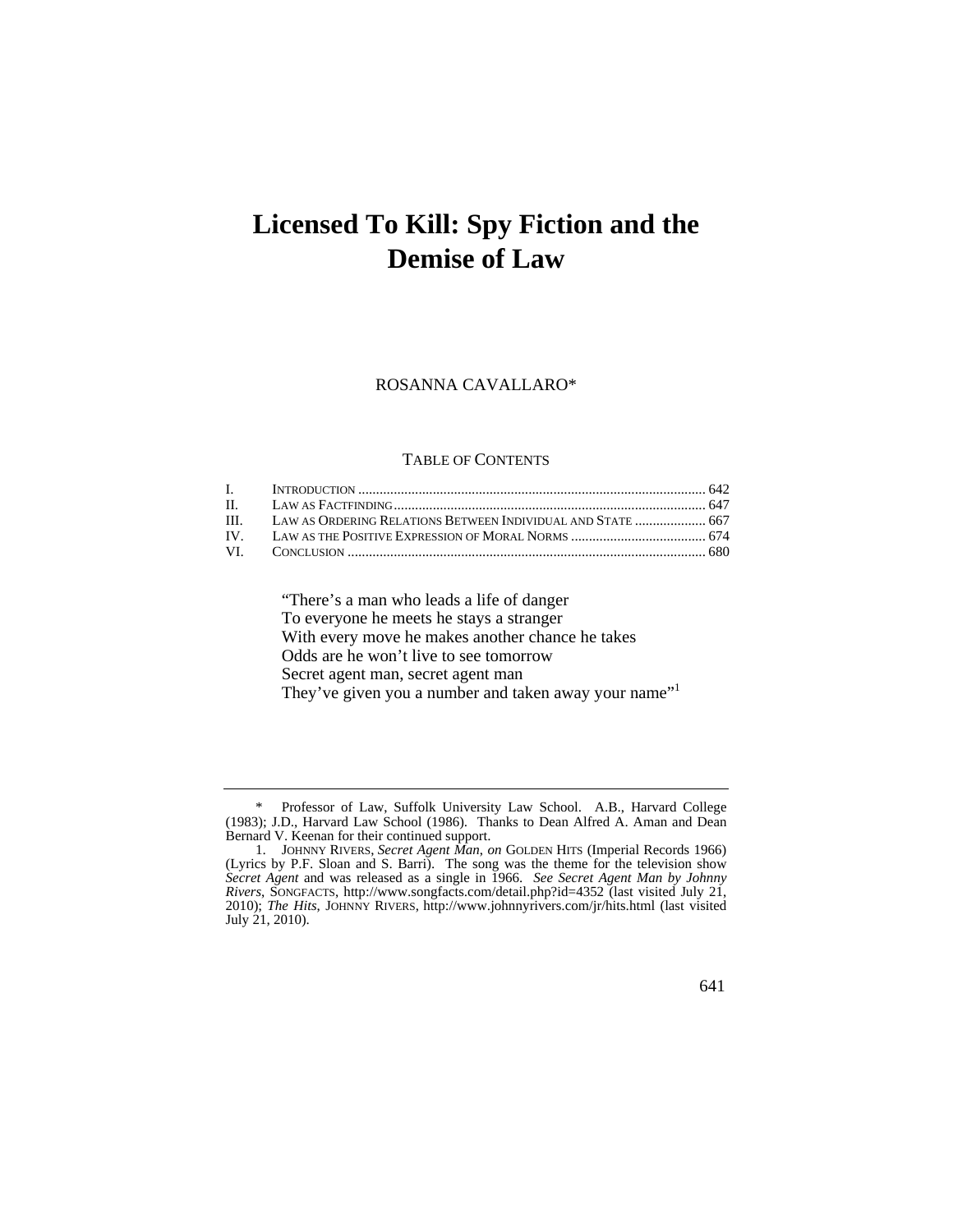### I. INTRODUCTION

Fiction, particularly fiction whose subject is crime and its detection, can be a rich source of insight into cultural attitudes toward law.<sup>2</sup> Detective fiction, genred though it is,<sup>3</sup> while always taking as its narrative subject the detection and punishment of crime, continually reinvents itself as cultural norms evolve. A comparison of the nineteenth century tales of Edgar Allan Poe<sup>4</sup> and Sir Arthur Conan Doyle<sup>5</sup> with those of midcentury Raymond Chandler<sup>6</sup> and late century García

 BLOODY MURDER: FROM THE DETECTIVE STORY TO THE CRIME NOVEL: A HISTORY 25 quality"); EDMUND WILSON, CLASSICS AND COMMERCIALS: A LITERARY CHRONICLE OF puzzles."), *quoted in* DAVID LEHMAN, THE PERFECT MURDER: A STUDY IN DETECTION 3. Much has been written about whether detective fiction deserves to be considered critically, or whether it is, by nature of its popular appeal, unworthy of scholarly attention. *See, e.g.*, *id.* at 5 ("[T]here is an art of the detective novel that is not necessarily synonymous with literary art in Edmund Wilson's sense."); JULIAN SYMONS, (Viking 1985) (1972) (noting that critics of the detective novel "are so delighted by puzzles and problems that they confuse the undoubted interest such things possess with that of literature," but also acknowledging that "the best crime stories are novels of THE FORTIES 263 (1950) ("[T]he reading of detective stories is simply a kind of vice that, for silliness and minor harmfulness, ranks somewhere between smoking and crossword 181 (1989).

6*. See, e.g.*, RAYMOND CHANDLER, THE BIG SLEEP (Vintage Books 1992) (1939) [hereinafter CHANDLER, THE BIG SLEEP] (following a detective, Philip Marlowe, who punches and shoots his way through an investigation involving the psychopathic daughter of his client); *see also* RAYMOND CHANDLER, *The Simple Art of Murder*, *in* THE SIMPLE ART OF MURDER 1, 18 (Vintage Books 1988) (1950) [hereinafter CHANDLER, *The Simple Art*] (describing the hard-boiled or *noir* aesthetic: "down these mean streets a man must go who is not himself mean, who is neither tarnished nor afraid"); SYMONS, *supra* note 3, at 22 ("[By 1939] [t]he social and religious structure of society had changed so much that its assumptions seemed preposterous.").

<sup>2</sup>*. See generally* DENNIS PORTER, THE PURSUIT OF CRIME: ART AND IDEOLOGY IN DETECTIVE FICTION 1 (1981) ("The importance of popular works resides in their status as meaning-systems that embody implicit world views.").

 events like being pushed aside by a fruiterer carrying a basket on his head," and that 4*. See, e.g.*, EDGAR ALLAN POE, *The Murders in the Rue Morgue*, *in* TALES OF EDGAR ALLAN POE 50 (1944) (introducing his detective, C. Auguste Dupin, who deduces through pure reason the extraordinary nature of the crime and criminal involved in a brutal murder in Paris); *see also* SYMONS, *supra* note 3, at 39 (noting that "Dupin is able to interpret the thoughts of his companion by the way in which he reacts to exterior "[h]e solves the problems presented to him by pure analytic deduction").

<sup>5</sup>*. See, e.g.*, SIR ARTHUR CONAN DOYLE, THE SIGN OF FOUR (1890), *reprinted in* 1 THE COMPLETE SHERLOCK HOLMES 97, 126 (Barnes & Noble, Inc. 2003) (quoting Conan Doyle's detective, Sherlock Holmes, as explaining, "[W]hen you have eliminated the impossible, whatever remains, *however improbable*, must be the truth"); *see also*  SYMONS, *supra* note 3, at 21 (noting that crime literature in the era of Conan Doyle offered to readers "a reassuring world in which those who tried to disturb the established order were always discovered and punished," and that "[b]ehind the conscious Victorian and Edwardian adherence to a firmly fixed hierarchical society there lay a deep vein of unease about the possible violent overturn of that society").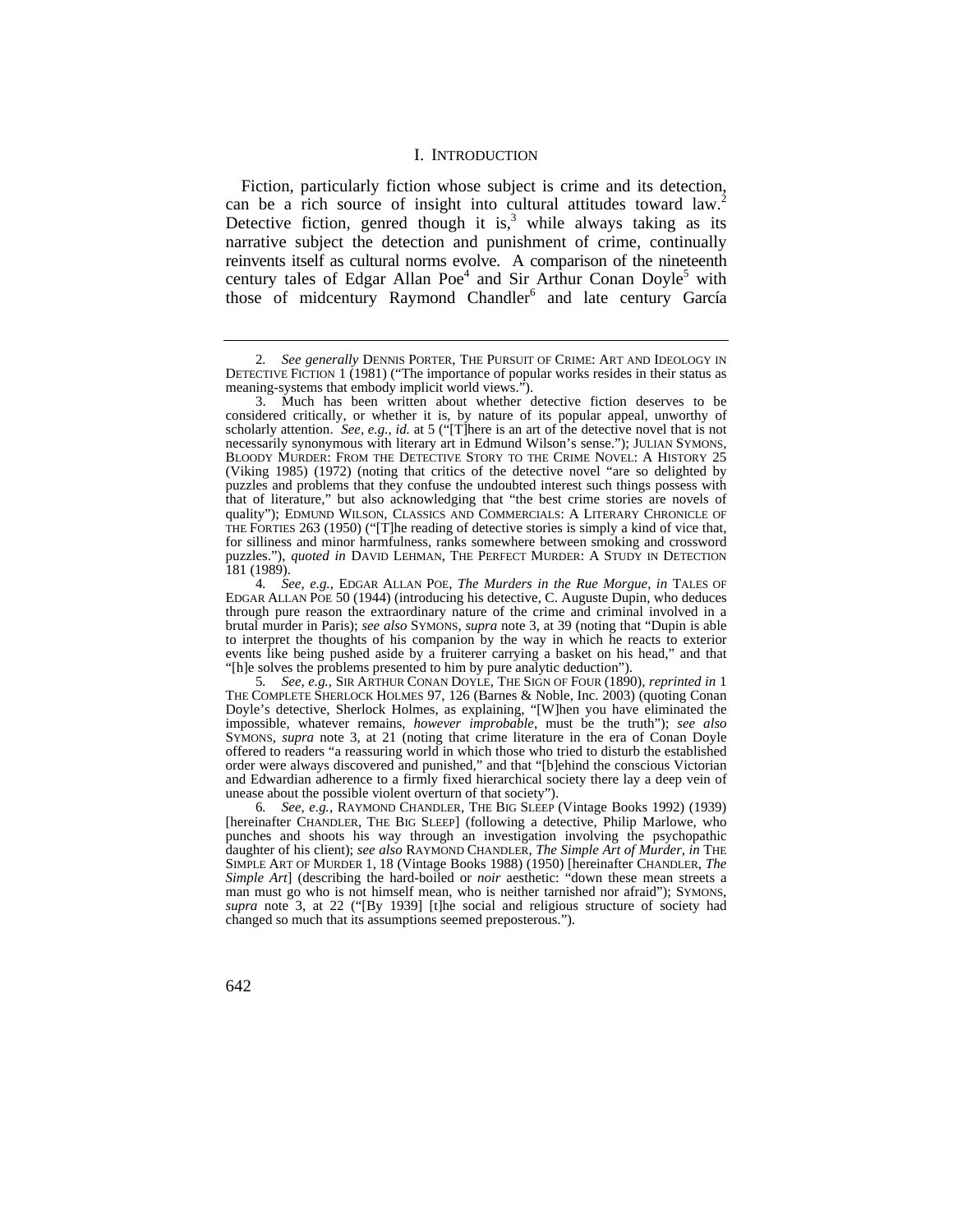Márquez $^7$  makes this plain. Everything from the nature and causes of crime,<sup>8</sup> to the role of public and private police in its detection and punishment,<sup>9</sup> to the possibility or likelihood of determining the truth of a

8. In the detective fiction of Conan Doyle, and later Agatha Christie, crime is the product of individual vice. *See, e.g.*, LEHMAN, *supra* note 3, at 110 (noting that in the classic detective novel, "[c]rime is to chaos as detection is to order," and that with the "unmasking of the villain . . . the violation of decorum . . . has been isolated, and now the little community can pick up where it left off"). But the fiction of the so-called hardboiled era later depicts crime as a byproduct of larger social forces. *See, e.g.*, PORTER, *supra* note 2, at 40 (noting that in the fiction of Dashiell Hammett, "[t]he initial crime often turns out to be a relatively superficial symptom of an evil whose magnitude and ubiquity are only progressively disclosed during the course of the investigation"); CHESTER HIMES, COTTON COMES TO HARLEM 14 (Buccaneer Books 1993) (1965) ("[Detective Grave Digger Jones explains to his partner,] 'We got the highest crime rate on earth among the colored people in Harlem. And there ain't but three things to do about it: Make the criminals pay for it—you don't want to do that; pay the people enough to live decently—you ain't going to do that; so all that's left is let 'em eat one another up'"); MÁRQUEZ, *supra* note 7 (describing a community in which gender roles and social expectations associated with those roles force an "honor killing" of a bride's supposed lover by her brothers); Cavallaro, *supra* note 7, at 37 ("García Márquez challenges the paradigm of the *whodunnit* by distributing moral, if not legal, responsibility for the murders across a broad class of persons—nearly the entire town.").

 STEPHEN KNIGHT, CRIME FICTION 1800–2000: DETECTION, DEATH, DIVERSITY 30–32 MURDER 202–03, 205–06, 214, 232, 236 (1976) (portraying Miss Marple as an *Beryl Coronet*, *in* THE ADVENTURES OF SHERLOCK HOLMES 244, 264–69 (Oxford University Press 1993) (1892) (portraying Sherlock Holmes as capable of deducing the 9. Some of the earliest detective fiction arose in an era when larger communities like Paris and London were first employing and professionalizing a police force. *See*  (2004) (discussing the rise of the "New Police" in England); *see also* Crawford v. Washington, 541 U.S. 36, 53 (2004) ("England did not have a professional police force until the 19th century  $\dots$ . The private detectives who are the protagonists of those narratives often appear as idiosyncratic geniuses, able to extract meaning from artifacts and clues that leave these new professionals befuddled, or worse, misled to erroneous conclusions. *See, e.g.*, AGATHA CHRISTIE, THE MYSTERIOUS AFFAIR AT STYLES 366–71 (1975) (portraying Detective Poirot as able to extract meaning from minor clues, as evidenced by his articulate explanation of the mystery); AGATHA CHRISTIE, SLEEPING idiosyncratic genius through her resolution of the crime); ARTHUR CONAN DOYLE, *The*  meaning of things from minor clues). Detectives of the hard-boiled era are often at odds with official investigators, sometimes due to the public official's outright corruption and, at other times, due to frustration with professional neglect. *See, e.g.*, LEHMAN, *supra* note 3, at 144 ("The contract between the reader and writer of a Chandler novel calls for

 *Gabriel García Márquez*, 15 TEX. J. WOMEN & L. 1, 27 (2005) (contending that García 7*. See* GABRIEL GARCÍA MÁRQUEZ, CHRONICLE OF A DEATH FORETOLD (Gregory Rabassa trans., Alfred A. Knopf, Inc. 1983) (1981) (following a nameless detectivenarrator who describes a killing and its perpetrators on the first pages, only to conclude by the narrative's end that the facts surrounding the murder are uncertain); *see also*  Rosanna Cavallaro, *Solution to Dissolution: Detective Fiction from Wilkie Collins to*  Márquez's novella "challenges each of a series of aspects of the legal process through its systematic deconstruction of the paradigmatic detective story").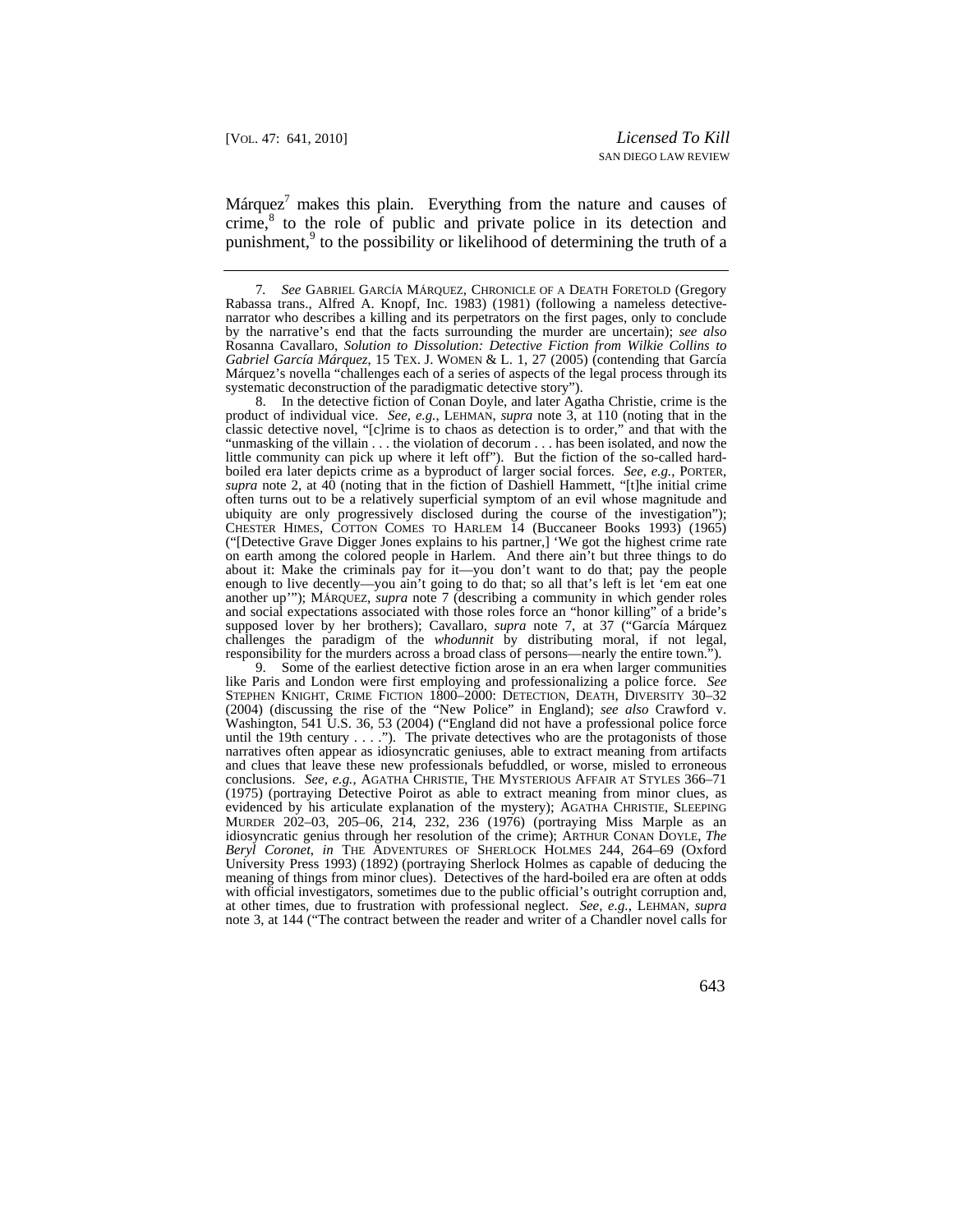past event, $^{10}$  gradually transforming to track the zeitgeist of the author and the author's age. $^{11}$ 

 Spy fiction emerged in the early part of the last century as a recognizable genre unto itself, $^{12}$  and although it has much in common with detective fiction, it also departs from that style in important ways.<sup>13</sup>

11. Some of the many excellent literary critiques of detective fiction, tracking this evolution in the genre, include Robin Winks, Julian Symons, and Charles Rzepka. *See, e.g.*, RZEPKA, *supra* note 10; SYMONS, *supra* note 3; ROBIN W. WINKS, MODUS OPERANDI: AN EXCURSION INTO DETECTIVE FICTION (1982).

 THIRTY-NINE STEPS (1915); JOSEPH CONRAD, THE SECRET AGENT: A SIMPLE TALE (Bruce CAWELTI & BRUCE A. ROSENBERG, THE SPY STORY 34 (1987) ("The spy story gradually around the time of World War I."). Agatha Christie, perhaps the best known writer of intrigue involving the sinking of the Lusitania and a secret treaty). 12. Critics usually mark the genre's birth with the works of Joseph Conrad and John Buchan. *See generally* JOHN BUCHAN, GREENMANTLE (1916); JOHN BUCHAN, THE Harkness & S.W. Reid eds., Cambridge Univ. Press 1990) (1907). *See also* JOHN G. took shape in the nineteenth century and became a widely popular narrative formula detective fiction, wrote a small number of espionage tales that feature a somewhat naïve and nationalistic tone and have not received much critical attention. *See, e.g.*, AGATHA CHRISTIE, THE SECRET ADVERSARY (1922) (featuring the characters Tommy and Tuppence, English upper-class friends who are accidentally drawn into a tale of international

 control events yet to come;" that "[m]ost often evidence must be read backwards, inferred (Glenn W. Most & William W. Stowe eds., 1983) (observing that common features of 13. One important distinction between the two genres is that detective fiction centers on the solution of a particular crime of one individual against another—usually murder—but espionage fiction has at its narrative core international conflicts, which may include crimes against individuals that are merely ancillary to the political conflicts of nations enacted through their institutions and agencies. *See* WINKS, *supra* note 11, at 79 (observing that spy fiction "attempts to account for events already transpired and to from events;" and that "[t]o this extent spy fiction is at the far end of the continuum from traditional mystery fiction, which begins by setting the scene, introducing the characters, usually killing one of them, and reconstructing what must have happened"); Glenn W. Most, *The Hippocratic Smile: John le Carré and the Traditions of the Detective Novel*, *in*  THE POETICS OF MURDER: DETECTIVE FICTION AND LITERARY THEORY 341, 354–55

a shared view of our social world as universally corrupt. . . . Everyone is implicated; no one is safe."); SEAN MCCANN, GUMSHOE AMERICA: HARD-BOILED CRIME FICTION AND THE RISE AND FALL OF NEW DEAL LIBERALISM 39–40 (2000).

 feeling is one of relief; and the confident expectation of that relief—the certainty writers, they, too, ultimately produce a singular "solution." *See* CHANDLER, THE Editorial 1997) (1944); MÁRQUEZ, *supra* note 7; CHARLES J. RZEPKA, DETECTIVE FICTION 186, 234 (2005). 10. The work of Conan Doyle, Poe, and Christie never doubts the certainty of the crime's solution, whose clear and singular explication by the detective hero is the climax of each of those stories. LEHMAN, *supra* note 3, at 110 ("For the exonerated suspects, the of a happy ending—is what makes the earlier tension not only bearable but desirable."). Later, although ambiguity and uncertainty begin to infect the narrative of the hard-boiled BIG SLEEP, *supra* note 6, at 223–24, 226–27. It was not until the postmodern experiments of Jorge Luis Borges, Alain Robbe-Grillet, and Gabriel García Márquez that the genre became a mode of illustrating the indeterminacy of fact and the unreliability of memory. *See, e.g.*, JORGE LUIS BORGES, *Tlön, Uqbar, Orbis Tertius*, *in* FICCIONES (Alianza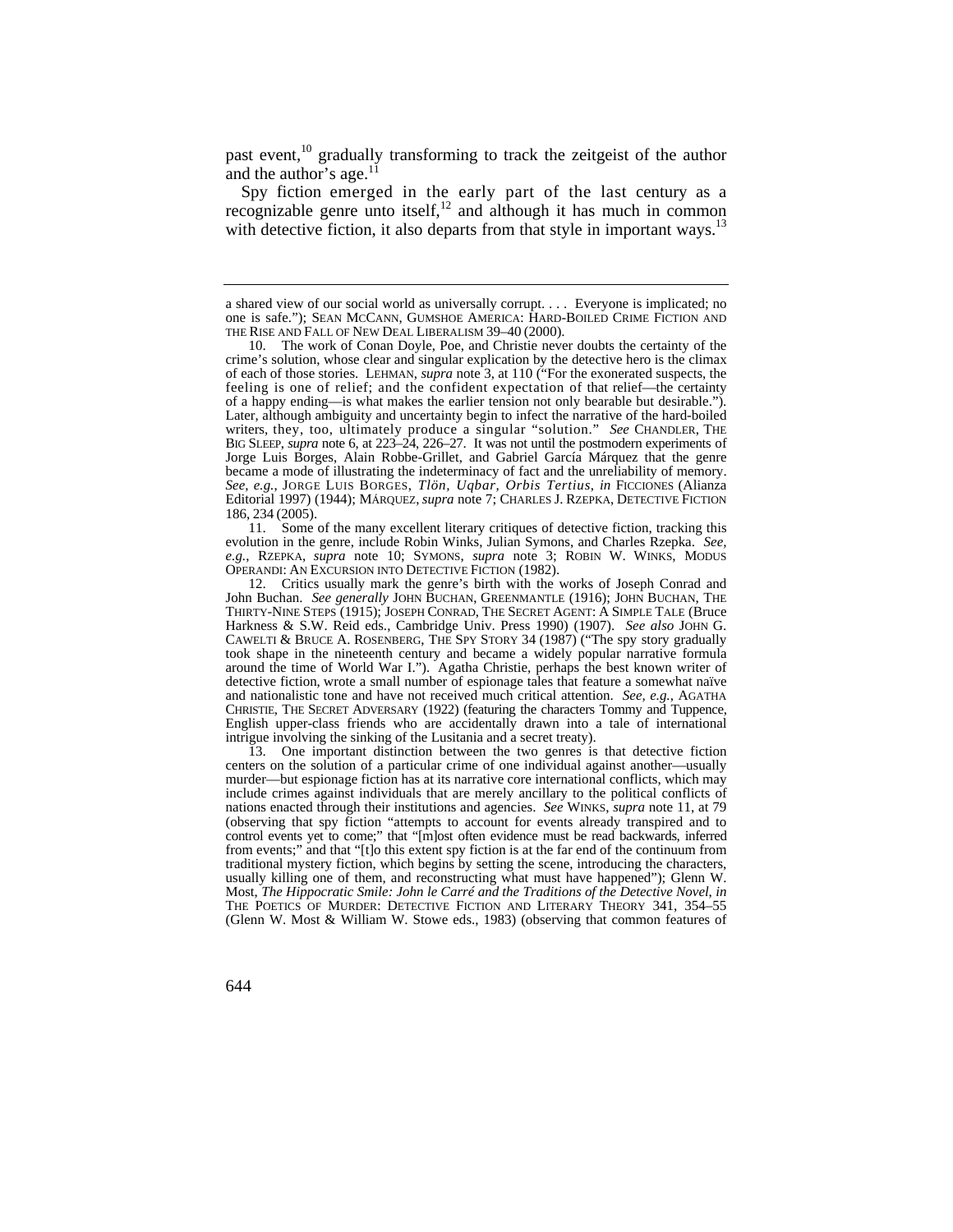Like detective fiction, it supplies a source of insight into contemporaneous and evolving popular attitudes toward law. Its focus lies less on the procedural aspects of crime and punishment, and more on the nature of factfinding itself and the relation between the individual and the state, a relation that law claims to order. Indeed, one of the more startling aspects of law, as depicted in spy fiction, is that it appears to permit certain state actors—those "licensed to kill"14—to commit the most serious crimes; acts hailed as necessary and even heroic, rather than deserving of punishment. That the legal sanctioning of the most profound societal taboo is a centerpiece of the spy novel suggests that this genre of fiction may offer broader and deeper critiques of law in the modern era than its predecessors in the genre of detection.

This paper considers the work of two of spy fiction's most prolific and popular authors: Ian Fleming, creator of James Bond,<sup>15</sup> and John le

murder and spy novels are deceit and violent death but that the mystery novel looks backward, whereas spy novels look forward toward the prevention of harm).

14. As James Bond muses:

IAN FLEMING, GOLDFINGER 003 (Penguin Books 2002) (1959). *See, e.g.*, CAWELTI & ROSENBERG*, supra* note 12, at 134 ("007, the number that gives an agent official sanction to kill."); *see also* JOHN LE CARRÉ, THE SPY WHO CAME IN FROM THE COLD 15, 17 (Pocket Books 2001) (1963) ("[Control, head of the British Intelligence Service, to Leamas, an agent:] 'I mean you can't be less ruthless than the opposition simply because your government's *policy* is benevolent, can you now?' . . . 'That is why,' Control continued, 'I think we ought to try and get rid of Mundt . . . .' [Leamas responds to Control:] 'If it's a question of killing Mundt, I'm game.'"); LEROY L. PANEK, THE SPECIAL BRANCH: THE BRITISH SPY NOVEL, 1890-1980, at 215 (1981) (observing that Bond "act[s] as an assassin" and that "[i]n the books, we see him personally killing the antagonists in *Diamonds Are Forever*, *From Russia, With Love*, *Dr. No*, *Goldfinger*, *The Spy Who Loved Me*, *You Only Live Twice*, and *The Man with the Golden Gun*").

15. A bibliography of Fleming's Bond novels would include the following: *Casino Royale* (1953), *Live and Let Die* (1954), *Moonraker* (1955), *Diamonds Are Forever*  (1956), *From Russia, With Love* (1957), *Doctor No* (1958), *Goldfinger* (1959), *Thunderball*  (1961), *On Her Majesty's Secret Service* (1963), *You Only Live Twice* (1964), and *The Man with the Golden Gun* (1965). *See* IAN FLEMING, CASINO ROYALE (1953); IAN FLEMING, DIAMONDS ARE FOREVER (1956); IAN FLEMING, DOCTOR NO (1958); IAN FLEMING, FROM RUSSIA, WITH LOVE (1957); FLEMING, *supra* note 14; IAN FLEMING, LIVE AND LET DIE (1954); IAN FLEMING, THE MAN WITH THE GOLDEN GUN (1965); IAN FLEMING, MOONRAKER (1955); IAN FLEMING, ON HER MAJESTY'S SECRET SERVICE (1963); IAN FLEMING, THUNDERBALL (1961) [hereinafter FLEMING, THUNDERBALL]; IAN FLEMING, YOU ONLY LIVE TWICE (1964); *see also* PANEK, *supra* note 14, at 202 (listing Fleming's spy novels). Most of these titles became films, meeting with great popularity

 Service—it was his duty to be as cool about death as a surgeon. It was part of his profession to kill people. He had never liked doing it and when he had to kill he did it as well as he knew how and forgot about it. As a secret agent who held the rare double-O prefix—the license to kill in the Secret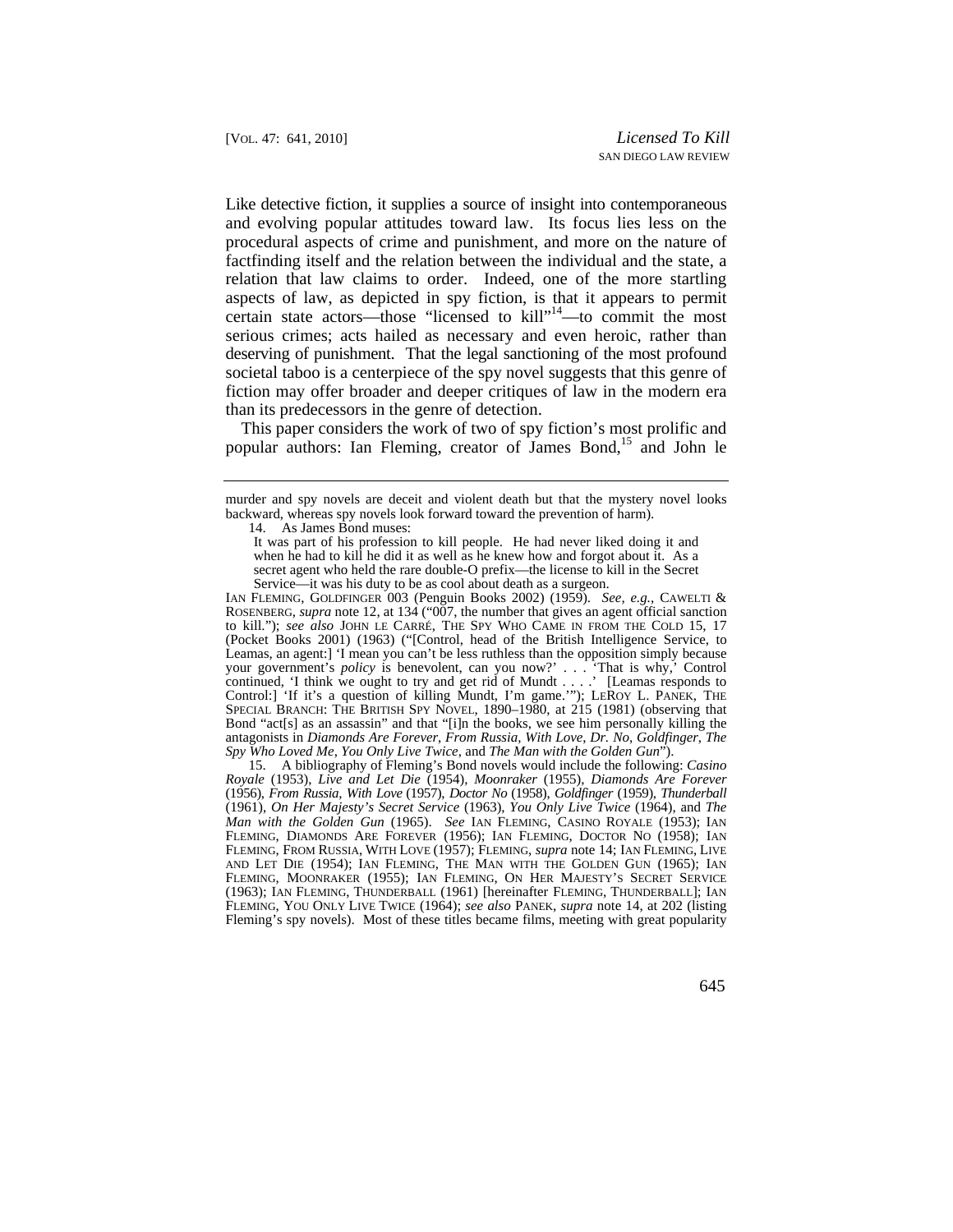Carré, creator of Alec Leamas, "the spy who came in from the cold,"16 as well as of George Smiley and the British spy agency that le Carré dubs "the Circus."<sup>17</sup> These works imagine legal orders that share many fundamental attributes, but their protagonists—Bond and Leamas cannot be more different. Bond is a superhuman, two-dimensional hero who lives a life of adventure that can only exist in fantasy: extraordinarily handsome, sophisticated in his tastes, invincible, but not particularly reflective about the moral aspects of his work as spy and, at times, [assassin.](https://assassin.18)<sup>18</sup> Leamas is, by contrast, an unprepossessing everyman, beaten down by personal and professional failures, and troubled by the moral

 and financial success when originally released, as well as in their second life as contemporary 2010). In addition, a number of other authors wrote novels based on the characters created by Ian Fleming after Fleming's death. *See, e.g.*, RAYMOND BENSON, DIE ANOTHER DAY (2002) BENSON, TOMORROW NEVER DIES (1997) (a novelization based on the screenplay by by Michael G. Wilson and Richard Maibaum); JOHN GARDNER, WIN, LOSE OR DIE (1989). remakes and spinoffs. *See, e.g.*, PANEK, *supra* note 14, at 219 n.1 (listing Bond films with their years of theatrical release); *Casino Royale (2006)*, THE INTERNET MOVIE DATABASE, [http://www.imdb.com/title/tt0381061/](http://www.imdb.com/title/tt0381061) (last visited July 21, 2010); *Dr. No (1962)*, THE INTERNET MOVIE DATABASE, <http://www.imdb.com/title/tt0055928>/ (last visited July 21, 2010); *Goldfinger (1964)*, THE INTERNET MOVIE DATABASE, [http://www.](http://www) [imdb.com/title/tt0058150/](https://imdb.com/title/tt0058150) (last visited July 21, 2010); *Quantum of Solace (2008)*, THE INTERNET MOVIE DATABASE, [http://www.imdb.com/title/tt1139644/](http://www.imdb.com/title/tt1139644) (last visited July 21, (a novelization based on the screenplay by Neal Purvis and Robert Wade); RAYMOND Bruce Feirstein); JOHN GARDNER, GOLDENEYE (1995) (a novelization based on the screenplay by Michael France and Jeffrey Caine); JOHN GARNDER, LICENSE RENEWED (1981); JOHN GARDNER, LICENSE TO KILL (1989) (a novelization based on the screenplay

 explicates le Carré's attitudes toward law and the legal regime, as well as being 16. LE CARRÉ, *supra* note 14. Although George Smiley plays a relatively small role in this novel, it is nevertheless central to the analysis herein because it so clearly chronologically close to the works of Fleming to which this paper makes comparisons.

 LE CARRÉ, HONOURABLE SCHOOLBOY]; JOHN LE CARRÉ, TINKER, TAILOR, SOLDIER, SPY HOUSE (1989). *See generally* DAVID MONAGHAN, SMILEY'S CIRCUS: A GUIDE TO THE SECRET WORLD OF JOHN LE CARRÉ (1986) (containing a taxonomy of the Smiley novel's 17. Le Carré's works depicting the world of British espionage include the following: *Tinker, Tailor, Soldier, Spy* (1974), *The Honourable Schoolboy* (1977), and *Smiley's People* (1979). *See* JOHN LE CARRÉ, THE HONOURABLE SCHOOLBOY (1977) [hereinafter (1974) [hereinafter LE CARRÉ, TINKER]; JOHN LE CARRÉ, SMILEY'S PEOPLE (1979). Other works for which he has received much critical and popular acclaim include *The Little Drummer Girl* (1983), *A Perfect Spy* (1986), *The Constant Gardener* (2001), *The Russia House* (1989), *The Night Manager* (1993), and *A Most Wanted Man* (2008). *See* JOHN LE CARRÉ, A MOST WANTED MAN (2008); JOHN LE CARRÉ, A PERFECT SPY (1986); JOHN LE CARRÉ, THE CONSTANT GARDENER (2001); JOHN LE CARRÉ, THE LITTLE DRUMMER GIRL (1983); JOHN LE CARRÉ, THE NIGHT MANAGER (1993); JOHN LE CARRÉ, THE RUSSIA characters and plot).

<sup>18</sup>*. See supra* note 15; *see also* PANEK, *supra* note 14, at 215 (observing that Bond is seen "personally killing the antagonists in *Diamonds Are Forever*, *From Russia, With Love*, *Dr. No*, *Goldfinger*, *The Spy Who Loved Me*, *You Only Live Twice* and *The Man with the Golden Gun*").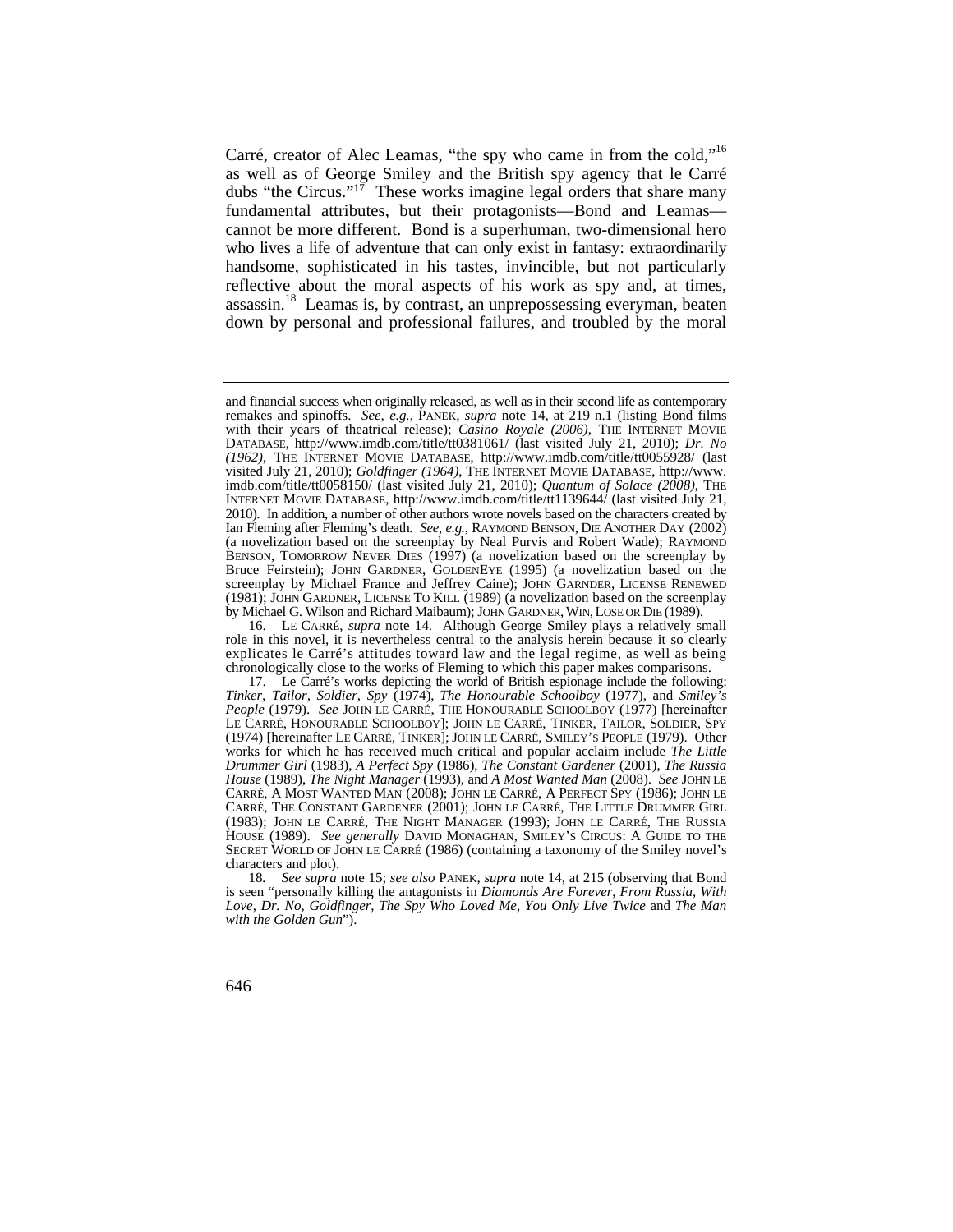ambiguities of his espionage work.<sup>19</sup> Yet both represent a similar set of distinctly postwar attitudes toward the function of law, its growing indeterminacy, and the complex nature of its institutions.<sup>20</sup>

 functions in a satisfactory way. This paper explores the representation of law in espionage fiction as a variation on the larger representation of law in detective fiction, focusing in turn on each of several aspects: law as a tool of factfinding—Part II; law as the set of principles that order the relation of the individual to the state—Part III; and law as a positivist embodiment of the moral norms of a culture—Part IV. This paper suggests that espionage fiction expresses a cultural acknowledgment of the demise of law: that the representation of law in each of these modalities is as a system that enjoys very little public trust or respect and that fails to perform any of its essential

### II. LAW AS FACTFINDING

One of the basic premises of law is that the state can task an individual or group of individuals—judge or jury—with determining the truth of a past event so that appropriate legal consequences can [attach.](https://attach.21)<sup>21</sup> The

 <sup>19.</sup> LE CARRÉ, *supra* note 14, at 10 (describing Leamas as "a short man with close, iron-grey hair, and the physique of a swimmer," who is "very strong," as revealed in "the stubby formation of his hands and fingers," with a "utilitarian approach to clothes, as he did to most other things," and noting that "[i]f he were to walk into a London club the porter would certainly not mistake him for a member" because "[h]e looked like a man who could make trouble, a man who looked after his money, a man who was not quite a gentleman").

<sup>20.</sup> As Julian Symons explains:

 are fighting to protect something valuable in society. The second is radical, It is right, I think, to see two traditions in the spy story . . . . The first is conservative, supporting authority, making the implicit assertion that agents critical of authority, claiming that agents perpetuate, and even create, false barriers between "Us" and "Them." Fleming belongs to the first tradition, le Carré's early work to the second.

SYMONS, *supra* note 3, at 225.

 by a variety of scholars proposing alternative purposes") (citing FED. R. EVID. 102 *and the Law of Evidence*, 87 VA. L. REV. 1491, 1500 (2001) (recognizing that although 21*. See* Rosanna Cavallaro, Pride and Prejudice *and Proof: Quotidian Factfinding and the Rules of Evidence*, 55 HASTINGS L.J. 697, 697 & n.2 (2004) (noting that "the legal process is concerned with the accurate and orderly evaluation of disputed facts and past events," but acknowledging that although "the traditional assumption has been that the primary purpose of adjudication is truthseeking, . . . this premise has been challenged (stating that evidence rules shall be construed "to the end that the truth may be ascertained and proceedings justly determined")); Ronald J. Allen & Brian Leiter, *Naturalized Epistemology*  "Federal Rule 102 defines the 'purpose' of the rules as 'that the truth may be ascertained,' . . .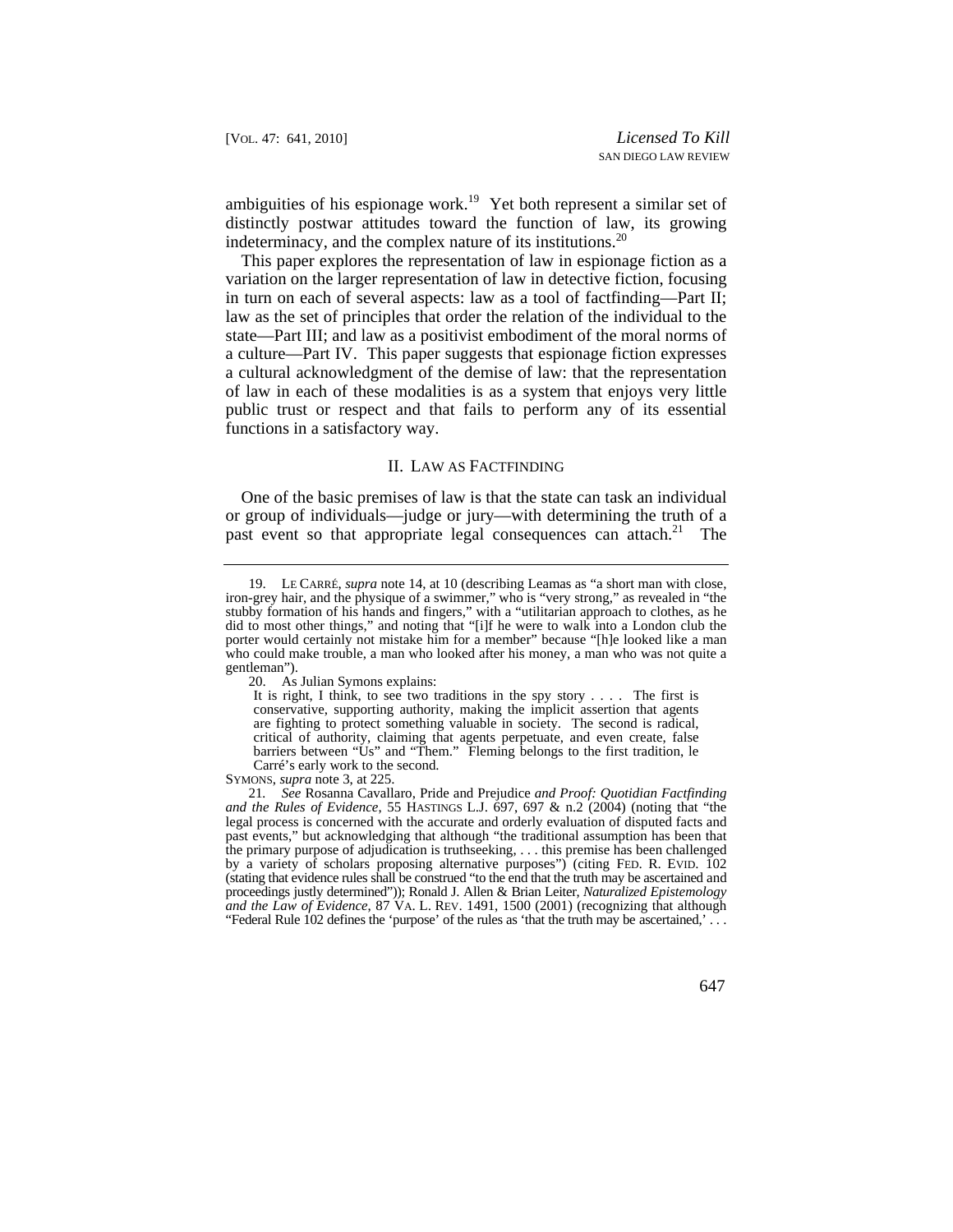guilty can be punished; the tortfeasor can be made to pay damages. we are now so familiar—the allegations of fact in a complaint, $22$  the Underpinning the imposition of legal rules and sanctions is an institutional faith that the facts upon which the rules are predicated are determinable with a degree of certainty, which makes the imposition of those legal consequences legitimate. Thus, a significant, perhaps even central, function of the legal system is that it is a mechanism for determining facts conclusively, preempting the dissemination of alternative narratives with a singular "decision" about an event. The forms of law with which denial or admission of those facts in the corresponding answer, $2<sup>3</sup>$  the complex rules of evidence by which disputed facts are proven and adjudicated, or "found,"<sup>24</sup> the array of procedural rules regarding burdens of proof,<sup>25</sup> the preclusive effect of prior findings,<sup>26</sup> and the unreviewability of issues of  $fact^{27}$ —are all directed toward this central function of law.

In order to accept law's legitimacy, the community within which law operates must necessarily accept the accuracy of those factual determinations upon which it is predicated. Public perceptions of factual inaccuracy, of which there have been a growing number, create a corresponding skepticism about the justness of legal outcomes, in turn creating social instability.<sup>28</sup> The unraveling of criminal convictions

 *Rationality and Catharsis in the Law of Evidence*, 58 U. COLO. L. REV. 1, 38–43 (1986) *Character Evidence and the Object of Trial*, 101 COLUM. L. REV. 1227, 1229 n.1, 1230 PA. L. REV. 845, 845 (1982) ("The process of litigation is designed for the reconstruction *the Acceptability of Verdicts*, 98 HARV. L. REV. 1357, 1359 (1985) (contending that the some of the rules themselves have no veritistic dimension, while others mix veritistic and non-veritistic concerns"); David P. Leonard, *The Use of Character To Prove Conduct:*  (suggesting that the role of trial is to produce "catharsis"); Chris William Sanchirico, (2001) (suggesting that the "rules governing what happens *inside* the courtroom can be understood adequately only in the context of the state's central project of regulating behavior *outside* the courtroom" through the provision of incentives for that behavior, citing, as an example of the truth seeking approach, inter alia, H. Richard Uviller, *Evidence of Character To Prove Conduct: Illusion, Illogic, and Injustice in the Courtroom*, 130 U. of an event that occurred in the recent past."), and citing, as an example of the nontruth seeking approach, Charles Nesson, *The Evidence or the Event? On Judicial Proof and*  purpose of adjudication is to produce "acceptable verdicts")).

 22*. See* FED. R. CIV. P. 8(a) (form of claim for relief).

<sup>23</sup>*. See id.* 8(b) (form of answer).

 24*. See* FED. R. EVID. 102 (noting that the purpose of the rules is "to the end that the truth may be ascertained and proceedings justly determined").

<sup>25</sup>*. See, e.g.*, *id.* 301 (regarding presumptions and burdens of proof in civil actions).

 26*. See, e.g.*, FED. R. CIV. P. 8(c) (listing res judicata as an affirmative defense).

<sup>27</sup>*. See id.* 52(a)(6) (stating that questions of fact "must not be set aside unless clearly erroneous").

<sup>28</sup>*. See, e.g.*, Nesson, *supra* note 21 (contending that the purpose of adjudication is to produce "acceptable verdicts").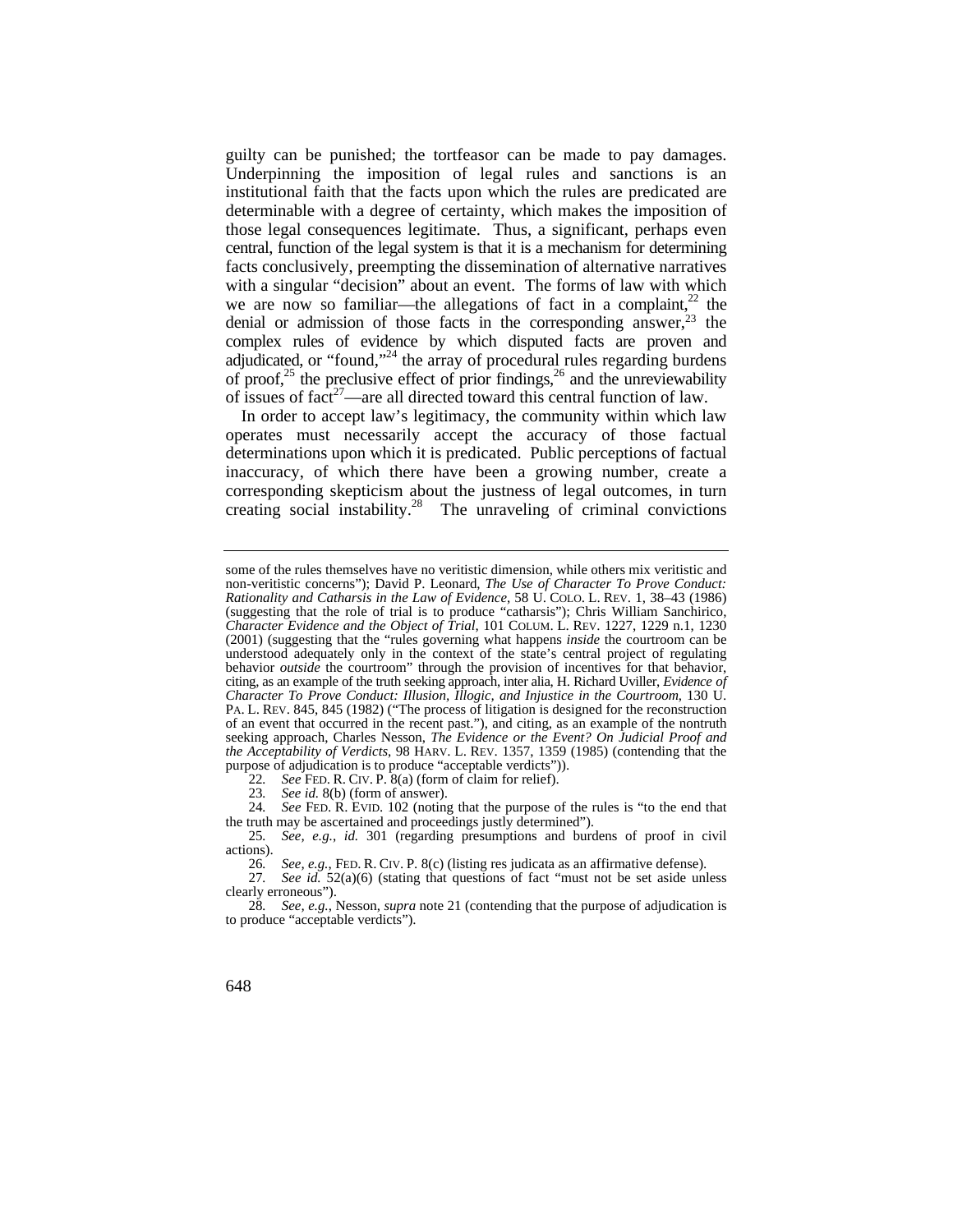but not limited to the death penalty. $30<sup>-</sup>$  Similarly, the accumulation of our identifications of others, particularly when those identifications scientific accuracy and reliability, is now in doubt.<sup>32</sup> Amid this growing using newly available DNA technology is one area in which the factual predicate for legal judgments has been called into question, $2<sup>9</sup>$  generating deep public concern about the legitimacy of criminal penalties, including social science data that suggest we are often inaccurate and unreliable in cross-racial categories, has had a similarly destabilizing effect in the criminal justice [system.](https://system.31)<sup>31</sup> Even fingerprinting, long a touchstone of

 *Identifications*, 28 AM. J. CRIM. L. 207, 209 (2001) (noting that "[a] 1996 study found *Commonsense Evaluations*, 3 PSYCHOL. PUB. POL'Y & L. 338, 338 (1997))). 31*. See* John P. Rutledge, *They All Look Alike: The Inaccuracy of Cross-Racial*  that twenty-eight convictions predicated upon eyewitness IDs have been overturned as a result of DNA evidence," and that "[a**]**nother study implicated mistaken eyewitness IDs as the cause of more than 60% of the five hundred wrongful convictions studied" (citing, inter alia, Jennifer L. Devenport et al., *Eyewitness Identification Evidence: Evaluating* 

 *Science and Policy*, 30 U.C. DAVIS L. REV. 1081, 1109 (1997); Tamara F. Lawson, *Can*  32*. See, e.g.*, Margaret A. Berger, *Laboratory Error Seen Through the Lens of* 

<sup>29</sup>*. See, e.g.*, Adam Liptak, *Consensus on Counting the Innocent: We Can't*, N.Y. TIMES, Mar. 25, 2008, at A14 (reporting that methods for determining the number of those falsely convicted of all crimes using confirmed exonerations in rape cases are analytically flawed); Solomon Moore, *Study Calls for Oversight of Forensics in Crime Labs*, N.Y. TIMES, Feb. 19, 2009, at A13 (reporting on a National Science Foundation study finding that "[c]rime laboratories around the country are grossly underfunded, lack a scientific foundation and are compromised by critical delays in analyzing physical evidence"). *But see* Adam Liptak, *Court Rejects Inmate Right to DNA Tests*, N.Y. TIMES, June 19, 2009, at A1 (reporting that the United States Supreme Court refused to hold that an inmate has a constitutional right to DNA testing that might prove an inmate's innocence, although acknowledging the "unparalleled ability" of DNA testing "both to exonerate the wrongly convicted and to identify the guilty," and that such testing has played a role in some 240 exonerations (quoting Dist. Attorney's Office v. Osborne, 129 S. Ct. 2308, 2312 (2009))).

 after an extensive study ordered by Illinois Governor George Ryan, that "no system, given human nature and frailties, could ever be devised or constructed that would work perfectly and guarantee absolutely that no innocent person is ever again sentenced to death"); Dirk 30*. See* Cavallaro, *supra* note 7, at 39 n.144 ("In 2000, Governor George Ryan imposed a moratorium on executions in Illinois, citing concerns about fairness in a legal system that had convicted and imposed death sentences on 13 individuals who were subsequently exonerated." (citing GOVERNOR'S COMM'N ON CAPITAL PUNISHMENT, REPORT OF THE GOVERNOR'S COMMISSION ON CAPITAL PUNISHMENT 207 (2002), *available at* [http://www.idoc.state.il.us/ccp/ccp/reports/commission\\_report](http://www.idoc.state.il.us/ccp/ccp/reports/commission_report)/ index.html (concluding, Johnson, *Illinois, Citing Faulty Verdicts, Bars Executions*, N.Y. TIMES, Feb. 1, 2000, at A1; Dirk Johnson, *No Executions in Illinois Until System Is Repaired*, N.Y. TIMES, May 21, 2000, at 20)); *see also* House v. Bell, 547 U.S. 518, 536–37 (2006) ("[P]risoners asserting innocence as a gateway to defaulted claims must establish that, in light of new evidence, 'it is more likely than not that no reasonable juror would have found petitioner guilty beyond a reasonable doubt.'" (quoting Schlup v. Delo, 513 U.S. 298, 327 (1995))).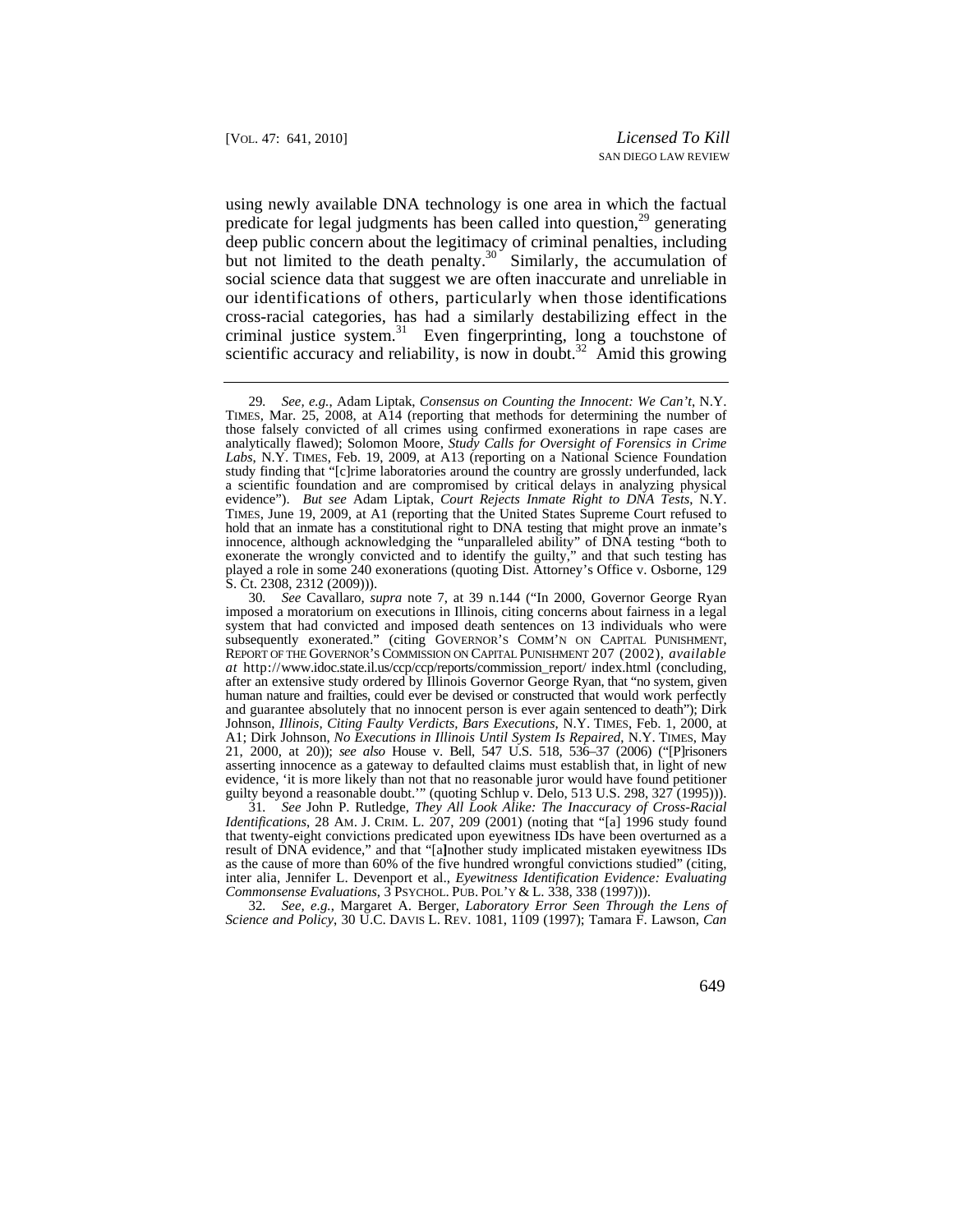skepticism, it is no wonder that Crime Scene Investigation (CSI) dramas, in which the solution to grisly crimes of violence lies in the hands of the unerring forensic scientist, enjoy such public fascination and wide popularity: such shows operate in the realm of fiction, allaying public anxiety about the uncertainty of factual truth and offering the possibility of easy and consistent accuracy, even when the real crime labs are revealed as error ridden, overburdened, and at times even corrupt.<sup>33</sup>

In classic detective fiction, too, facts are central. As the sobriquet "whodunit?" implies,<sup>34</sup> facts are at the core of a mystery's plot. The trajectory of the classic detective novel is, typically, from a place of very little knowledge of the facts, through a web of red herrings and distractions, to a complete and coherent explication of the crime, its perpetrator, and the perpetrator's motives and methods.<sup>35</sup> This resolution, usually announced or explained by the detective who is the "hero" of the novel, is the capstone of the reader's experience. Whether it is Sherlock Holmes explaining his reasoning to a befuddled Watson,<sup>36</sup> or Hercule Poirot gathering all the suspects for a detailed unraveling of his analysis, $37$  the denouement is the payoff for the reader's investment of time and interest in the plot's twists and turns.

Significantly, in the detective novel, there is only one solution; competing explanations are depicted as errors—often made by official law enforcement—at some times contrived or promulgated by the

 detective story or mystery story" and as an alteration of "who done it?" dating back to 1930). 34*. See Whodunit*, MERRIAM-WEBSTER ONLINE DICTIONARY, <http://merriam>[webster.com/dictionary/whodunit](https://webster.com/dictionary/whodunit) (last visited July, 26 2010) (defining *whodunit* as "a

 *Fingerprints Lie?: Re-Weighing Fingerprint Evidence in Criminal Jury Trials*, 31 AM. J. main sticking points regarding fingerprint identification evidence, which are: (1) the unquestioned reliability that has been artificially placed upon fingerprint evidence and (2) the question of whether, in fact, forensic science is science at all"). CRIM. L. 1, 18 (2003) (applying *Daubert-Kumho* to fingerprint evidence and noting "the

 *in O.C.*, L.A. TIMES, Dec. 14, 2008, at A1 (describing how crime labs, often run by law 33*. See, e.g.*, Jason Felch & Maura Dolan, *DNA: Genes as Evidence: A Showdown*  enforcement agencies, have been affected by instances of fraud or undue influence).

which the detective himself arrived at the correct sequence of the first array"). 35*. See* LEHMAN, *supra* note 3, at 110; RZEPKA, *supra* note 10, at 19 (describing the analeptic solution that ends classic detective stories in which "the detective (or sometimes the criminal himself) provides a summary narrative that connects and puts in proper order both the array of events leading up to the crime and the array of events by

<sup>36</sup>*. See, e.g.*, SIR ARTHUR CONAN DOYLE, *The Adventure of the Dancing Men*, *in*  THE RETURN OF SHERLOCK HOLMES (1903), *reprinted in* 1 SHERLOCK HOLMES: THE COMPLETE NOVELS AND STORIES 824 (Bantam Books 1986) ("'Having once recognized, however, that the symbols stood for letters, and having applied the rules which guide us in all forms of secret writings, the solution was easy enough.'").

<sup>37</sup>*. See, e.g.*, AGATHA CHRISTIE, MURDER ON THE ORIENT EXPRESS 200–12 (Bantam Books 1983) (1934) (detailing the solution to a murder on a train).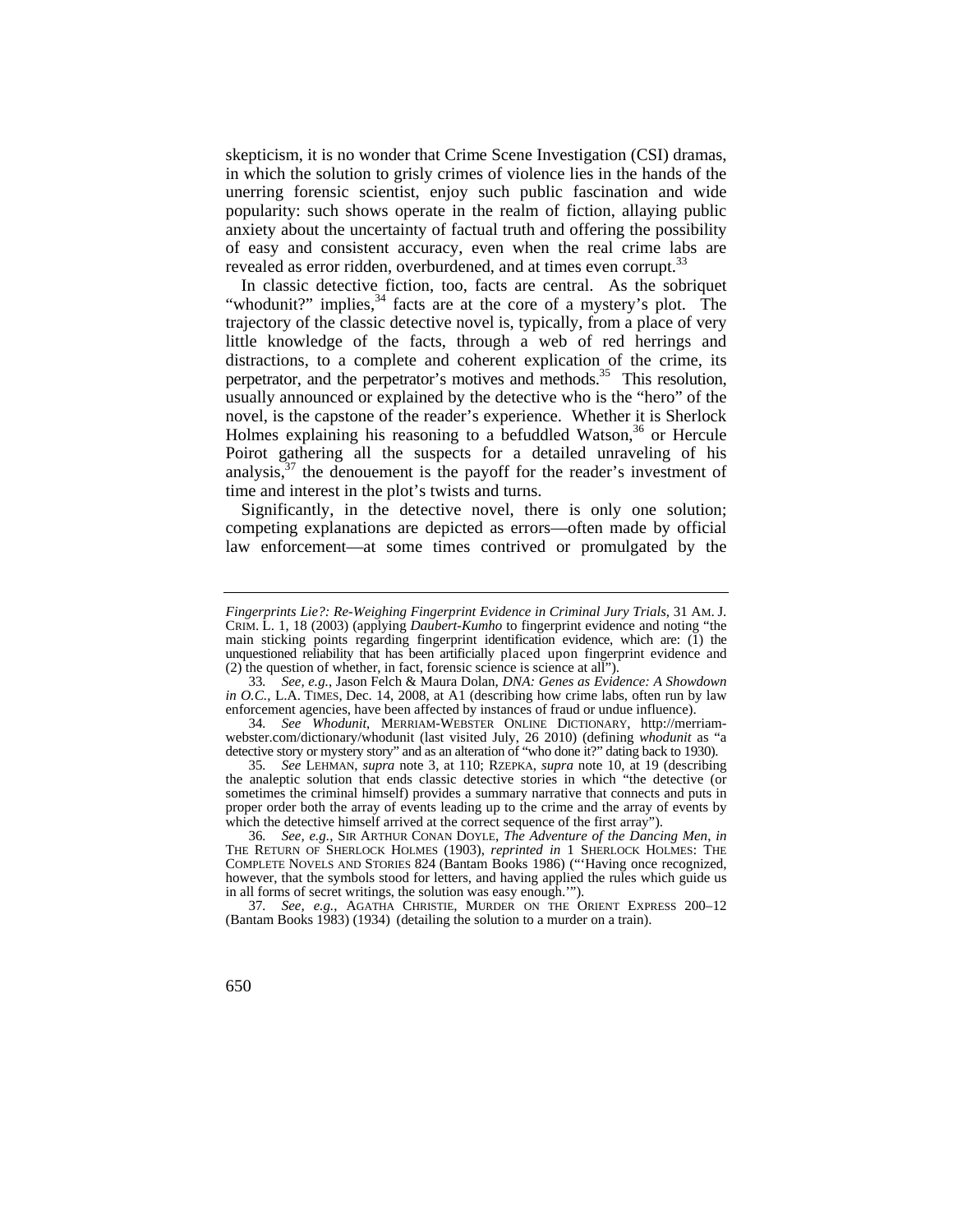perpetrator in order to mislead or throw off suspicion, at other times accidental or coincidental. But there is no ambiguity by the novel's end, no suggestion that the fingerprints might be impossible to identify with certainty, or that the conversations or events to which others have testified might be confused, conflicting, or unreliable. The question instead is only how these "facts" add up.

murdered Sam Spade's partner, and her motive—greed—is ordinary.<sup>40</sup> Even in the detective fiction of the later twentieth century, often described as "hard boiled," the inquiry into the truth of an event remains central to the [narrative.](https://narrative.38)<sup>38</sup> Although the hard-boiled detectives of Raymond Chandler and Dashiell Hammett novels play a more active role in the events, witnessing and even participating in the violence that is the fallout of the initial crime, they, too, ultimately reach a place of understanding, in which a singular truth can be discerned amid the haze of [subplots.39](https://subplots.39) The Maltese Falcon is worthless, Brigid O'Shaughnessy No one is mistaken, no fact or memory susceptible to doubt. Although motives may be more obscure than those of the classic detective fiction of Agatha Christie or Dorothy L. Sayers, they are nonetheless discernible.<sup>41</sup>

 attitude toward factual truth: there is an objectivity to facts that permits This capacity for factual certainty, which makes the detective fiction genre both plausible and satisfying, mirrors a contemporaneous popular legal institutions to seek and "find" them as a predicate to the imposition of legal [consequences.](https://consequences.42)42 What Poirot and Holmes do in fiction is what

 is a trail. It may be . . . obscure . . . since matter cannot move without disturbing other matter 38*. See* Dashiell Hammett, *House Dick* (1923), *reprinted in* NIGHTMARE TOWN: STORIES 42, 46 (Kirby McCauley et al. eds., 1999) ("From any crime to its author there along its path, [but] there is—there must be—a trail of some sort. And finding and following such trails is what a detective is paid to do."); RZEPKA, *supra* note 10, at 187 (noting that "no Hammett story ends with uncertainty regarding the material facts of the case").

<sup>39</sup>*. See* RZEPKA, *supra* note 10, at 186 ("At the end of *The Maltese Falcon* we get a complete analeptic account of events, just as we do at the end of a story by Christie or Sayers. Recited at length by Spade to Brigid O'Shaughnessy, this recapitulation sets out the complete array of the novel, including both what has transpired in the course of the narrative and what has led up to the opening scene.").

<sup>40</sup>*. See* DASHIELL HAMMETT, THE MALTESE FALCON 209–10, 215–16 (Vintage Books 1992) (1929).

 others to believe it, or to behave as if they do"). 41. RZEPKA, *supra* note 10, at 192–93 (arguing that a central theme of Hammett's *The Maltese Falcon* is that "the truth of a story is immaterial as long as you can persuade

<sup>42</sup>*. See, e.g.*, NEIL MACCORMICK, LEGAL REASONING AND LEGAL THEORY 53–54 (1978) ("A rule of law is general in terms, stipulating that whenever a given set of operative facts occurs (*p*), a given legal consequence is to follow (*q*).").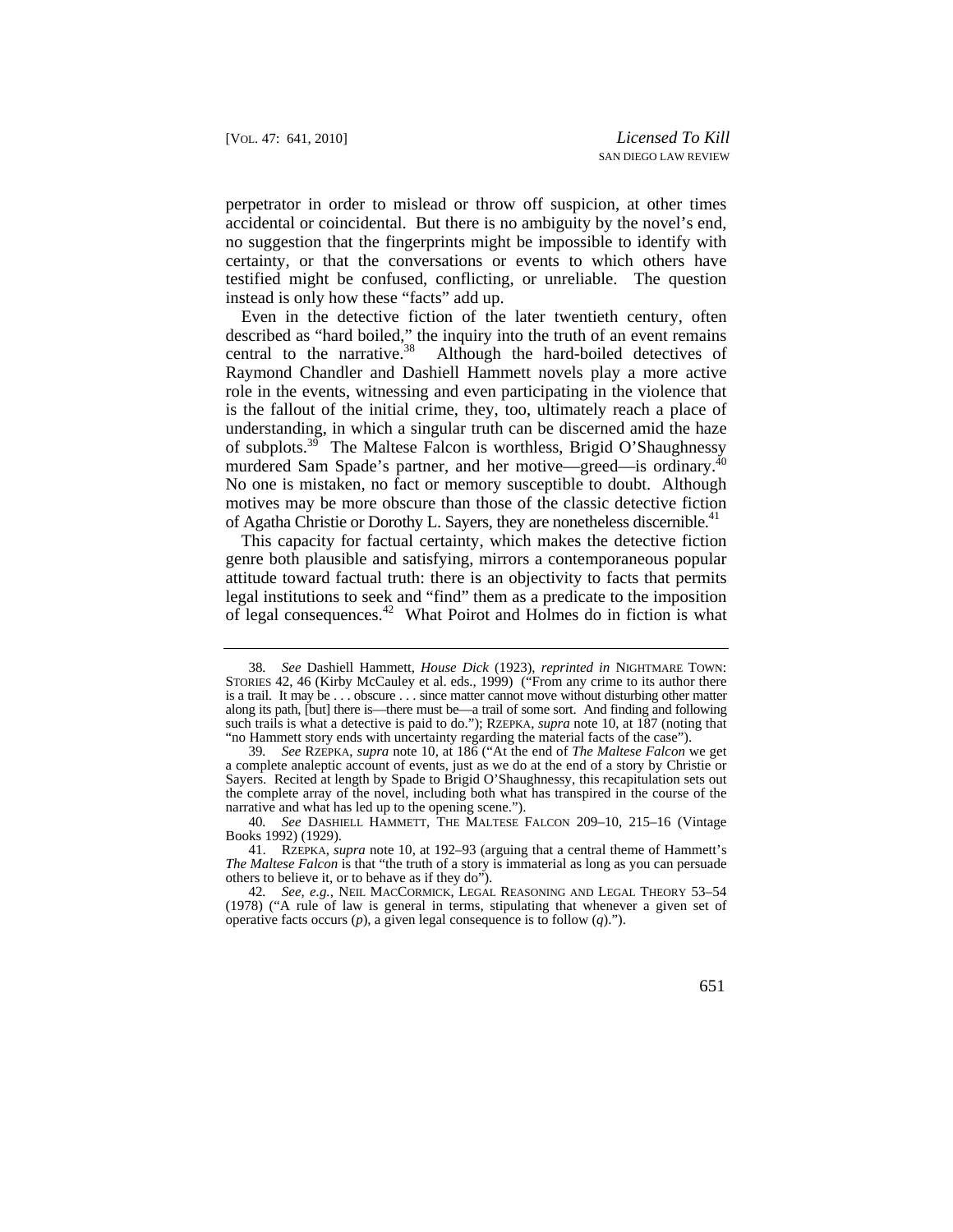juries do at trial: sort out the messiness of facts and wade through conflicting testimony, never doubting that there is one "correct" conclusion that can be reached by majority<sup>43</sup> or, in matters of liberty, unanimity.<sup>44</sup>

"who" itself is never really in doubt. Individuals are essentially Moreover, although detective fiction is interested in "whodunit," the knowable, with a singular identity, although their motives may be hidden or disguised. Indeed, in the detective fiction of the classic or golden age, identity often operates at the level of stereotype, with characters that are fully comprehensible to the reader once identified by type: the retired army colonel, the spinster, the social [climber.](https://climber.45)<sup>45</sup> The struggle is not to determine the personality and unique nature of each of these players, but rather to discover the web of events and relationships among those acting true to those natures that might have led to a homicide. Again,

45*. See, e.g.*, LEHMAN, *supra* note 3, at 111 ("Each suspect wears his tag on his lapel like an identity card."). Lehman gives the example of Agatha Christie's *Death on the Nile*, "whose cast includes such murder-mystery stalwarts as the mustachioed British colonel . . . , the excitable romantic novelist . . . , the hardnosed greedy American attorney . . . , and the armchair revolutionary." *Id.* at 106–07.

 43*. See* FED. R. CIV. P. 48 (allowing parties in civil cases to stipulate to a majority verdict instead of a unanimous verdict).

those in which criminal sanctions are to be imposed, unanimous verdicts are required. those in which criminal sanctions are to be imposed, unanimous verdicts are required. *See* U.S. CONST. amend. VI (containing the constitutional right to a trial by jury); FED. R. CRIM. P. 31 (requiring unanimous verdicts in federal criminal trials); Apodaca v. Oregon, explaining the legislative history and precedent surrounding the unanimity requirement). resistant to consensus, and there can be multiple mistrials and retrials, but that is the exception to a rule of accord. *See, e.g.*, FED. R. CRIM. P. 31 ("If the jury cannot agree The government may retry any defendant on any count on which the jury could not agree."). There are also instances of compromise verdicts and even of logically inconsistent *Hobgoblin of Little Minds? Our Foolish Law of Inconsistent Verdicts*, 111 HARV. L.  Rosanna Cavallaro, *A Big Mistake: Eroding the Defense of Mistake of Fact About Consent in Rape*, 86 J. CRIM. L. & CRIMINOLOGY 815, 828–31, 848–49 (1996) (noting 44. In those matters in which accuracy in factfinding is deemed critical, such as 406 U.S. 404, 406–11 (1972) (holding that a state rule allowing for a conviction by less than a unanimous jury does not violate the Sixth Amendment right to a trial by jury, but This requirement presupposes that such unanimity is possible, and the remedy for failure to achieve it is not existential anxiety but a simple mistrial and "do-over" until that level of consensus can be reached. Admittedly, there are times when the facts are especially on a verdict on one or more counts, the court may declare a mistrial on those counts. verdicts. *See, e.g.*, State v. Goblet, 618 S.E.2d 257, 264 (N.C. Ct. App. 2005) (discussing logically inconsistent and legally contradictory verdicts), *overruled in part*, State v. Tanner, No. 474PA08, 2010 N.C. LEXIS 423 (N.C. June 17, 2010); Eric L. Muller, *The*  REV. 771, 772–76 (1998). But again, the norm is a binary inquiry in which the finder of fact agrees with either one side or the other as to the "truth" of an event. *See, e.g.*, that the instruction on mistake of fact in consent cases is often denied because the trial judge presumes that jurors will accept the "truth" of either the complainant's or the defendant's version of events, rather than selecting portions from each individual's narrative).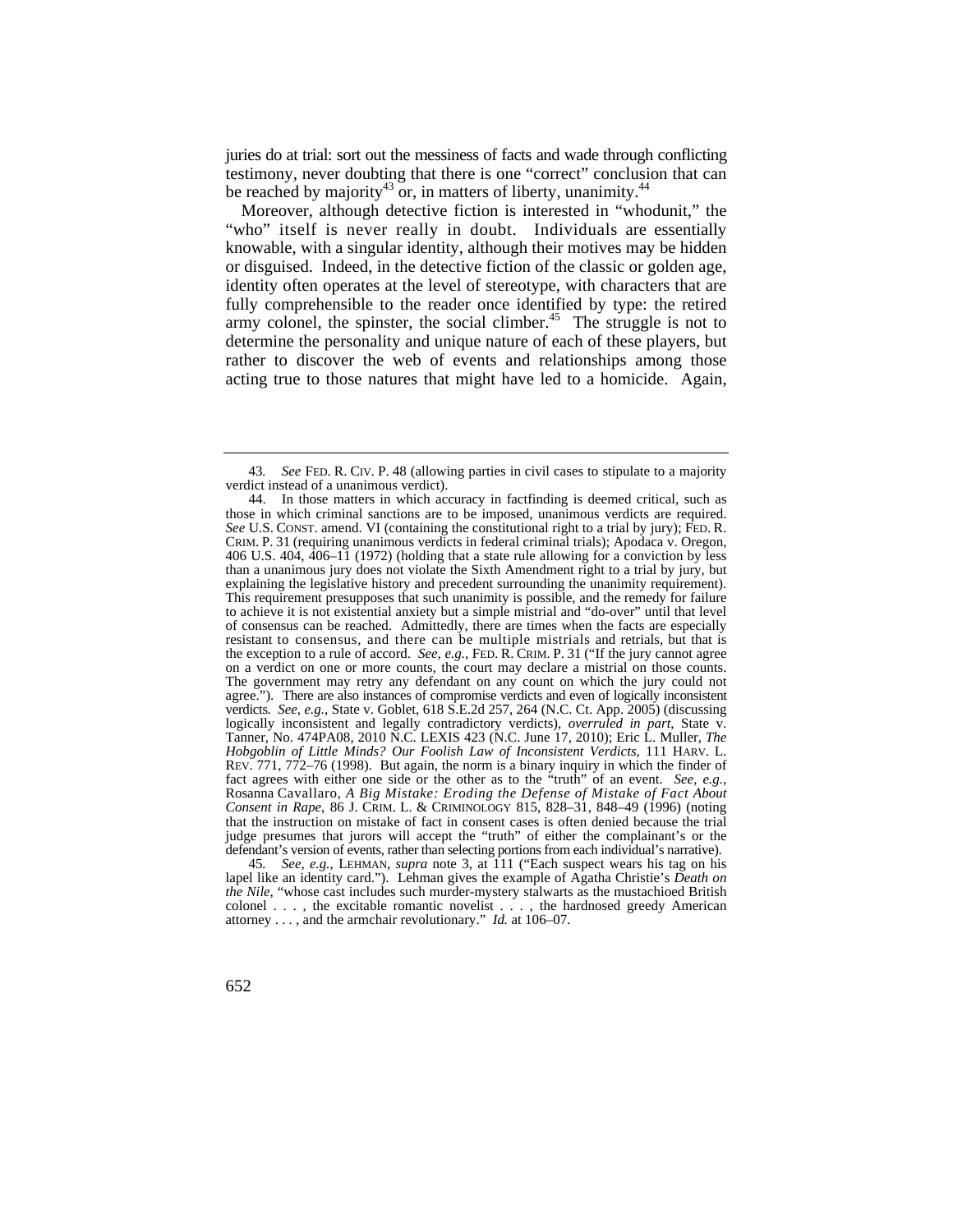the premise is that individuals are essentially knowable to others and that once known, their conduct in particular circumstances is fairly predictable.<sup>46</sup>

In spy novels, however, the issue is often not "whodunit" but "who is it?" The central narrative tension, the puzzle that drives the plot, concerns identity itself, and the facts and circumstances—actions, appearance, relationships, memory—that comprise one's understanding of the identity of another.<sup>47</sup> This metaphoric uncertainty about identity generates all the consequential indeterminacy and accompanying anxiety that are the stuff of the best-loved spy [stories.](https://stories.48)<sup>48</sup> The conduct of an individual, viewed through the lenses of various possible identities—loyal or traitorous—takes on entirely different meanings depending on which of those lenses accurately reveals the "truth."49

In le Carré's *The Spy Who Came in from the Cold*, the game of multiple identities is played until the very end of the novel, with chilling results. Alec Leamas begins the novel as the head of a ring of British agents working in East Germany, watching as the last of his team is shot trying to cross to freedom at the newly erected Berlin Wall.<sup>50</sup> Believing

47*. See, e.g.*, LE CARRÉ, TINKER, *supra* note 17 (focusing the novel on four career British intelligence agents, one of whom is actually a "mole," or spy for the enemy).

 predispositions," which exert sufficient influence to produce generally consistent behavior WALTER MISCHEL, PERSONALITY AND ASSESSMENT 6 (Lawrence Erlbaum Assocs. 1996)  *Not Seem To Be Predictable Characters.*,*"* 49 HASTINGS L.J. 871, 878 (1998) 46*. See* Cavallaro, *supra* note 21, at 725 n.99 (discussing "trait theorists," a school of social scientists who "'came to believe that traits "are relatively stable and enduring across widely divergent situations'" (quoting Miguel A. Méndez, *The Law of Evidence and the Search for a Stable Personality*, 45 EMORY L.J. 221, 227 (1996) (quoting (1968)))). *But see* Miguel A. Méndez, *Character Evidence Reconsidered: "People Do*  ("[R]esearch conducted for much of this century showed that behavior is largely shaped by specific situational determinants that do not lend themselves easily to predictions about individual behavior.").

 IDENTITY (Bantam Books 1988) (1980) (telling the story of an American intelligence be an efficiently amoral killing machine). *See also* CAWELTI & ROSENBERG, *supra* note 12, people caught up in the tension and duplicity of espionage). 48*. See, e.g.*, GRAHAM GREENE, THE QUIET AMERICAN (Viking Press 1965) (1955) (telling the story of a seemingly amoral civil servant who becomes aware of the clandestine activities of an American agent in Vietnam); ROBERT LUDLUM, THE BOURNE agent who has systematically had his own identity erased by his controllers so that he can at 29 (noting that Greene's novels concern themselves with the phenomenon of ordinary

<sup>49</sup>*. See* CAWELTI & ROSENBERG, *supra* note 12, at 16–17 (describing the psychological tension inherent in the clandestine world, generated by the continual need for pretense and duplicity).

 <sup>50.</sup> LE CARRÉ, *supra* note 14, at 7 ("The East German sentry fired, quite carefully, away from them, into his own sector. The first shot seemed to thrust Karl forward, the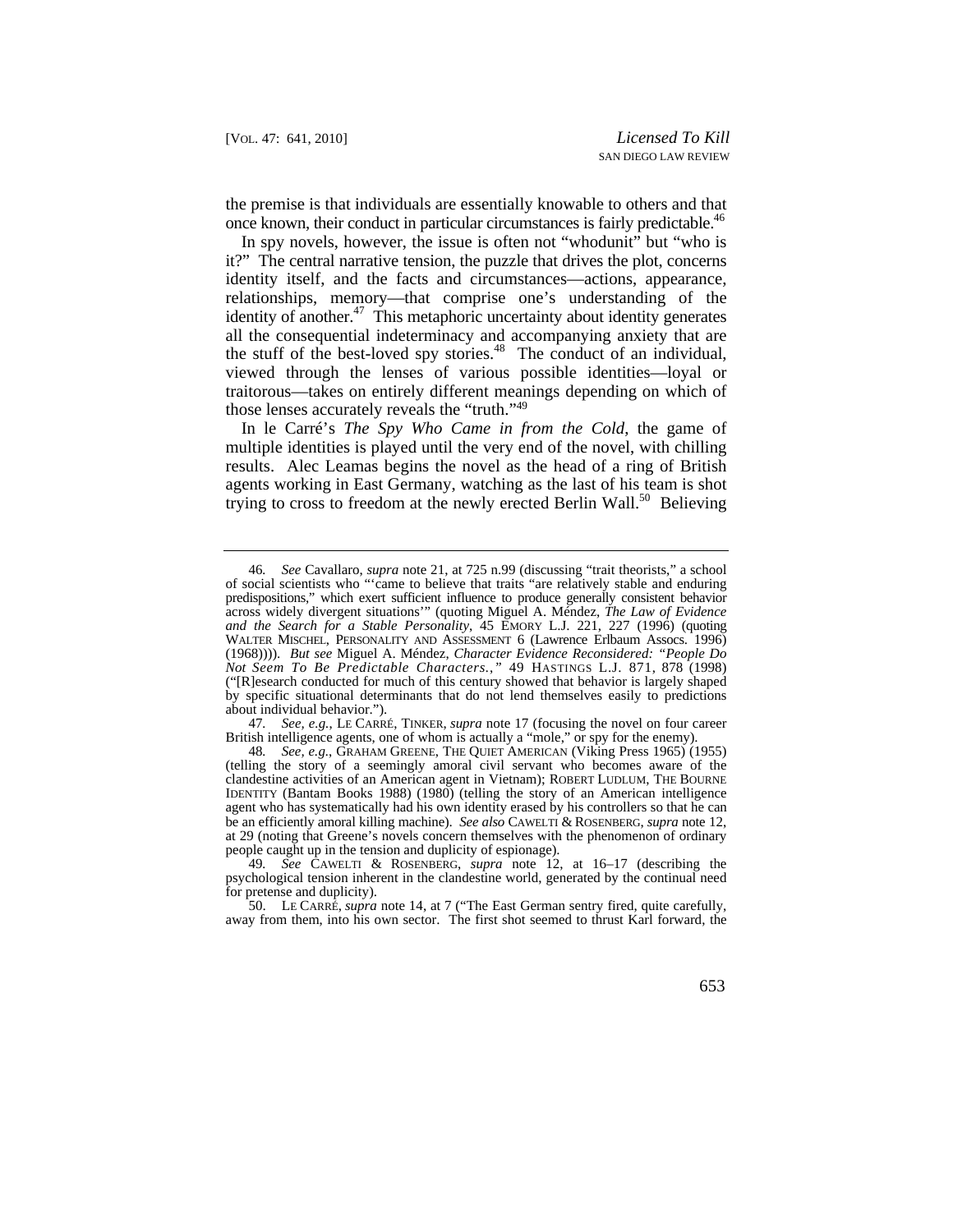Mundt's murder at the behest of Control, the Chief of British Intelligence.<sup>52</sup> that these agents have been "blown" through the counterintelligence of an East German agent named Karl Mundt, $51$  he agrees to undertake Pretending to be down-and-out after the collapse of his network,  $5<sup>3</sup>$ Leamas appears to leave the Circus under a cloud of suspicion about missing monies,<sup>54</sup> takes a menial job in a library, picks a fight with a local grocer, and ends up serving several months in jail.<sup>55</sup> Upon his release, apparently now completely cut off from his past as a British intelligence agent, he allows himself to be recruited by East Germany as a spy, intentionally leaking information about clandestine British payments abroad, which allows his East German handler, Fiedler, to suspect Mundt of being in the pay of the British.<sup>56</sup> Leamas is given to understand throughout that the goal of his mission is to bring down Mundt by providing the evidence needed to accuse Mundt of [treason.](https://treason.57)<sup>57</sup>

Even as this complex plot unfolds, however, the reader is made privy to another set of events by which Leamas himself is undermined and the nature of facts and knowledge is challenged. As one critic has put it, the object of the novel is for the reader "to discover that the search for truth and justice is not the real object but only a ruse to protect their opposites

 clearly the clatter of the bike as it fell. Leamas hoped to God he was dead."). second to pull him back. . . . Then he sagged, rolled to the ground, and they heard quite

 51. As Control puts it, "'[Mundt is] a killer. . . . He tried to kill George Smiley. And of course he shot the woman's husband [in an earlier novel, A Call for the Dead]. intellectual kind of Communist. A practitioner of the cold war.'" *Id.* at 16. *See also id.*  And of course he shot the woman's husband [in an earlier novel, *A Call for the Dead*]. He is a very distasteful man. Ex Hitler-Youth and all that kind of thing. Not at all the at 13 ("[Control says to Leamas:] 'I suppose that girl blew him—Elvira?' [Leamas replies,] 'I suppose so.' . . . 'And Mundt had him shot,' Control added.").

<sup>52</sup>*. See id.* at 15, 17 ("[Control said,] 'I think we ought to try and get rid of Mundt.' . . . [Leamas responds,] 'If it's a question of killing Mundt, I'm game.'").

<sup>53</sup>*. See id.* at 19 ("In the full view of his colleagues he was transformed from a man honourably put aside to a resentful, drunken wreck—and all within a few months.").

<sup>54</sup>*. See id.* at 20 ("It leaked out—no one, as usual, knew where from—that Leamas' sudden departure was connected with irregularities in the accounts of Banking Section.").

<sup>55</sup>*. See id.* at 24 ("Finally he took the job in the library."); *id.* at 37 (describing the fight with the grocer); *id.* at 38–40 (describing Leamas's time in jail).

 certain day. That seems to be a useful thing to know.'"). 56*. See id.* at 116-18 ("[Fiedler, Leamas's interrogator, asks,] 'Tell me: this money, these large sums in foreign banks—what did you think they were for?' . . . [He suggests tracking the payments and says,] '[W]e shall know where the agent was on a

<sup>57</sup>*. See id.* at 121 ("Control had been phenomenally right. Fiedler was walking like a man led in his sleep, into the net which Control had spread for him. It was uncanny to observe the growing identity of interest between Fiedler and Control: it was as if they had agreed on the same plan, and Leamas had been despatched to fulfill it.").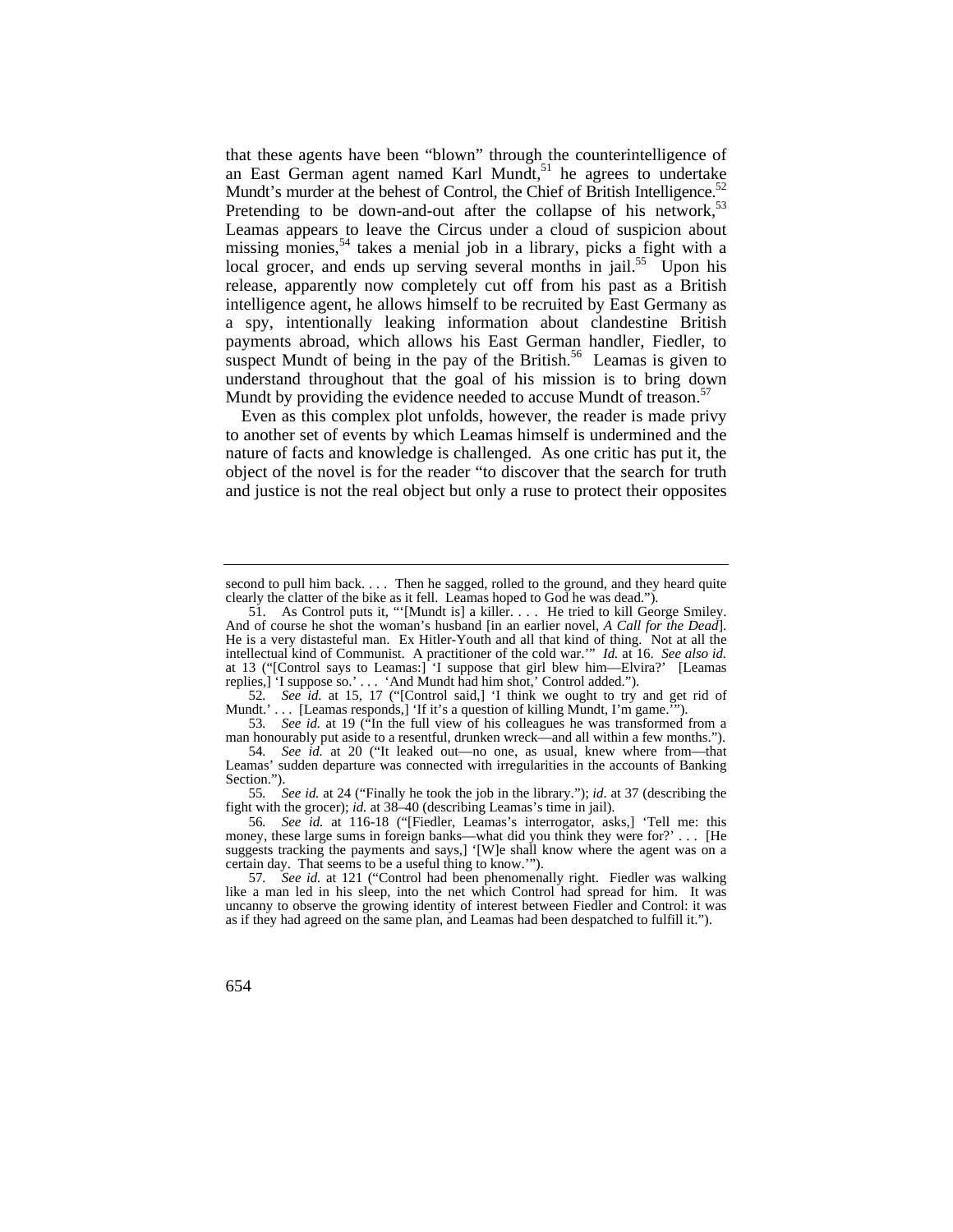Liz's membership in the local branch of the Communist Party, Mundt for reasons of national self–interest  $\dots$  ."<sup>58</sup> Control's goal is not to bring Mundt down but quite the reverse—to shield him from suspicion as the double agent he actually is—and Control has determined to accomplish this by keeping his own agent, Leamas, in the dark.<sup>59</sup> Even while Leamas plays his part, allowing himself to be recruited as a disaffected defector, British agents, including George Smiley, have approached the woman with whom Leamas had an affair during his down-and-out period, and have offered to pay her housing expenses and otherwise provide for her. $60$  They have also made a payment to the grocer whom Leamas struck.<sup>61</sup> This connection between Leamas and British Intelligence, wholly at odds with his apparent defection, becomes a weapon for Mundt to impeach Leamas, rebuff Fiedler's accusation, and demonstrate to his critics that Mundt has been the victim of British spy craft.<sup>62</sup> Using

59. As Leamas explains at the novel's close,

LE CARRÉ, *supra* note 14, at 199. *See also* MONAGHAN, *supra* note 17, at 16 (noting that Control allows Mundt to destroy Leamas's East Berlin network to enhance his prestige within the East German security service, thereby giving Control access to more valuable information from that source).

 60. LE CARRÉ, *supra* note 14, at 180 ("[Liz explains to the tribunal,] 'I've got a lease. Someone bought the lease and sent it to me.'"). *See also id.* at 92–94 (describing the visit of George Smiley); *id.* at 173 ("[Mundt's lawyer examines Leamas:] '[Y]ou cannot imagine that Smiley would have taken any interest in you after you left the Circus?' [Leamas responds,] 'God, no.' [Mundt's lawyer continues,] 'Nor in your welfare after you went to prison, nor spent money on your dependents . . . ?'").

61*. See id.* at 181 ("[Liz testified,] 'I heard in the street that the grocer had got some money, a lot of money from somewhere after the trial. There was a lot of talk about it, and I knew it must be Alec's friend . . .'") (ellipsis in the original).

62*. See id.* at 184 ("[Mundt's lawyer, at the end of Liz's evidence, states,] 'This is not the first time that a revanchist plot has been uncovered through the decadence of its architects.'").

 <sup>58.</sup> Most, *supra* note 13, at 361. Most goes on to link this plot inversion to the hard-boiled genre of which it is a descendant:

Yet, by turning those who believe in the ideals of detection into naive pawns in the hands of the cynical practitioners of *Realpolitik, The Spy Who Came in from the Cold* pushes Chandler's moral disillusionment an important step farther. Le Carré's novel implicitly asks the question whether English society has not reached the point at which the truth must be suppressed and justice thwarted if the society is to be preserved.

*Id.* at 362.

<sup>&</sup>quot;We are witnessing the lousy end to a filthy, lousy operation to save Mundt's skin. To save him from a clever little Jew in his own department who had begun to suspect the truth. They made us kill him, d'you see, kill the Jew. Now you know, and God help us both."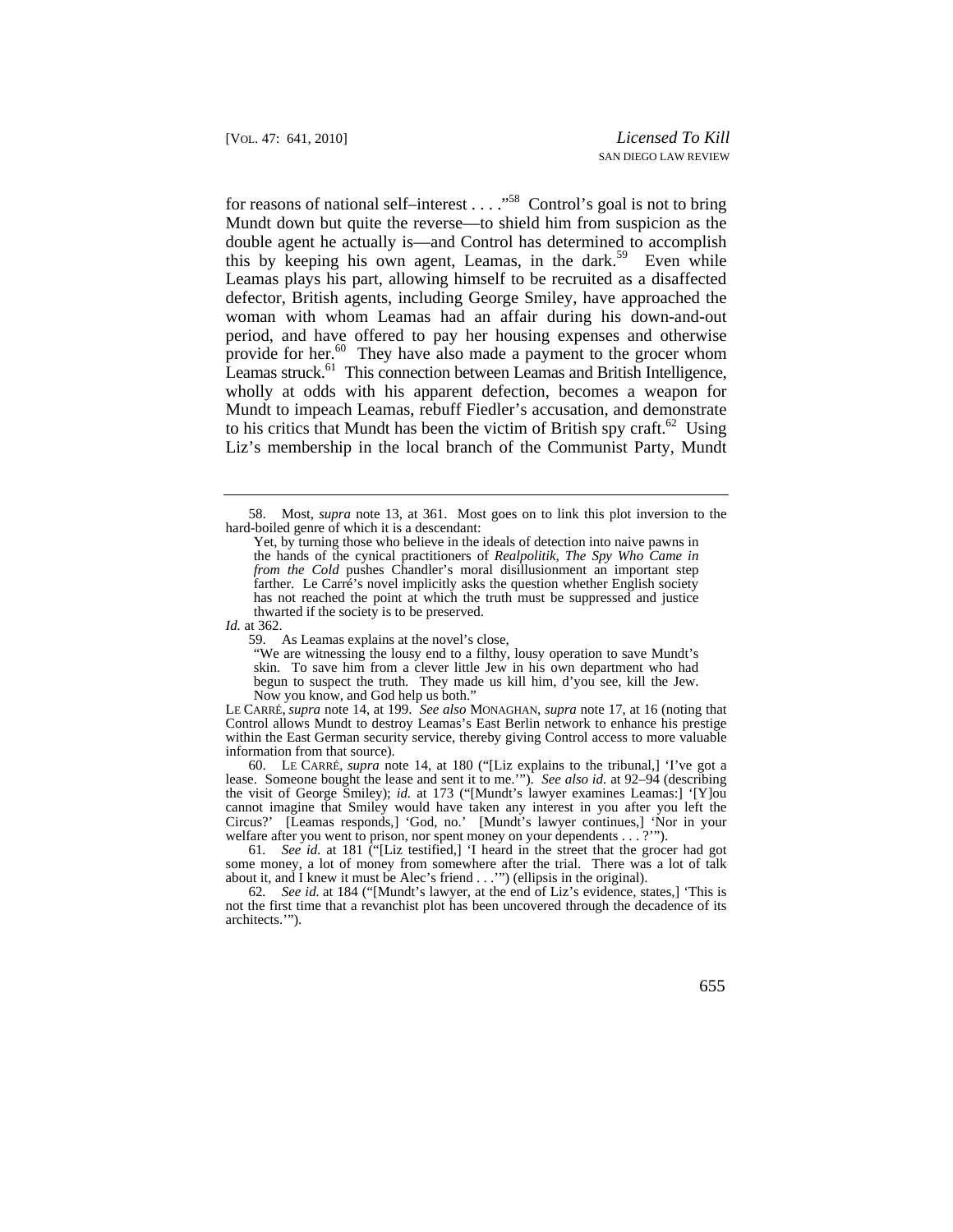arranges for her to be "invited" to visit East Germany, $63$  where she is then brought to appear as a witness against Leamas. Mundt describes Smiley's visit to her,<sup>64</sup> as well as Leamas's own words, in which Leamas told her that "'there was something he had to do; someone he had to get even with, whatever it cost'" and that he would be going away for a [while.](https://while.65)<sup>65</sup>

Significantly, le Carré uses the legal ritual of Mundt's trial as the vehicle through which to reveal the plot inversion he has only, until then, [foreshadowed.66](https://foreshadowed.66) Openly mocking the Anglo-American image of the trial as a search for truth, le Carré demonstrates the manipulations of evidence and witnesses that are possible within any trial and that British, not East German, intelligence has cynically [masterminded.](https://masterminded.67)<sup>67</sup> It is not because the formal legal process of the Soviet bloc nation is wanting but because of the duplicitous and deliberate seeding of the factual record by Smiley and Control that the trial unravels in a direction Leamas and the reader cannot expect. Exploitation of Liz's genuine concern for Leamas becomes the tool that backfires against Leamas and Fiedler, and "saves" Mundt.<sup>68</sup> Indeed, Liz's intrusion into the trial is an externalization of the clash of identities that has been a source of strain throughout the novel, a representation in the world of the uneasy integration of Leamas's spy identity with his authentic self.<sup>69</sup> In this way, le Carré invites the reader to see the trial process—the mechanism by which a civilized and sophisticated legal system determines the truth of a matter—as a sham. The novel's denouement, then, powerfully denounces law and its accompanying institutions and their [promises.70](https://promises.70) 

Although the reader is permitted inside knowledge of Control's counterplot to save Mundt and sacrifice Fiedler, our sympathies throughout

<sup>63</sup>*. See id.* at 132–33 (letter of invitation).

<sup>64</sup>*. See id.* at 181–82.

<sup>65</sup>*. Id.* at 184.

<sup>66</sup>*. See id.* at 155–91.

is a game  $\dots$ . And the purpose of such party games is betrayal  $\dots$ . 67*. See* SYMONS, *supra* note 3, at 226 ("The whole apparatus of the trial in the *Spy* 

<sup>68</sup>*. See* LE CARRÉ, *supra* note 14, at 182 ("[Mundt's lawyer argues,] 'Leamas had done the one thing British Intelligence had never expected him to do: he had taken a girl and wept on her shoulder.'").

<sup>69.</sup> Leamas is, throughout the novel, cast as a man utterly alone, "out in the cold." *Id.* at 14; *see also id.* at 10 ("Somewhere long ago there had been a divorce; somewhere there were children, now in their teens, who received their allowance from a rather odd private bank in the City."). The reader is told that "[o]nly very rarely . . . did he allow himself the dangerous luxury of admitting the great lie he lived." *Id.* at 121. *See infra*  text accompanying notes 88–90 (discussing the title metaphor).

<sup>70</sup>*. See* LE CARRÉ, *supra* note 14, at 191 ("And suddenly, with the terrible clarity of a man too long deceived, Leamas understood the whole ghastly trick.").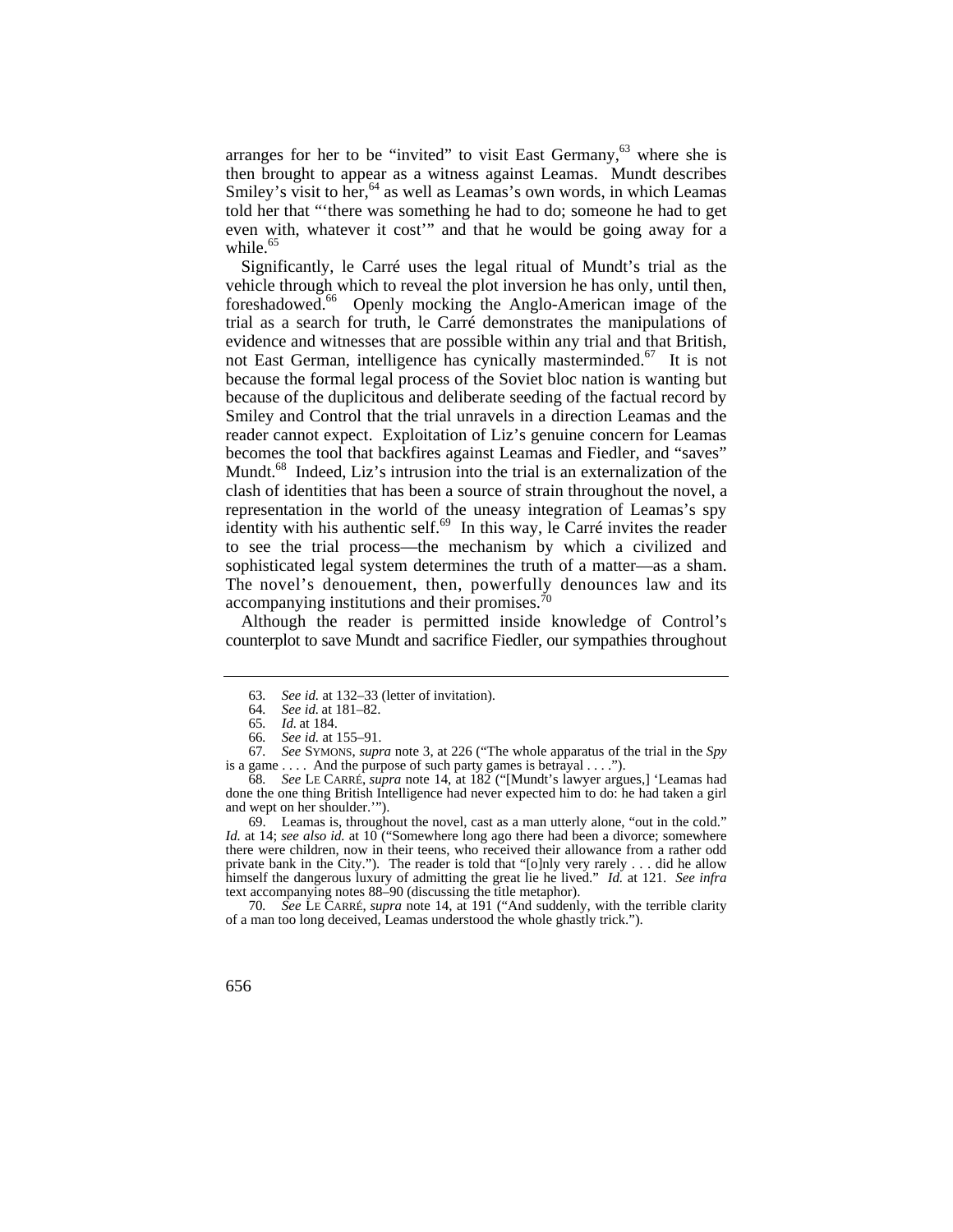are with Leamas, whose experience of the shifting and unreliable nature of the facts provides the novel's emotional core. On the eve of trial, Leamas falls asleep "content in the knowledge that Fiedler was his ally and that they would shortly send Mundt to his death."71 But as the facts emerge at trial about the payments to Liz, Leamas becomes less sure, thinking:

How the hell did they know so much? He was sure, he was absolutely sure, he hadn't been followed to Smiley's house that afternoon. And the money how did they pick up the story about him stealing money from the Circus? That was designed for internal consumption only . . . then how? For God's sake, how? Bewildered, angry and bitterly ashamed he walked slowly up the gangway, stiffly, like a man going to the scaffold.<sup>72</sup>

expected her to [appear.](https://appear.73)<sup>73</sup> The reader watches as Leamas struggles to The reader is made to feel the anxiety that accompanies Leamas's gradual recognition as he learns of Smiley's visits to Liz and, finally, sees Liz in the East German courtroom, a place in which he never grasp the significance of each new bit of evidence––to make it fit with the facts as he has understood them––and as Fiedler poses questions that Leamas cannot answer:

 amazing really. I mean how *could* he have found out; she didn't tell anyone. I "Mundt knew what to look for—he even knew the girl would provide the proof—very clever of Mundt I must say. He even knew about that lease know that girl, I understand her . . . she wouldn't tell anyone at all."<sup>74</sup>

 tells it, "And suddenly, with the terrible clarity of a man too long In this way, each fact and event to which Leamas has assigned meaning is upended and must be reintegrated into a new narrative. As le Carré deceived, Leamas understood the whole ghastly trick."<sup>75</sup> Unlike the satisfying closure we expect of the traditional detective novel, here le Carré invites the reader to experience facts and truth as essentially

<sup>71</sup>*. Id.* at 150.

<sup>72</sup>*. Id.* at 185 (ellipsis in the original).

<sup>73</sup>*. See id.* at 175–76 ("[As Liz entered the courtroom and began her testimony,] [s]he was interrupted by the sound of movement; the screech of furniture forced aside, and Leamas' voice, hoarse, high-pitched, ugly, filling the room. 'You bastards! Leave her alone!' Liz turned in terror and saw him standing, his white face bleeding and his clothes awry, saw a guard hit him with his fist, so that he half fell; then they were both upon him . . . ."); *id.* at 190 ("He fell silent for a moment, then continued. 'And I never thought you'd bring the girl. I've been a bloody fool.'").

<sup>74</sup>*. Id.* at 190 (ellipsis in the original).

<sup>75</sup>*. Id.* at 191.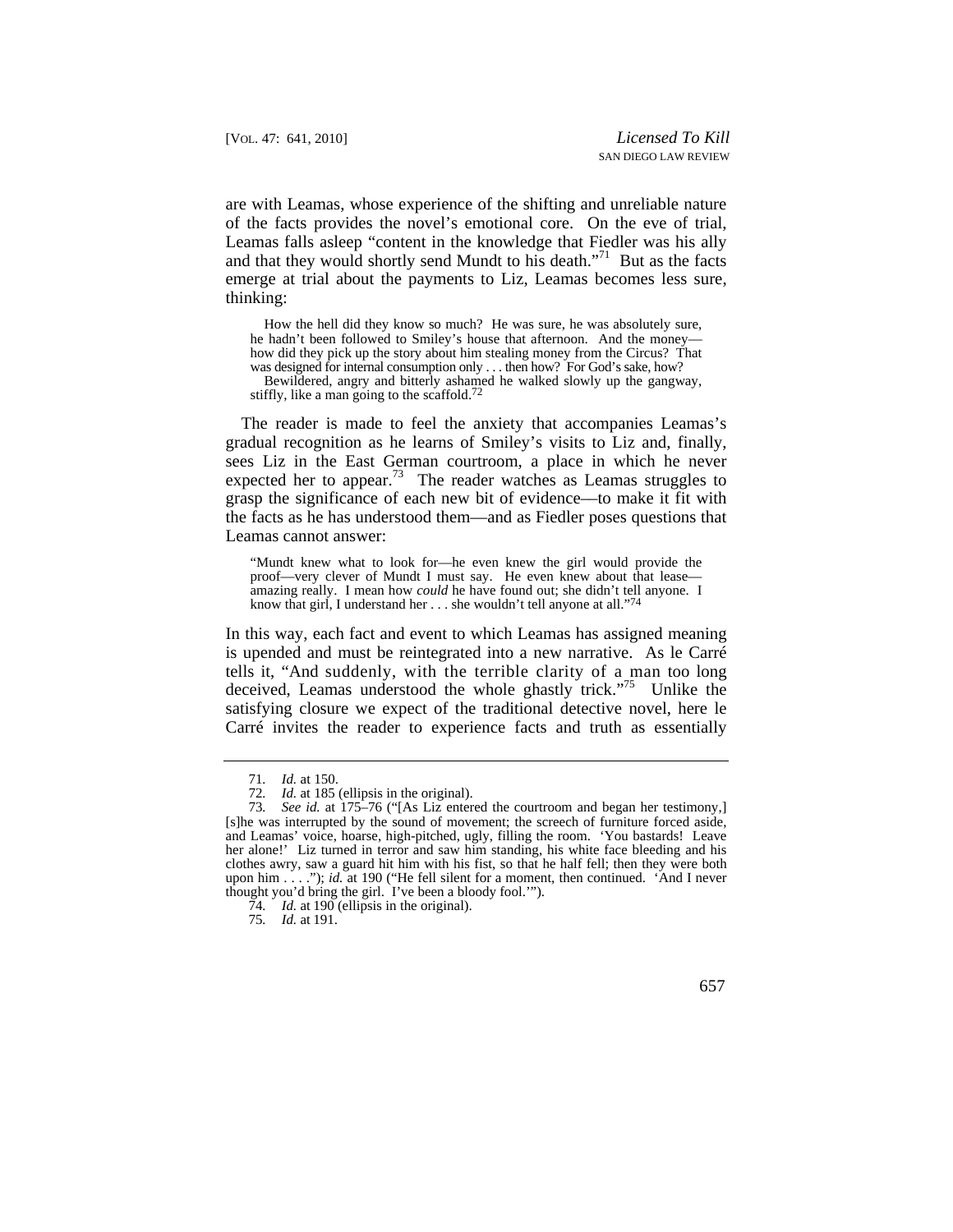unknowable, and the anxiety that this indeterminacy produces as [terrifying.76](https://terrifying.76) The resolution is deeply unsettling rather than cathartic.

 by those in whom he has placed his greatest trust, is profoundly Even though there is an analeptic resolution of the plot—a "truth" to be discovered—the fact of its being so thoroughly and cynically concealed disconcerting even to a savvy player like Leamas. There is little pleasure in the revelation of the truth—instead it propels the protagonist to suicide. Thus, one critical difference between spy and detective fiction is that the emotional resolution is neither the triumph of law against criminality nor of order over chaos, but is instead one of despair and moral ambiguity.

It is easy to see the well from which this fictional fascination with identity as the ultimate unknowable fact is drawn: the spy story explores through fiction the metaphysical question that has dominated the later half of the twentieth century—can we ever really know anyone outside of ourselves?<sup>77</sup> As le Carré's George Smiley ponders to himself in an earlier novel, *Call for the Dead*:

Smiley mused. However closely we live together, at whatever time of day or What did Hesse write? "Strange to wander in the mist, each is alone. No tree knows his neighbour. Each is alone." We know nothing of one another, nothing, night we sound the deepest thoughts in one another, we know nothing.<sup>78</sup>

This sensibility is at the core of postmodern inquiry.<sup>79</sup> The dislocation and anxiety that accompany the realization of our metaphysical isolation are among the central themes of twentieth century philosophy, literature, psychology, and the arts. Robin West describes it this way:

 cannot be called a resolution because it is so profoundly unsettling. *See id.*  76*. See* Most, *supra* note 13, at 361 ("The conventions of the mystery story are used as a red herring to deceive the reader as well as the characters and they are exploded by the ending, in which the murderer is saved while the East German detective [Fiedler] and the English avenger are killed."). Because the reader has been persuaded by the narrative to be disgusted by Mundt and to see Leamas as the hero, such an ending

 L. REV. 254 (1992) (noting the conceptual difficulty in knowing that which is external to us). 77*. See generally* Dennis Patterson, *Postmodernism/Feminism/Law*, 77 CORNELL

 <sup>78.</sup> JOHN LE CARRÉ, CALL FOR THE DEAD 30–31 (Walker & Co. 1962) (1961).

 79*. See, e.g.*, KNIGHT, *supra* note 9, at 197 (noting the key attributes of West, *Jurisprudence and Gender*, 55 U. CHI. L. REV. 1, 5 (1988) (observing that "[l]iberal legalists . . . describe an inner life enlivened by freedom and autonomy from the separate other, and threatened by the danger of annihilation by him," but that "[c]ritical "[p]ostmodern crime fiction" as "tonal complexity[,] . . . rejection of ancient traditions of certain knowledge, assured identity and detective-centered moral authority"); Robin legal theorists, by contrast, tell a story of inner lives dominated by feelings of alienation and isolation from the separate other, and enlivened by the possibility of association and community with him").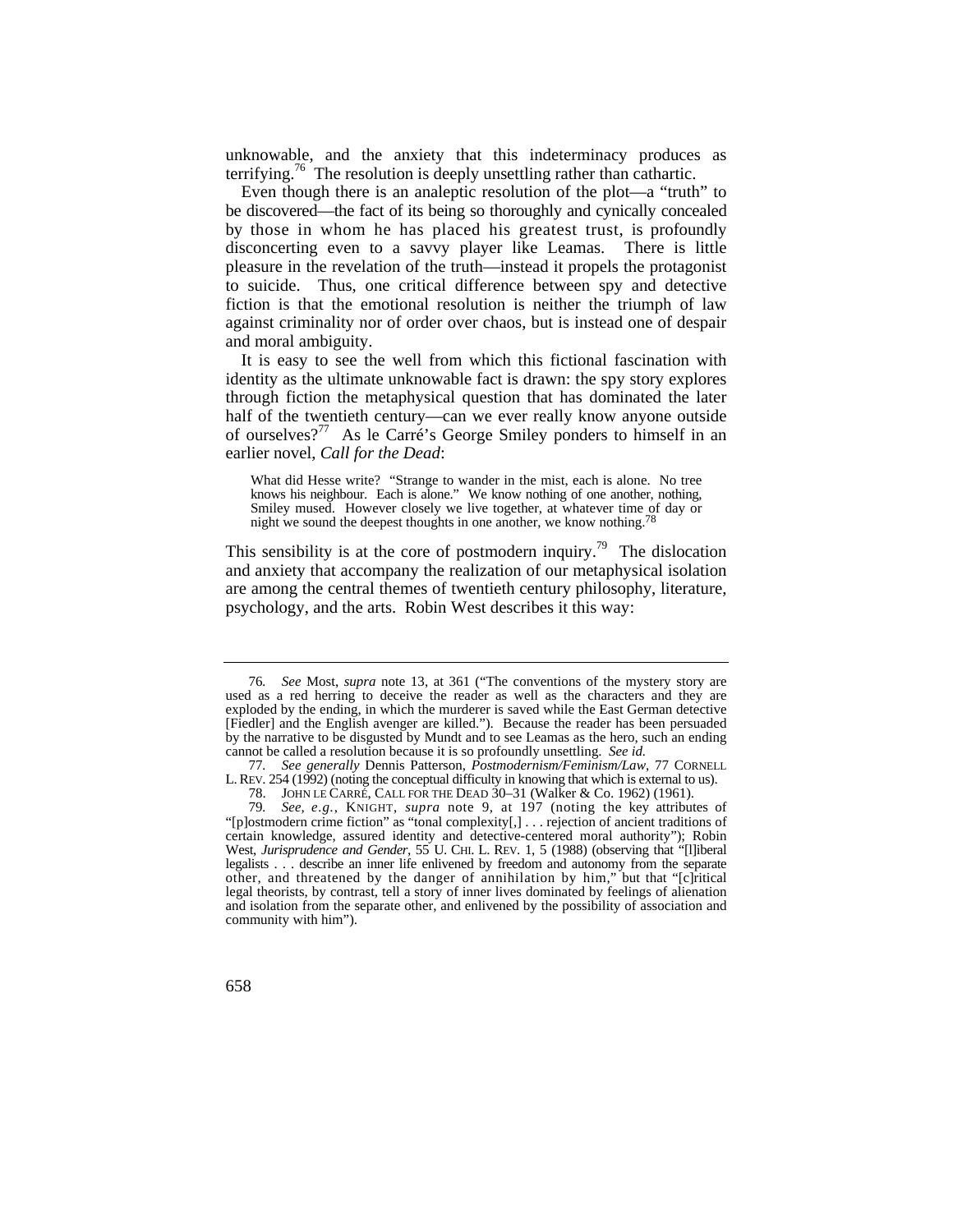entails is not a perpetual celebration of autonomy, but rather, a perpetual longing for community, or attachment, or unification, or *connection*. The separate individual [A]ccording to the critical theorist, what [the] material state of separation existentially strives to connect with the "other" from whom he is separate. The separate individual lives in a state of perpetual dread not of annihilation by the other, but of the alienation, loneliness, and existential isolation that his material separation from the other imposes upon him. The individual strives through love, work, and government to achieve a unification with the other, the natural world, and the society from which he was originally and continues to be existentially separated.<sup>80</sup>

#### So, then exists the metaphorical struggle with identity in the espionage novel.

By attaching grave consequences—in espionage novels, global political consequences—to the failure to correctly identify another, the spy story allows us to examine, in amplified volume, a question that is central to our daily lives. Errors about identity mean that we are acting without the guidance and comfort that knowledge affords; they are a source of anxiety because we are made to see that the risk of error is significant, and we are loath to err in matters of great importance.<sup>81</sup> Like with other artistic explorations of aspects of the human experience, there is a cathartic aspect to the fictional exaggeration of these stakes in the form of the spy and his double identity; surely, no ordinary individual can have as much to lose by being wrong as Leamas, Mundt, and Fiedler.<sup>82</sup> The ability to manage the anxiety associated with these fictional

 <sup>80.</sup> West, *supra* note 79, at 9–10; *see also* Patterson, *supra* note 77, at 271–77 (contending that "[l]anguage is the central preoccupation of contemporary philosophy," and that "[t]he postmodern conception of individuality casts the individual not as the subject in control of discourse, but as an artifact produced by discourse," so that "identities can come into being and dissolve depending on the concrete practices that constitute them"). For a literary expression of this theme, see E.M. FORSTER, HOWARDS END 167–73 (Alistair M. Duckworth ed., Bedford Books 1997) (1910) (depicting the character Margaret who invokes the metaphorical refrain "only connect," saying, "That was the whole of her sermon. Only connect the prose and the passion, and both will be exalted, and human love will be seen at its highest. Live in fragments no longer. Only connect, and the beast and the monk, robbed of the isolation that is life to either, will die").

<sup>81</sup>*. See* WINKS, *supra* note 11, at 103–04 (writing about Jorge Luis Borges's *Tlön, Uqbar, Orbis Tertius*, Winks describes "the sense of mirror-menace so central to spy fiction, since it presupposes the existence of a secret organization that is spreading either true knowledge or, more likely, fictitious impressions, which when accepted will change the entirety of man's recording of his activity on earth").

<sup>82.</sup> The reader is assured that whoever is believed will live; whoever is disbelieved will be shot. *See* LE CARRÉ, *supra* note 14, at 194 ("'Who will they shoot now?' Liz asked quickly. 'After the trial?' 'Leamas,' [the prison guard] replied indifferently, 'and the Jew, Fiedler.' Liz thought for a moment she was going to fall but her hand found the back of a chair and she managed to sit down.").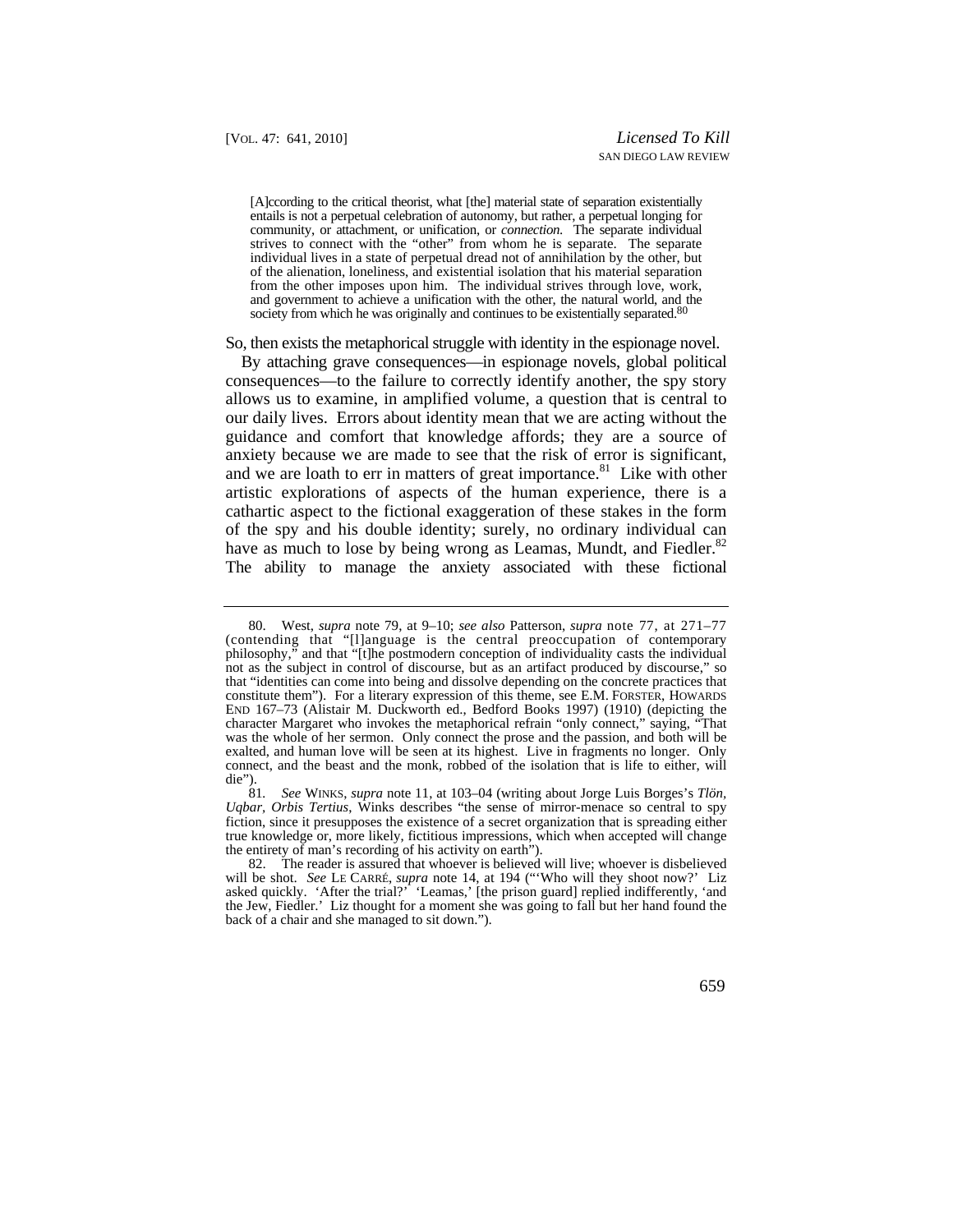international political identity shifts makes daily uncertainties more bearable.

But if, as this paper claims, one of law's fundamental functions is to ascertain truth through mechanisms like trials, this representation of life's factual uncertainties deeply undermines confidence in that aspect of law. The consequences that attach to the determination of truth guilt and innocence, compensation and punishment—cannot enjoy the kind of public trust and acceptance that they once did if their predicate is so [uncertain.](https://uncertain.83)<sup>83</sup> Moreover, when good and evil actors can be mistaken for one another and the acts of one can be attributed to another, it is vastly more difficult to condemn or justify either.<sup>84</sup>

The inability to determine facts with certainty, then, necessarily raises fundamental questions about law's legitimacy because errors in the factual findings that underlie legal consequences thereby invalidate those [consequences.85](https://consequences.85) Accordingly, doubts about factual accuracy cannot be confined to the episodes themselves but instead spill over into the larger political arena of law's legitimacy. This becomes plainer still when one considers law's other important function: to embody the moral norms of the culture for which it speaks.<sup>86</sup>

The incapacity to know for certain the truth of an event or the identity of another also exposes its terrifying corollary: understanding that we are essentially alone. Without clear guidance about who is trustworthy and who is duplicitous, life is a solitary journey fraught with constant risk of betrayal. $8^{\overline{7}}$  The life of the spy is a fictional exaggeration of this state of

<sup>83</sup>*. See, e.g.*, Nesson, *supra* note 21, at 1359 ("The aim of the factfinding process is not to generate mathematically 'probable' verdicts, but rather to generate acceptable ones  $\dots$ .").

 law acts for evil and destroys the innocent). 84*. See infra* Part IV (discussing *The Spy Who Came in from the Cold*: either he is targeting Mundt and law acts for good, or he is, in fact, targeting Fiedler, in which case

 *Death Row*, BBC NEWS (Jan. 11, 2003, 10:27 PM), [http://news.bbc.co.uk/2/hi/](http://news.bbc.co.uk/2/hi) contemporary scholarship recognizes that differences in perception may flow from 85. One notorious example is the repeated exoneration, through DNA and other forensic tools, of those convicted of capital crimes, which resulted in the wholesale commutation of death sentences by a sitting governor. *See Governor Clears Illinois*  2649125.stm (reporting that Governor George Ryan of Illinois had commuted the death sentences of all Illinois prisoners, three years after imposing a moratorium on capital sentences, because of the concern that "the Illinois death penalty system is arbitrary and capricious—and therefore immoral."). More subtle ambiguities of fact are endemic to the trial process and result in corresponding concerns about the validity of the judgments upon which they rest. *See, e.g.*, Cavallaro, *supra* note 44, at 850–51 (noting that differences in gender, race, and culture).

<sup>86</sup>*. See infra* Part IV.

<sup>87.</sup> In the novels of le Carré, the betrayals are both personal and professional, from the mole of *Tinker, Tailor, Soldier, Spy*, to the affairs of Smiley's high-born wife Ann: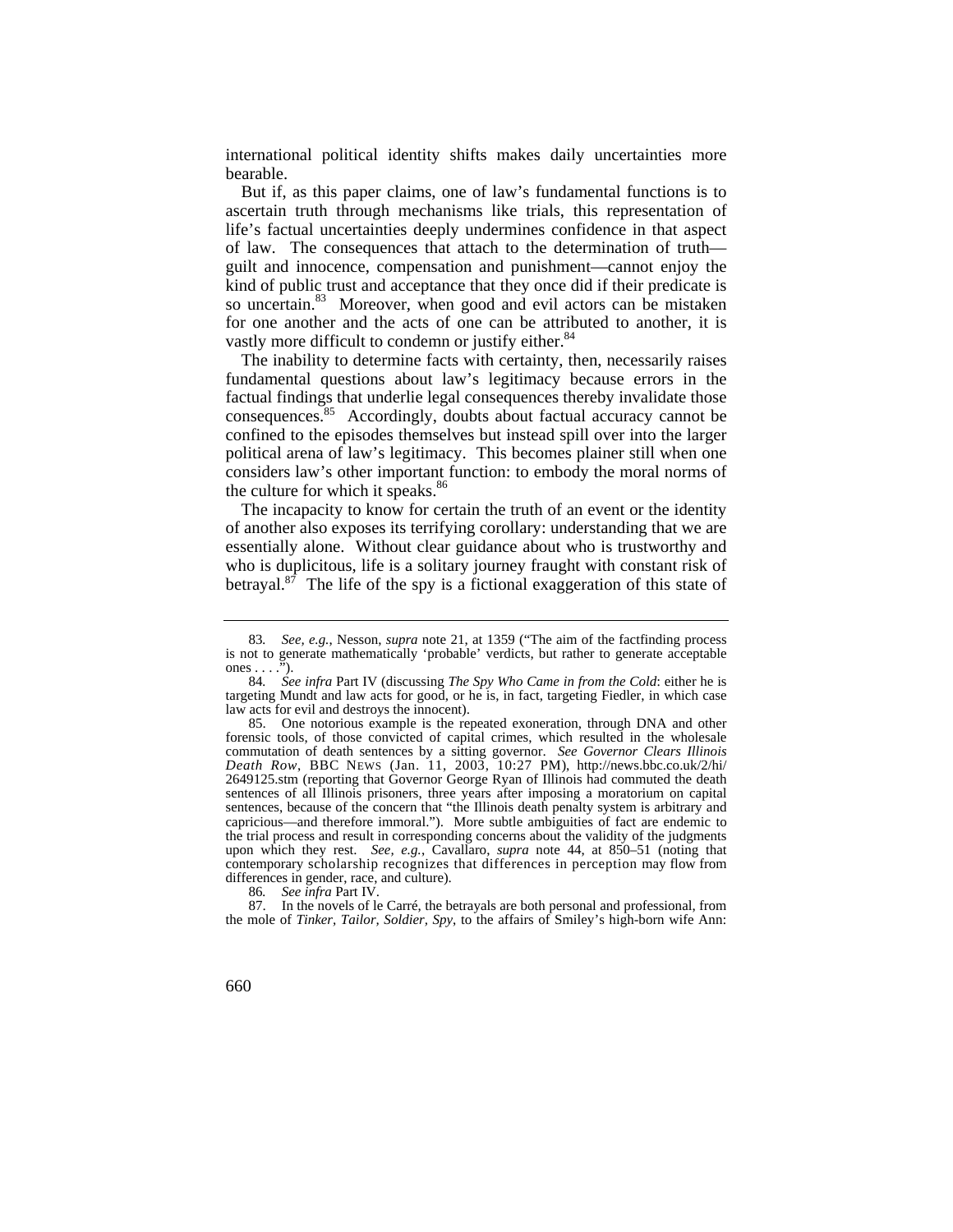isolation, and le Carré describes it powerfully in the enduring metaphor of his title, *The Spy Who Came in from the Cold*. As Control explains to Leamas early in the novel:

 mean . . . one can't be out in the cold all the time; one has to come in from the "We have to live without sympathy, don't we? That's impossible of course. We act it to one another, all this hardness; but we aren't like that really, I cold . . . d'you see what I mean?"88

 continuing the metaphor: "'I want you to stay out in the cold a little longer," Control says.<sup>89</sup> The implication is that, when the mission is Control asks Leamas to participate in the mission to bring Mundt down, completed, there will be an end to the alienation and isolation of the spy's life; in fact, the narrative denies this relief to both Leamas and the reader, instead reinforcing the persistent anxiety and dread that  $accomparies it.<sup>90</sup>$ 

The counterpoint to the isolation of the spy's life<sup>91</sup> is the "warmth" of human connection and intimacy, which Leamas finds with Liz. Leamas comes to realize this during his prolonged debriefing in Holland:

89*. Id.* at 14.

90. Leamas, "a man permanently isolated in his deceit," explains:

In itself, the practice of deception is not particularly exacting; it is a matter of experience, of professional expertise, it is a facility most of us can acquire. But while a confidence trickster, a play-actor or a gambler can return from his performance to the ranks for his admirers, the secret agent enjoys no such relief. For him, deception is first a matter of self-defence. He must protect himself not only from without but from within, and against the most natural of impulses; . . . though he be an affectionate husband and father, he must under all circumstances withhold himself from those in whom he should naturally confide.

*Id.* at 120.

 stranger . . . Secret agent man . . . They've given you a number and taken away your 91*. See supra* note 1 and accompanying text ("To everyone he meets he stays a name.").

 truth. As Robin Winks puts it, "the spy, amateur or professional, must move alone, all society both are constructed on the premise that we can never really know one another or the set against him, perhaps even his own control betraying him." WINKS, *supra* note 11, at 51.

 that's left in the end is a kind of nausea; you never want to cause suffering again.'" *Id.* at 88. LE CARRÉ, *supra* note 14, at 14 (ellipses in original). Control explicates this idea further when Leamas agrees to kill Mundt, saying, "'I mean in our world we pass so quickly out of the register of hate or love—like certain sounds a dog can't hear. All 17. The irony is that Control conveys empathy for Leamas that his actions belie entirely: Control has no intention of allowing Leamas to act on his own hatred of Mundt because Mundt is too valuable an agent. Instead, Control uses Leamas to achieve an antithetical result at great human cost.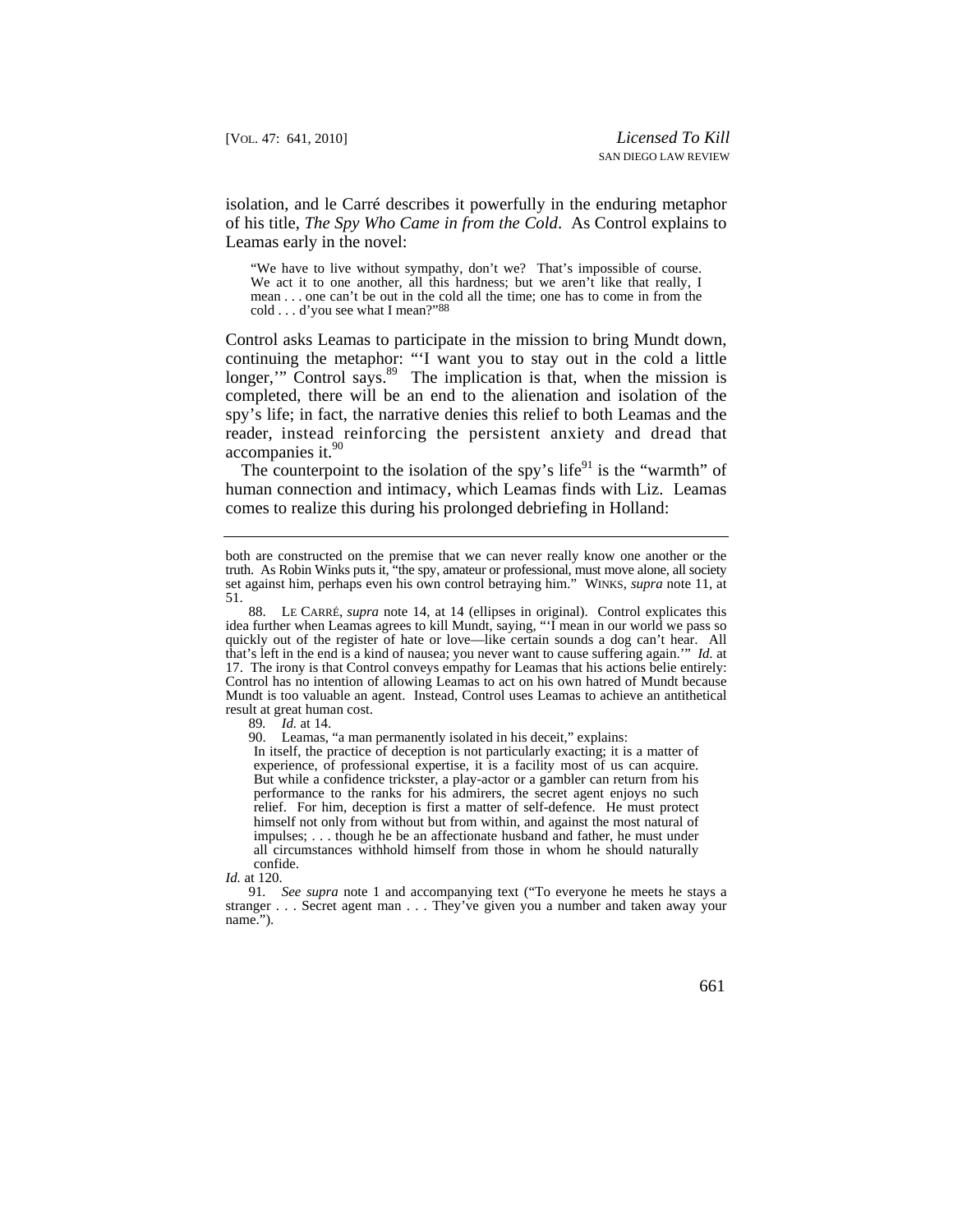There was a girl standing on the beach throwing bread to the seagulls. Her back was turned to him. The sea wind played with her long black hair and pulled at her coat, making an arc of her body, like a bow strung towards the sea. He knew what it was then that Liz had given him; the thing that he would have to go back and find if he ever got home to England: it was the caring about little things—the faith in ordinary life; the simplicity that made you break up a bit of bread into a paper bag, walk down to the beach and throw it to the gulls. It was this respect for triviality which he had never been allowed to possess; whether it was bread for the seagulls or love, whatever it was he would go back and find it; he would make Liz find it for him.92

In the final scene of the novel, after Leamas realizes the depth of betrayal he has experienced at the hands of Control and his other bosses, he chooses death over this degree of isolation.<sup>93</sup> For Leamas, it is not possible to "come in from the cold," so complete is his alienation from a life of feeling and intimacy, and from his authentic self.<sup>94</sup> And the final cruelty of *The Spy Who Came in from the Cold* is that Control exploits Leamas's human need for connection and love—his feelings for Liz—to guarantee the safety and continued utility of Mundt.<sup>95</sup> As Liz explains, "'It's far more terrible, what they are doing; to find the humanity in

*Id.*; *see also* West, *supra* note 79, at 12 ("Subjectively, and in spite of the dominant culture's insistence to the contrary, we long to establish some sort of human connection with the other in order to overcome the pain of isolation and alienation which our separateness engenders.").

In this respect, Leamas is in the tradition of the hard-boiled detective, about whom Robin Winks writes, "[B]ehind the facade of toughness is someone sentimental enough to care about both truth and people, though truth comes first." WINKS, *supra* note 11, at 99.

94*. See* CAWELTI & ROSENBERG, *supra* note 12, at 32 (describing the metaphor of "the cold" as twentieth century alienation of the individual); *id.* at 20–21 (discussing how the labile identity of the spy leads to extraordinary isolation and even paranoia, with no one to trust and no community of which to be a part); *see also* PANEK, *supra* note 14, at 238 ("For Le Carré, man is essentially an isolated, undefined entity, existing in a world which is terribly difficult but one in which identity is possible on a number of levels."). Thus, Leamas's estrangement from the nameless wife and children of his past. *See* LE

CARRÉ, *supra* note 14, at 10. 95. In the final scene before the tribunal, Mundt's lawyer, Karden, mocks Leamas's human need for intimacy saying, "'Leamas had done the one thing British Intelligence had never expected him to do: he had taken a girl and wept on her shoulder.' Then Karden laughed quietly, as if it were all such a neat joke." LE CARRÉ, *supra* note 14, at 182.

 <sup>92.</sup> LE CARRÉ, *supra* note 14, at 85.

<sup>93</sup>*. Id.* at 212 (describing George Smiley who can be heard from the western side of the wall calling for Leamas to jump after shots ring out). Le Carré writes:

 managed to see her, lying still. For a moment he hesitated, then quite slowly Shielding his eyes [Leamas] looked down at the foot of the wall and at last he he climbed back down the same rungs, until he was standing beside her. She was dead; her face was turned away, her black hair drawn across her cheek as if to protect her from the rain.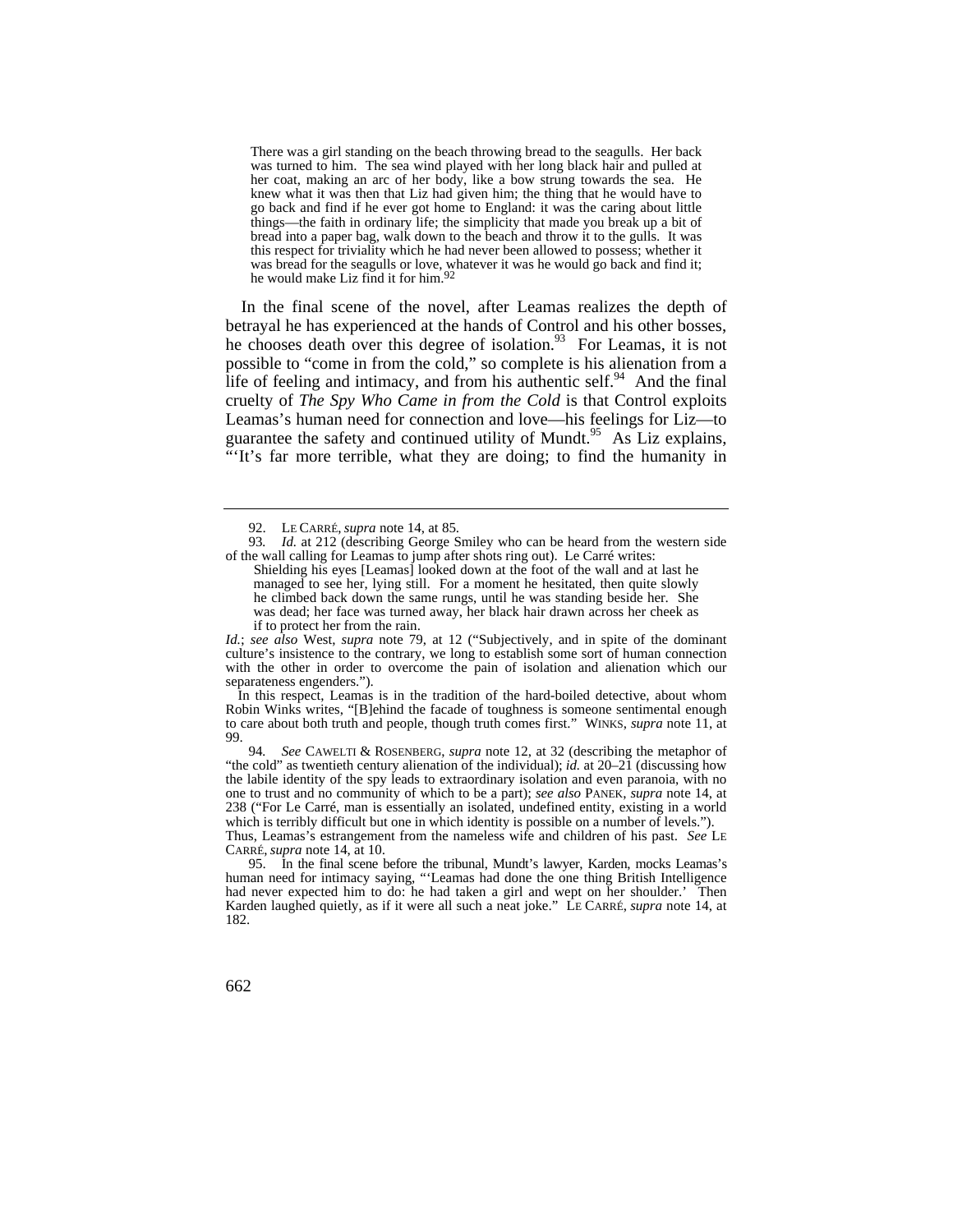people, in me and whoever else they use, to turn it like a weapon in their hands, and use it to hurt and kill . . .<sup>'</sup>"<sup>96</sup>

Additionally destabilizing is the perception, fueled by the work of le Carré, that although individuals cannot comprehend the truth of events or identities, the authoritarian state knows everything about us. Even as we are cut off from the comfort of knowledge and certainty, the novelist generates additional anxiety in the reader by imagining a regime—on both sides of the Iron Curtain—in which we cannot conceal even the most intimate emotional details of our lives from an all-knowing bureaucracy. As Leamas explains to Liz the plot by which Mundt destroyed Fiedler and saved himself, Liz asks, "'But how could they know about me; how could they know we would come together? . . . Heavens above, Alec, can they even tell when people will fall in love?"<sup>97</sup> This image suggests a state in which intimacy is impossible because the privacy it requires is also impossible. And although the Cold War generated images of such a state on the Soviet side of The Wall,98 le Carré's purpose in *The Spy Who Came in from the Cold* is to demonstrate that intrusion into our intimate lives is a function of modern life and occurs with equal frequency in the West.<sup>99</sup>

name but instead allows it to evoke a generic and fearful authoritarianism.<sup>100</sup> Le Carré depicts the intelligence bureaucracy's knowledge as detached, unemotional, perfect. He never tells us Control's real, human He uses the term *London* for the collection of unnamed individuals who hatch the plot by which Leamas is deceived: "'Fiedler was too powerful for Mundt to eliminate alone, so London decided to do it for him. I can see them working it out, they're so damned academic; I can see them

for love, contempt for . . .'" *Id.* (final ellipsis in the original). 96*. Id.* at 204 (ellipsis in the original). She continues, "'[T]hey're more wicked than all of us. . . . Because of their contempt, . . . contempt for what is real and good; contempt

<sup>97</sup>*. Id.* at 201.

<sup>98.</sup> For example, Liz's wardress tells Liz that the prisoners housed there are "'[e]nemies of the state, . . . [s]pies, agitators,'" and when asked how she knows they are spies, the wardress replies "The Party knows. The Party knows more about people than they know themselves. Haven't you been told that?'" *Id.* at 193.

<sup>99.</sup> Indeed, at an earlier point in the novel, Control mentions Liz, and Leamas responds: "'I don't want her brought into this.'" *Id.* at 46. Control's reply is disingenuous: "'Why should she be?' Control asked sharply and for a moment, just for a moment, Leamas thought he had penetrated the veneer of academic detachment. 'Who suggested she should be?'" *Id.* 

<sup>100.</sup> The choice of the sobriquet "Control," of course, evokes oppressive domination.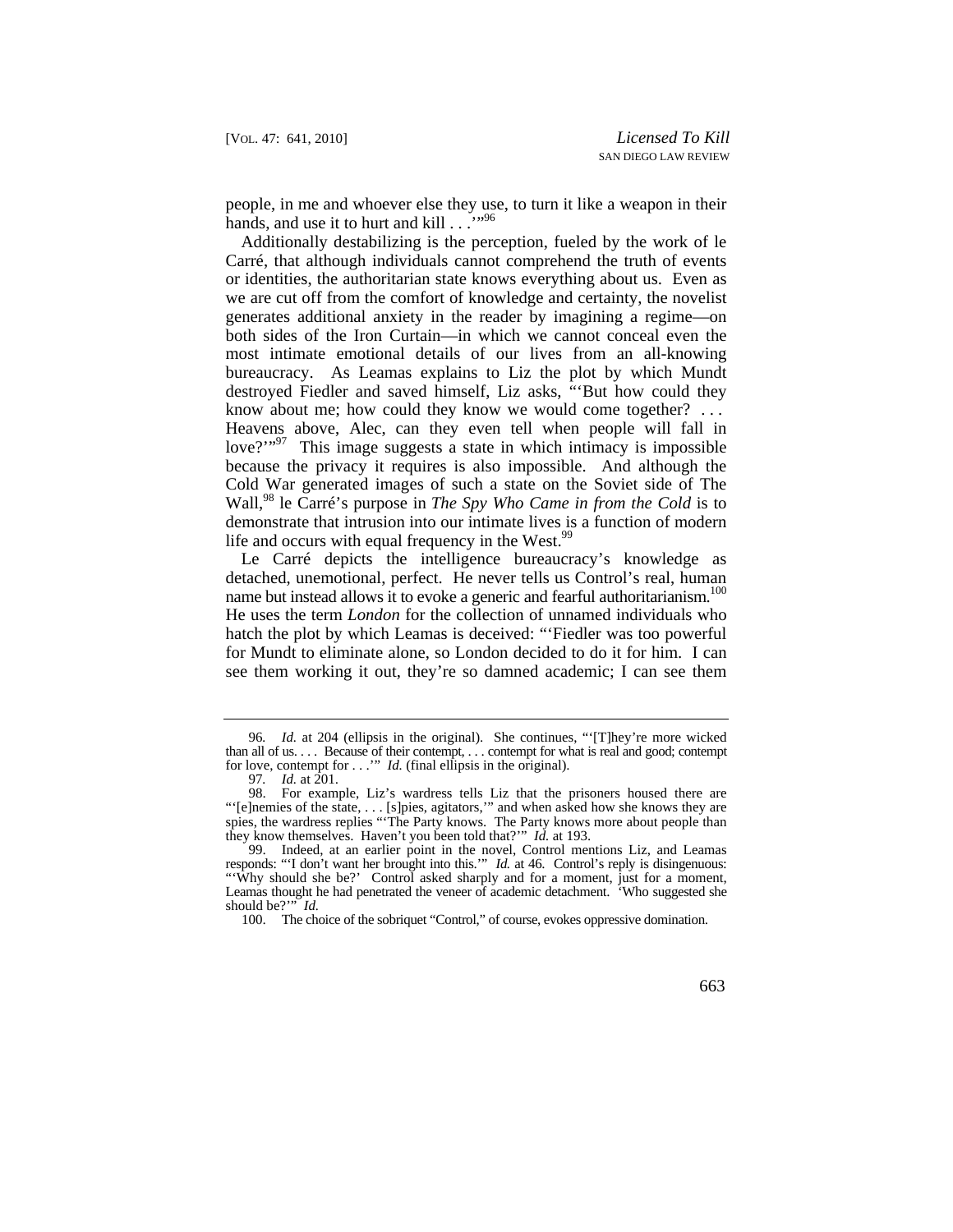sitting around a fire in one of their smart bloody clubs.'"<sup>101</sup> This vin and yang depiction of "knowledge as elusive for individuals but comprehensive when collected against individuals" defines a state in which totalitarianism is inevitable.

For Ian Fleming's James Bond, the game of identity generates not anxiety but amusement. Unlike le Carré, Fleming's spy is not tormented by doubt and confusion; but neither is he real in the sense that Leamas appears real to the reader. Instead, Bond is an impossible cartoon, $102$  an agglomeration of traits that no real individual possesses.<sup>103</sup> His adventures with identity do not create anxiety because the tone of the novels assures us there will be no unpleasant surprises.

Indeed, everything about Bond's identity is transparent, even blatant: his expensive tastes in brand-name clothing, cars, and food; his superhuman strength; and his extraordinary appeal to the opposite sex

 school/Oxford/Cambridge educated elite and the British Intelligence Service. *See*  like military parades and people who play soldiers.'" *Id.* at 30; *see also id.* at 12 ("[Leamas describes Control as] shorter than Leamas remembered him: otherwise, just the same. 101. LE CARRÉ, *supra* note 14, at 200. The "smart bloody clubs" reference is one of many by which le Carré associates powerful state actors with the class hierarchy of British society. Many of his novels are concerned with the link between the public *generally* LE CARRÉ, HONOURABLE SCHOOLBOY, *supra* note 17 (using a title metaphor that evokes a character defined by a moral from the bygone world of British public schools); LE CARRÉ, TINKER, *supra* note 17 (depicting relationships among the loyal and double agents that are formed at a boys' boarding school). Leamas is, by contrast, very much *not* of that world: le Carré says that "[i]f he were to walk into a London club the porter would certainly not mistake him for a member . . . . He looked like a man who could make trouble, a man who looked after his money, a man who was not quite a gentleman." LE CARRÉ, *supra* note 14, at 10. When Liz asks Leamas, "'[W]hat do you believe in?'," he replies sarcastically, "'I believe an eleven bus will take me to Hammersmith. I don't believe it's driven by Father Christmas.' [Liz presses,] 'You must believe in something,' [and Leamas replies,] 'I don't like Americans and public schools. I don't The same affected detachment, the same donnish conceits; the same horror of draughts; courteous according to a formula miles removed from Leamas' experience. The same milk-and-water smile, the same elaborate diffidence, the same apologetic adherence to a code of behaviour which he pretended to find ridiculous. The same banality.").

<sup>102.</sup> For some critics, this aspect of Fleming's novels is an occasion for criticism. See, e.g., PANEK, *supra* note 14, at 201 ("[Fleming] fails to render more than cartoon reality in his characters, either major or minor.").

<sup>103</sup>*. See id.* at 207 ("Bond is the essential clubman, intent on comforting rituals of dress and consumption . . . ."). These rituals of etiquette might be seen as filling the void left when moral standards of a more enduring kind seem to have crumbled.

At least one critic has suggested that "the growth of Bond as a mythical figure, with its accompaniments of brand-name shirts, shoes, drinks, cigarettes, games, came after the immense success of the first Bond film made in 1962, two years before Fleming's death." SYMONS, *supra* note 3, at 224.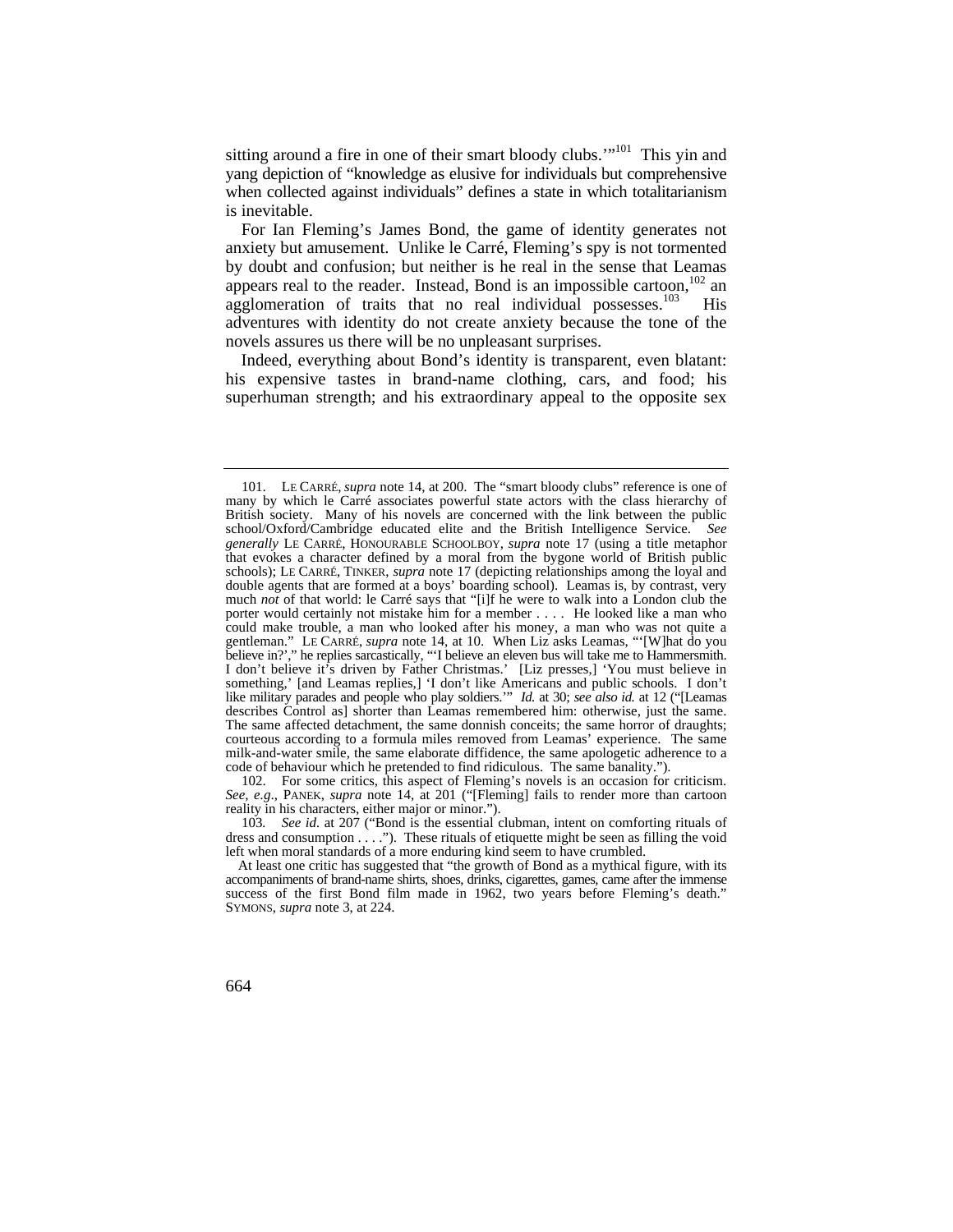and philosophy. But this certitude must operate in the realm of fantasy.<sup>105</sup> could destroy, he appeared to be free."<sup>106</sup> Bond's unlikely clarity of self Bond, we can never really be sure about the identity of another. are all unwavering aspects of his iconic character.<sup>104</sup> His identity is so fixed as to defy contemporary experience, providing a consoling antidote to the anxiety associated with shifting and ambiguous identity. The certitude of his character is a touchstone for and counterpoint to the existential doubt that has come to define late twentieth century fiction As Julian Symons puts it, "He was a perfect pipe-dream figure for organization man, because he was an organization man too, but unlike the standard model, he was individually powerful. He could act, he serves only to underscore the reality of our experience: that, unlike

When Bond is allowed, briefly, to doubt his role as a professional assassin, he is quickly reined in and assured that his is the side of unambiguous good against evil. As Umberto Eco writes:

 The difference between good and evil—is it really something neat, recognizable, as you will go after them to destroy them in order to protect yourself and the people the hagiography of counterespionage would like us to believe? At this point, Bond is ripe for the crisis, for the salutary recognition of universal ambiguity, and he sets off along the route traversed by the protagonist of le Carré. But at the very moment he questions himself about the appearance of the devil and, sympathizing with the Enemy, is inclined to recognize him as a "lost brother," Bond is treated to a salve from Mathis [an American colleague]: "When you get back to London you will find there are other Le Chiffres [the villain of Casino Royale] seeking to destroy you and your friends and your country. . . . [A]nd you love. . . . Surround yourself with human beings, my dear James. They are

<sup>104</sup>*. See* CAWELTI & ROSENBERG, *supra* note 12, at 128 ("[Bond is] 'an expression . . . of the prime myth of the British upperclass, the delusion that it is a genuine elite, distinguished by an "effortless superiority." It does everything better, with no trouble, than the lower orders do with great effort.'" (quoting Joan Rockwell, *Normative Attitudes of Spies in Fiction*, *in* MASS CULTURE REVISITED 325, 331 (Bernard Rosenberg & David Manning White eds., 1971))); PANEK, *supra* note 14, at 207 ("One of the most remarked upon features of Bond's characterization is his fastidious adherence to personal custom and etiquette. He always smokes Morelands, he always drinks vodka martinis, he always wears a black knit tie . . . ."); WINKS, *supra* note 11, at 53 (describing James Bond as "Ian Fleming's walking set of brand names").

 <sup>105.</sup> CAWELTI & ROSENBERG, *supra* note 12, at 148 ("[T]here is always an edge of irony and burlesque in [Fleming's] style and in his inventions."); PANEK, *supra* note 14, at 236 (contrasting the "fantasies of Fleming" with le Carré's portrayals of "an enervated Britain reeling from its fall from international power and its own internal problems").

 <sup>106.</sup> SYMONS, *supra* note 3, at 224. As Symons explains, "Into the British post-war atmosphere of virtuous puritanism he brought a celebration of physical pleasures, including those of sadism and masochism." *Id.* at 223–24.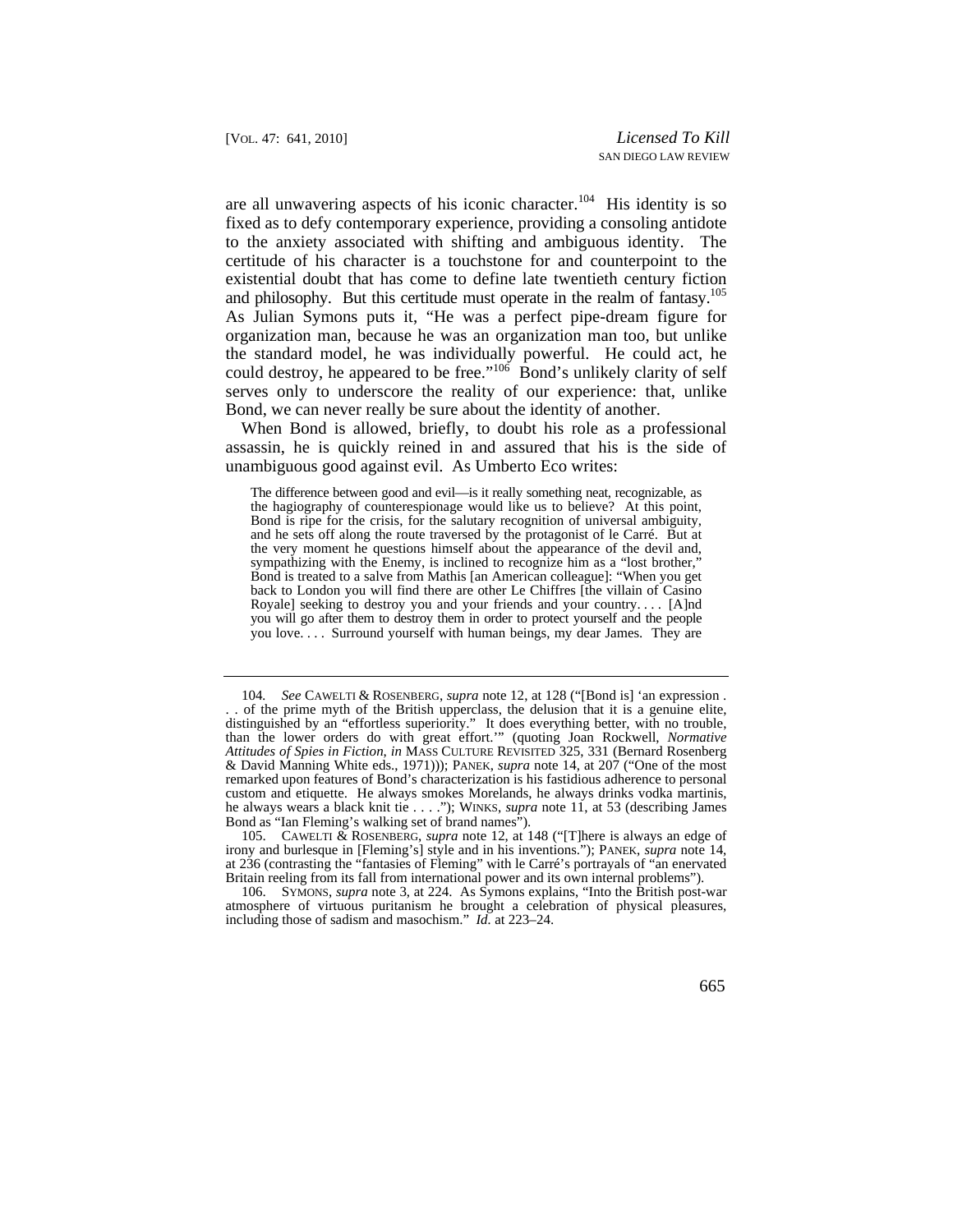easier to fight for than principles.... But don't let me down and become human yourself. We would lose such a wonderful machine."<sup>107</sup>

 agent's goals and those of his control."108 British intelligence in Fleming's stereotype in sharp contrast to the pure English of Bond's persona.<sup>112</sup> Unlike le Carré, Fleming does not depict a "discrepancy between the work is consistently on the side of the good, and evil is depicted with equal clarity and consistency.109 The villains in the Bond novels tend to be cartoonish as well: Dr. No, Goldfinger, and others, as one critic puts it, "All have crashed their ways into the Gentleman's Club, but they do not belong—they are as common as linoleum."110 Often the villain has exaggerated physical traits, like obesity, baldness, or other grotesque elements of physiognomy.<sup>111</sup> Often, too, the villain plays a broad ethnic These caricatures are in marked contrast to the world of le Carré, in

Thus arises the suspicion that our author does not characterize his creations in such and such a manner as a result of an ideological opinion but purely for rhetorical purposes. By "rhetoric" I mean an art of persuasion which relies on *endoxa*, that is, on the common opinions shared by the majority of readers.

Fleming is, in other words, cynically building an effective narrative apparatus. Eco, *supra* note 107, at 114.

 110. PANEK, *supra* note 14, at 208–09 (noting how Bond's enemies are "*nouveau riche* slobs . . . [who] cheat at cards"). Panek also observes that the villains of Fleming's novels "are more gangster than political antagonist." *Id.* at 205; *see also* SYMONS, *supra* note 3, at 223 (noting that "[a]s Kingsley Amis has pointed out, 'throughout all Bond's adventures nobody English does anything evil,'" and that "to use foreigners as villains was merely 'a convention older than our literature'").

111*. See, e.g.*, FLEMING, THUNDERBALL, *supra* note 15, at 48 (depicting the villain, Ernst Stavro Blofeld, as obese: "Nothing about Blofeld was small").

112*. See, e.g.*, IAN FLEMING, LIVE AND LET DIE 18 (Berkeley Books 1982) (1954) (depicting the villain, Mr. Big, as a Haitian man who "had been initiated into Voodoo as a child"); *see also* CAWELTI & ROSENBERG, *supra* note 12, at 128–29 ("Where the hero is pure Anglo-Saxon, the villain is invariably from an 'inferior' race or some curious racial mixture.").

 DETECTIVE FICTION AND LITERARY THEORY 93, 95 (Glen W. Most & William W. Stowe 107. Umberto Eco, *Narrative Structures in Fleming*, *in* THE POETICS OF MURDER: eds., 1983) (quoting IAN FLEMING, CASINO ROYALE 137–38 (Berkeley Books 1982) (1953)). Eco goes on to explain that with these words,

 Bond is to abandon the treacherous life of moral meditation and of psychological anger, with all the neurotic dangers that they entail. . . . From that moment Bond does not meditate upon truth and justice, upon life and death, except in rare moments of boredom, usually in the bar of an airport but always in the form of a casual daydream, never allowing himself to be infected by doubt  $\ldots$ 

*Id.* at  $95-96$ .

 <sup>108.</sup> DAVID MONAGHAN, THE NOVELS OF JOHN LE CARRÉ: THE ART OF SURVIVAL 106–07 (1985).

<sup>109.</sup> Eco writes about how Fleming exploits classic structures of mythology in his Bond stories, with a set of dichotomies including the hero/villain dichotomy with "all the characteristics of the opposition between Eros and Thanatos," and says: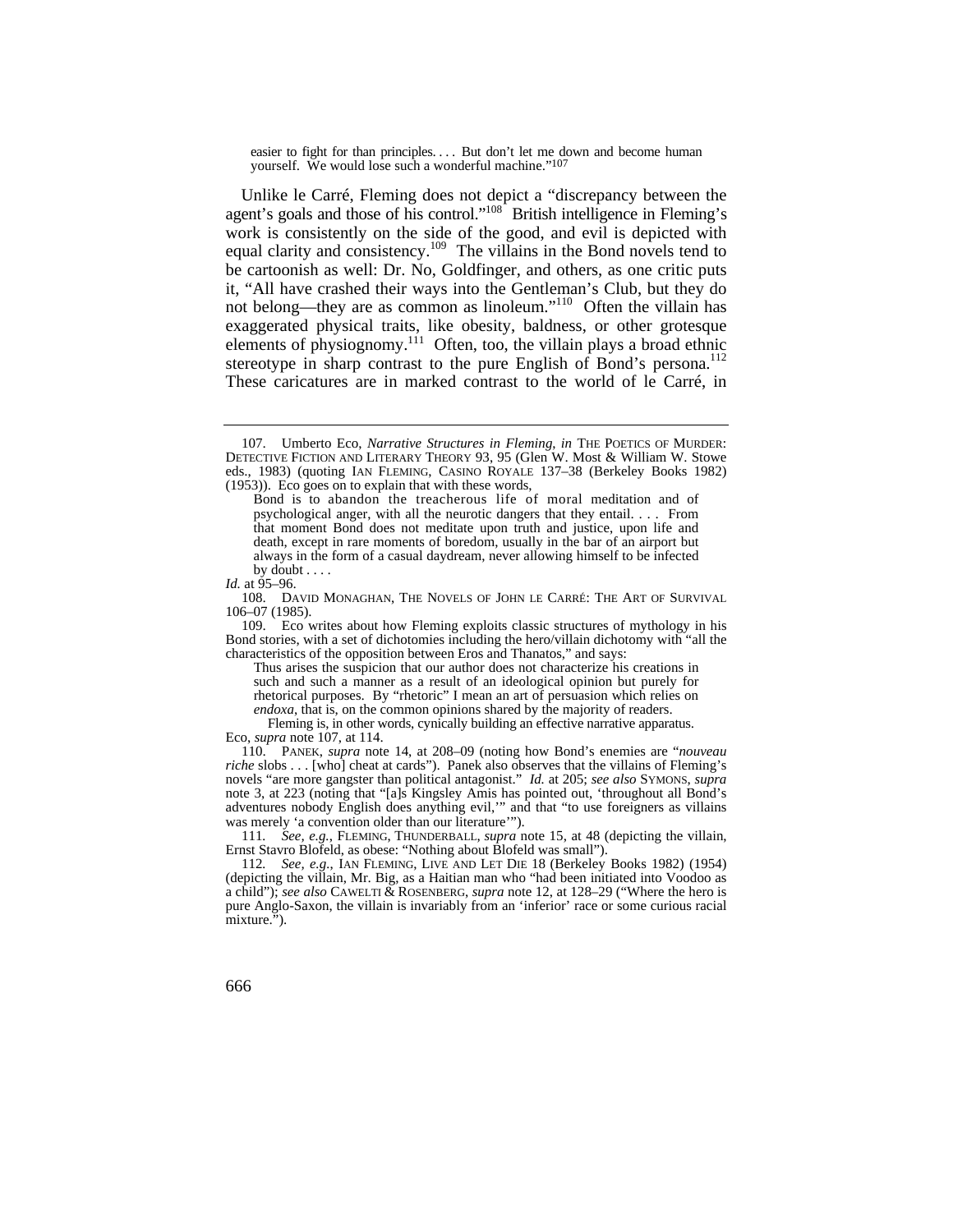which ambiguity and duality are ever-present and there is "little or no moral distinction between hero and supposed villain."<sup>113</sup>

## III. LAW AS ORDERING RELATIONS BETWEEN INDIVIDUAL AND STATE

Another central function of law is to order relations between the individual, or a collection of individuals, and the state. In the history of detective fiction, this aspect of law is plainly on display. Detective fiction has permitted exploration of the expectations and attitudes of a society toward the legal institutions that it has constructed for itself.<sup>114</sup>

In the law and order narratives of the classic or golden age of Christie, Sayers, and others, law is a benevolent force that reliably restores order to a community whenever a rogue individual has sought to undermine it.<sup>115</sup> The state is a construct that is ordered by law and that allows individuals to thrive under its protective mantle.<sup>116</sup> The function of law in the mysteries of the classic era is to determine who the aberrant

 <sup>113.</sup> MONAGHAN, *supra* note 108, at 107. Monaghan observes that, in le Carré's novels, the "heroes either fall short of the goal of their mission, are killed, or, having been made aware of the humanity of their antagonist, are dissatisfied with their success.<sup>"</sup> *Id.* at 108.

 114. These expectations and attitudes about a culture's legal institutions and of the Swedish police procedurals of Henning Mankell's Kurt Wallander. *See, e.g.*, precepts are not only time specific, but also culture specific: the detective fiction of a Sicilian novelist like Andrea Camilleri presents a legal culture quite different from that ANDREA CAMILLERI, EXCURSION TO TINDARI (Stephen Sartarelli trans., Penguin Books 2005) (2000); HENNING MANKELL, FACELESS KILLERS (Steven T. Murray trans., Vintage Books 2003) (1991). These cultural variations provide one of the pleasures of a broad reading of detective fiction. *See generally* Clive James, *Blood on the Borders: Crime Fiction from All Over*, NEW YORKER, Apr. 9, 2007, at 91, 93 (observing that "[i]n most of the crime novels coming out now, it's a matter not of what happens but of where," and that "[e]ssentially, they are guidebooks").

<sup>115.</sup> Indeed, in the Golden Age detective stories with which we are so familiar, law is a comforting presence that restores not only order in general but class hierarchy in particular. The peculiarly English upstairs/downstairs dynamic of most of these novels operates to reify the class structure and privilege of the pre-War period, long after many of those hierarchies had begun, in reality, to erode. *See, e.g.*, D.A. MILLER, THE NOVEL AND THE POLICE 36–39, 45–46 (1988) (observing these dynamics in the work of Wilkie Collins). In that respect, law in these fictional narratives is unambiguously benign in its operation on individuals; only the guilty are punished, and there is no doubt about their moral dessert by novel's end.

 benevolent. Often, the deviant actor in the story is one who seeks to challenge or upend these 116. In these narratives, law also operates to foster class hierarchies that are depicted as established relations between classes. *See, e.g.*, *id.* at 40–41.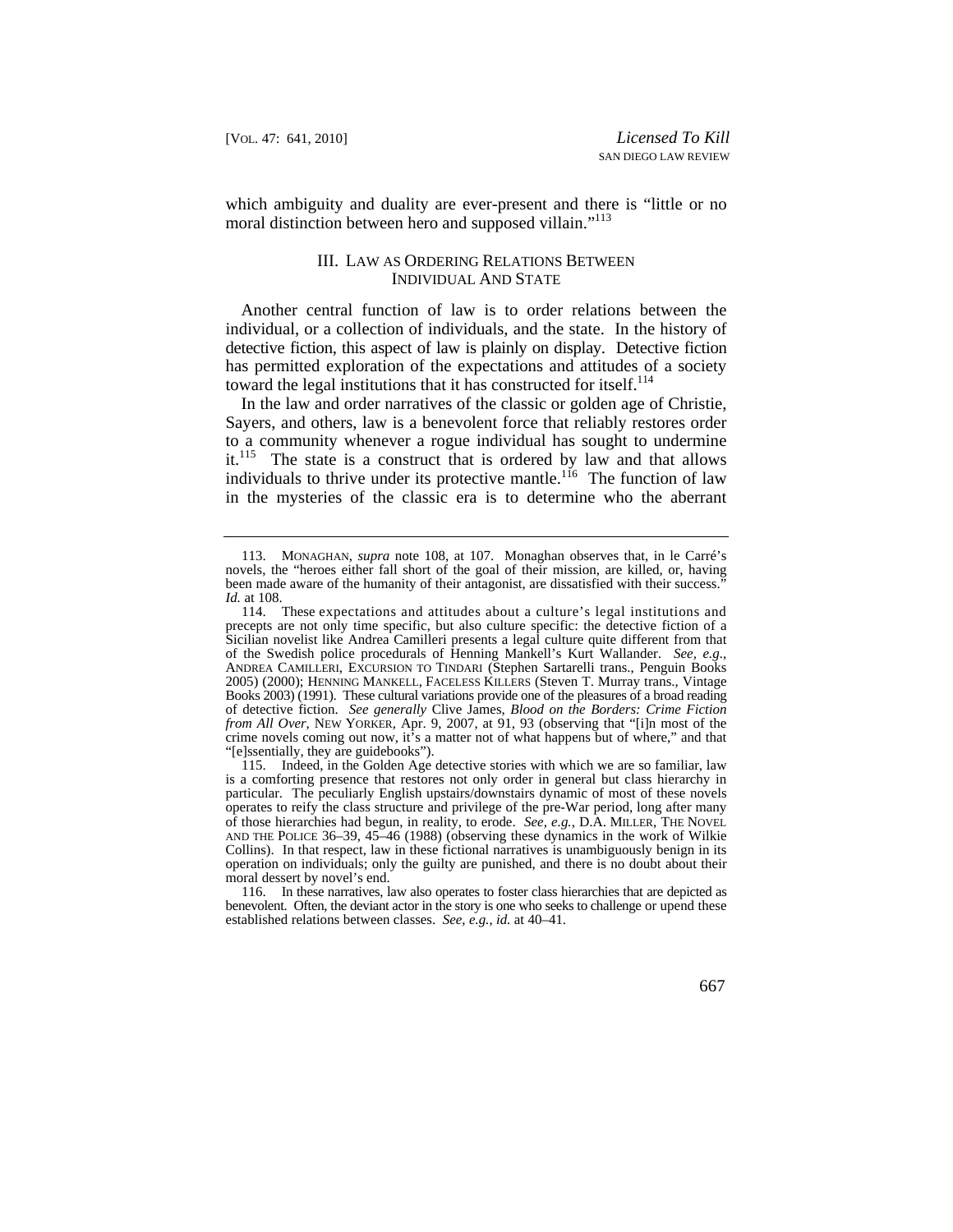members are and to expel them from the community through the institutions and procedures of law enforcement and justice.

 novels—that even if individual police officers were occasionally In the world of hard-boiled detective fiction, there is an embattled relation between the individual detective and the corrupt bureaucracy of law enforcement.<sup>117</sup> This problematic relation reflects a growing attitude of mistrust of legal actors and institutions in a society in which those institutions burgeoned quickly and appeared to intrude into many aspects of the social order.<sup>118</sup> The fundamental premise of the classic detective imperfect or even incompetent,<sup>119</sup> law acted with benevolent neutrality to restore order and hierarchy<sup>120</sup>—was no longer an accepted norm.<br>Detectives like Philip Marlowe and Sam Spade emerged as individuals who mistrust not only the bad guys but also the good guys—police officers and police departments that were "on the take," judicial systems that permitted or facilitated "frame-ups," and lawmakers who were more interested in reelection and the perks of power than in the community they were paid to serve.121 This was a very different expression of the

118*. See id.* at 105.

120*. See* SYMONS, *supra* note 3, at 21 ("[W]hat crime literature offered to its readers for half a century from 1890 onwards was a reassuring world in which those who tried to disturb the established order were always discovered and punished.").

 corrupt, and therefore works alone."). As George Grella observes, "Criminals and tradition, takes in Chandler the form of the Sternwood mansion (*The Big Sleep*).... 121*. See, e.g.*, CHANDLER, THE BIG SLEEP, *supra* note 6, at 113–14; Grella, *supra*  note 117, at 106 ("The private detective always finds the police incompetent, brutal, or policemen are not the only moral offenders; culpability often begins at the highest social levels." Grella, *supra* note 117, at 111; *see also* PORTER, *supra* note 2, at 198 ("The big house, that enduring symbol of social stability through hierarchical order in the British The ostentations luxury of the decor serves chiefly to point up the ironic contrast with the moral corruption of the inhabitants.").

 a moral struggle against dishonesty"). The problematic relation between individual and state hard-boiled fiction "the victims are ordinary citizens who have recourse neither to their corrupt system"); George Grella, *The Hard-Boiled Detective Novel*, *in* DETECTIVE 117*. See generally* MCCANN, *supra* note 9 (discussing how "hard-boiled crime fiction" became "a complaint against social corruption," which writers indicated "was part of is a hallmark of the hard-boiled mystery and reflects a growing attitude of mistrust of legal actors and institutions. *See, e.g.*, PORTER, *supra* note 2, at 197–98 (noting how in political leaders nor to the law because both politics and law enforcement are part of the FICTION: A COLLECTION OF CRITICAL ESSAYS 103, 111 (Robin W. Winks ed., 1980) ("In the devastated society of the hard-boiled novel, crime is not a temporary aberration, but a ubiquitous fact.").

 BUILDER (1903), *reprinted in* THE RETURN OF SHERLOCK HOLMES 39, 43–44, 48, 60 (The and gloating with certainty, that Holmes's client has committed murder, but 119*. See, e.g.*, SIR ARTHUR CONAN DOYLE, THE ADVENTURE OF THE NORWOOD Mysterious Press 1987) (describing how Inspector Lestrade errs in concluding prematurely, later acknowledges his error).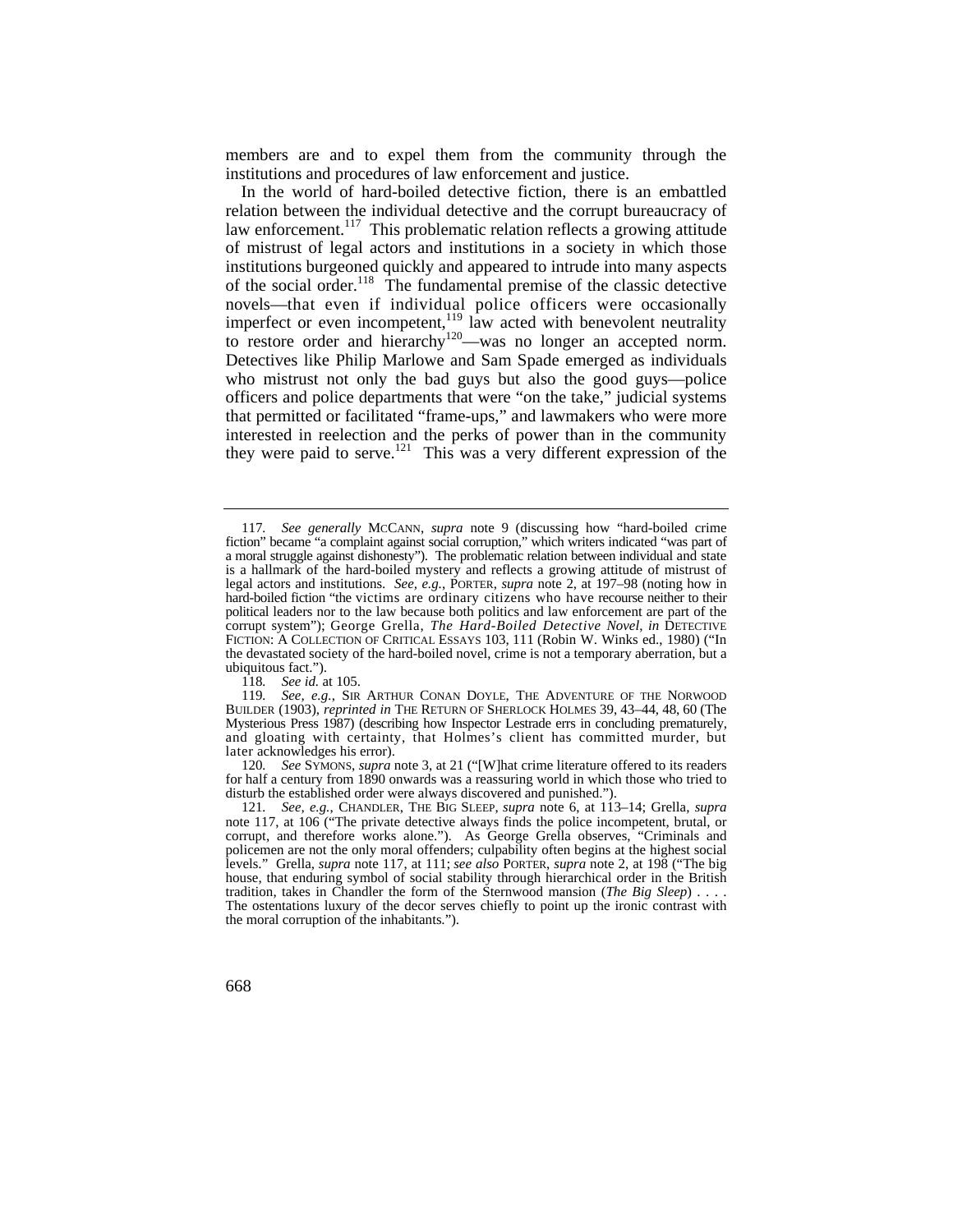relationship between the individual and the legal system than had undergirded the fiction of Christie, Sayers, and others.

 no benevolent or consoling force but is instead a juggernaut of Espionage fiction takes this relation to another level. The ironic skepticism of the hard-boiled detective is further deepened to a depiction of the state as a terrifying entity so estranged from the individual and the individual's needs as to be malevolent; the individual, even a savvy player like Leamas the career spy, is its vulnerable prey.122 Here, law is authoritarian abuse whose theoretical commitment to the rights of the individual has become so remote as to be indiscernible.<sup>123</sup> As Leamas puts it in the final hours of the novel:

"Oh Liz," he said desperately, "for God's sake believe me. I hate it, I hate it all; I'm tired. But it's the world, it's mankind that's gone mad. We're a tiny price to pay . . . but everywhere's the same, people cheated and misled, whole lives thrown away, people shot and in prison, whole groups and classes of men written off for nothing. And you, your party—God knows it was built on the bodies of ordinary people. You've never seen men die as I have, Liz . . ."124

committing the most serious wrongs for some ostensible public good.<sup>125</sup> Le Carré's protagonists are deeply skeptical about the motives and goals of the state, as they witness public authorities like Control Leamas's recognition of the state's malevolent abuse of power represented by Liz's death at the hands of the East German police impels him to climb back down to the Eastern side of the Wall to meet

 that, instead, Leamas is a pawn in a battle between nation-states and that the risks that he 122. Throughout most of the novel, Leamas appears to the reader as a man in control of events, but we learn at the conclusion that we have been grossly misled and has accepted are far greater than he has understood. *See* LE CARRÉ, *supra* note 14, at 205 ("[Leamas explains to Liz,] 'We're a tiny price to pay . . . but everywhere's the same, people cheated and misled, whole lives thrown away, people shot and in prison, whole groups and classes of men written off for nothing.'" (ellipsis in original)).

 <sup>123.</sup> As Liz explains to Leamas:

<sup>&</sup>quot;You don't understand. You don't want to. You're trying to persuade yourself. It's far more terrible, what they [the British] are doing; to find the humanity in people, in me and whoever else they use, to turn it like a weapon in their hands, and use it to hurt and kill . . ."

*Id.* at 204 (ellipsis in original).

<sup>124</sup>*. Id.* at 205 (ellipses in original).

<sup>125</sup>*. See id.* at 199 ("[Leamas tells Liz,] 'We are witnessing the lousy end to a filthy, lousy operation to save Mundt's skin. To save him from a clever little Jew in his own department who had begun to suspect the truth. They made us kill him, d'you see, kill the Jew. Now you know, and God help us both.'").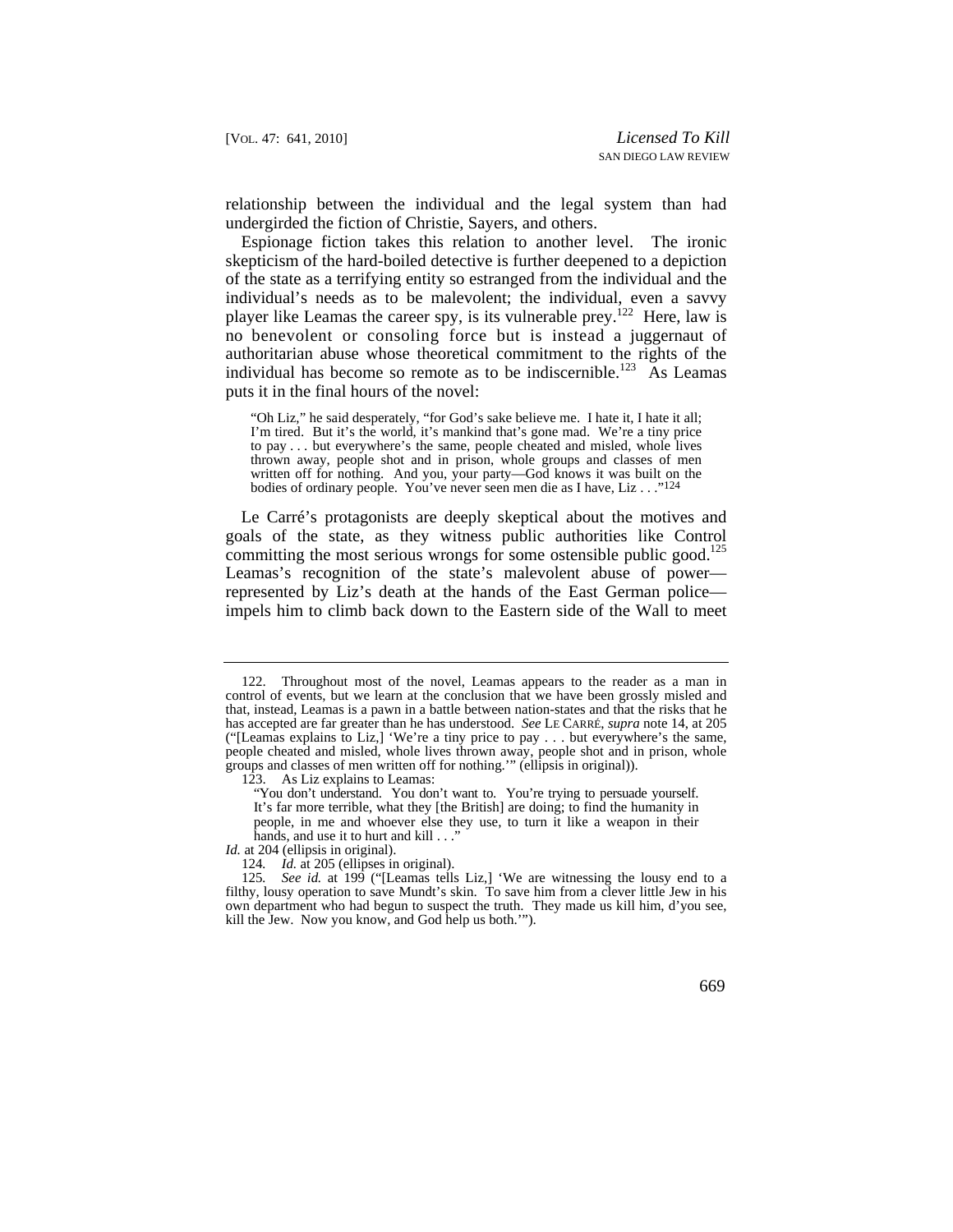his death beside her.<sup>126</sup> She has already been sacrificed by Control to an end that is hardly an obvious good: protecting and preserving the anti-Semitic killer Mundt. $127$ 

In this narrative, the state, so far from providing a protective mantle to individual citizens, uses and disposes of them, raising disturbing questions about the purpose of law. The long-accepted liberal premise that law operates through state institutions to preserve and protect individual rights and autonomy<sup>128</sup> is turned on its head when Liz is hailed into East Germany to be used against her deep feelings of attachment to Leamas,<sup>129</sup> and Leamas is placed at risk while being kept in the dark as to the true object of his mission.<sup>130</sup> Ironically, this treatment of Liz and Leamas is all in the name of preserving England against the scourge of a totalitarian socialist state, whose iconic attributes are those to which Liz and Leamas are subjected by their own government.

The state, in this depiction, is created and empowered by law; it has all the information and withholds it from individuals based upon the covert utilitarian calculations of a few and at an extraordinary moral cost.<sup>131</sup> In addition, in this representation, the State has become estranged from the individual and mechanistic in its enforcement of norms that are unlinked to fundamental human moral norms.<sup>132</sup> Although the East German State is held up to derision for its statist control of employment, residence, and even food supplies, in the end it is the British power elite whose control

<sup>126</sup>*. See id.* at 212 ("For a moment he hesitated, then quite slowly he climbed back down the same rungs, until he was standing beside her.").

<sup>127</sup>*. See id.* at 199 ("'We are witnessing the lousy end to a filthy, lousy operation to save Mundt's skin.'").

 *View from Century's End*, 49 AM. U. L. REV. 1, 9 (1999) (describing the "Master Paradigm" of Liberalism, "the larger system of belief within which the others all arise," as 128*. See, e.g.*, Gerald B. Wetlaufer, *Systems of Belief in Modern American Law: A*  espousing a belief that "the proper role of the state is to protect the rights of . . . individuals and to provide a mechanism for the mediation for . . . their conflicting desires").

 the tribunal and noting that "[s]he didn't know whether to lie, that was the terrible 129*. See* LE CARRÉ, *supra* note 14, at 175–85 (describing Liz's appearance before thing. . . . She couldn't lie unless she knew what was at stake; she would fumble on and Alec would die—for there was no doubt in her mind that Leamas was in danger").

<sup>130.</sup> The one thing Leamas particularly asks is that Liz not be part of the mission; he says to Control, "I just want her left alone . . . . I just don't want her to be messed about. I don't want her to have a file or anything. I want her forgotten." *Id.* at 47. This is the opposite of what Control in fact does.

<sup>131.</sup> These costs include the accepted deaths of Leamas's network of agents, of Fiedler, and even of Liz and Leamas, as well as the resultant triumph of an amoral killer, Mundt.

<sup>132</sup>*. See infra* Part IV.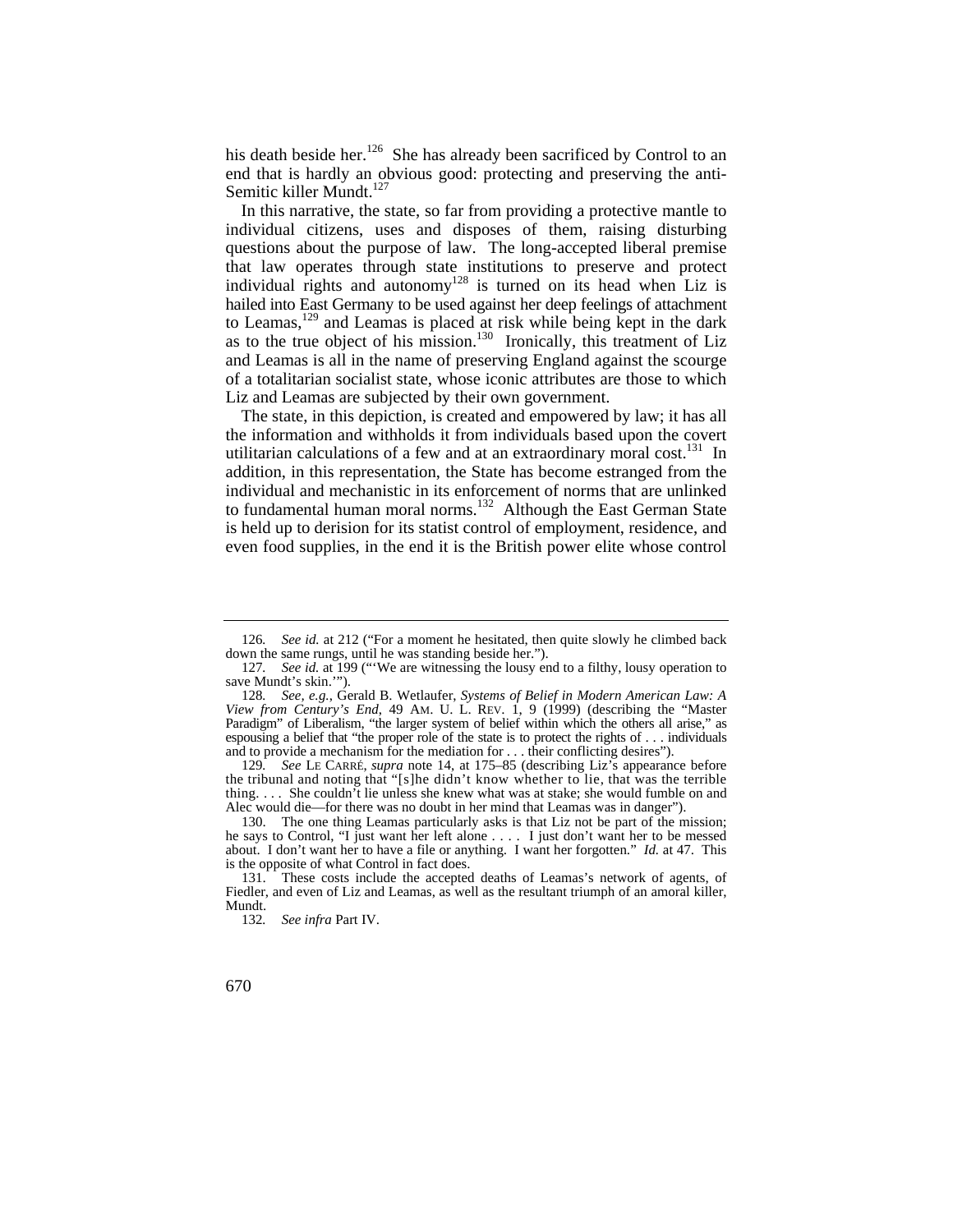of information and cynical manipulation of human feelings of love and protectiveness appears devastatingly inhumane and amoral.<sup>133</sup>

 a crude subsistence existence that mirrors the East Germany of popular drone laborer in an obscure library.<sup>135</sup> Although it is a safe life, the work without explanation, arbitrary, inhumane, and demeaning.<sup>138</sup> The What the state, through law, does operate to preserve, le Carré suggests, is imagination<sup>134</sup> and is depicted through Leamas's "cover" identity as a is menial and mind-numbing,<sup>136</sup> and provides only enough income for both Leamas and Liz to live in bare poverty, in tiny flats, eating the cheapest food.<sup>137</sup> Moreover, the workplace is presented as a scale replica of the relation of authoritarian state to citizen, with a boss who is, employees work in alienated silence; even when they somehow manage to forge a connection, it is impersonal, anonymous.<sup>139</sup> Liz appears desperate to find meaning first by joining "the Party" and imagining a

137. Le Carré says of Leamas's flat:

 Control had never told him Elvira had been murdered. . . . It was useless speculating. Control had his reasons; they were usually so bloody tortuous it took you a week to work them out.'"). 133*. See, e.g.*, LE CARRÉ, *supra* note 14, at 77 ("[Upon learning that the lover of one of his agents had been murdered in West Berlin, Leamas muses,] 'He wondered why

<sup>134</sup>*. See id.* at 151–53 (describing Liz's visit to an East German party meeting).

<sup>135</sup>*. See id.* at 24–29 (describing Leamas's work in the library).

<sup>136.</sup> Liz explains, "It's just a question of checking that all the books are in the shelves. . . . When you've checked you pencil in the new reference and mark it off on the index." *Id.* at 25.

<sup>[</sup>It] was small and squalid, done in brown paint with photographs of Clovelly. It looked directly on to the grey backs of three stone warehouses, the windows of which were drawn, for aesthetic reasons, in creosote. Above the warehouse there lived an Italian family, quarrelling at night and beating carpets in the morning. Leamas had few possessions with which to brighten his rooms. He bought some shades to cover the light bulbs, and two pairs of sheets to replace the hessian squares provided by the landlord. The rest Leamas tolerated: the flower pattern curtains, not lined or hemmed, the fraying brown carpets and the clumsy darkwood furniture, like something from a seamen's hostel. From a yellow, crumbling geyser he obtained hot water for a shilling.

*Id.* at 21.

<sup>138</sup>*. See id.* at 26–28 (describing Leamas's supervisor, Ms. Crail, who upbraids him for bringing his shopping bags into the library and for putting his coat on her peg; Leamas "[h]ad become the enemy of Miss Crail, and enemies were what Miss Crail liked. Either she scowled at him or she ignored him.").

 she would never see him again."). 139*. See id.* at 29 ("[Liz] always knew that there was something deeply wrong with Leamas, and that one day, for some reason she could not understand, he might break and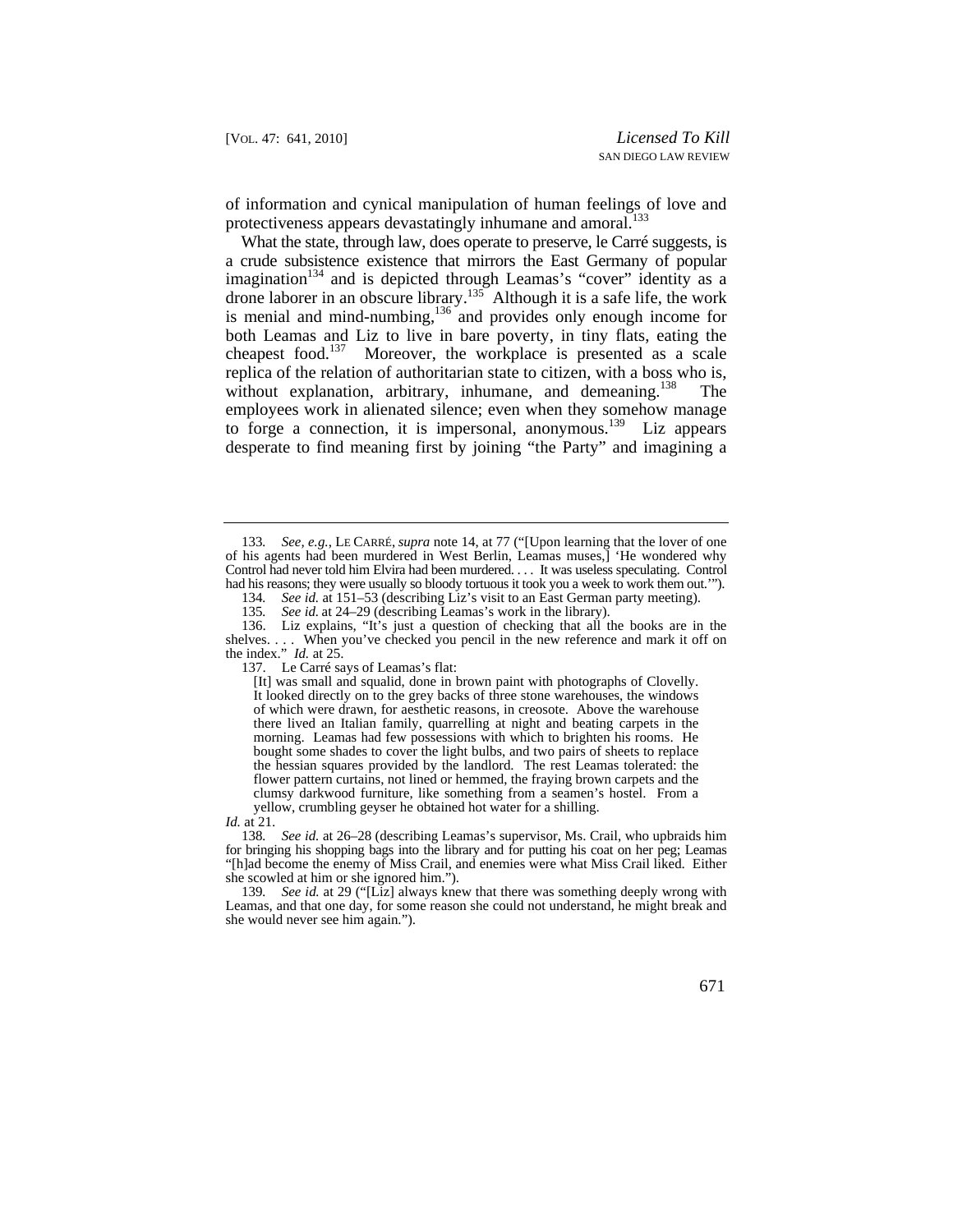utopian alternative to her own shabby loneliness, $140$  then by inviting the silent and sullen Leamas to dinner at her flat, just "a bed-sitting-room and a kitchen," with "two armchairs, a divan bed, and a bookcase full of paper-back books."141 There, in her domestic enclave, she struggles to make a personal connection to Leamas, questioning him about his beliefs, only to be rebuffed by his brusque sarcasm and refusal to divulge anything about his past:

"You must believe in something," she persisted: "something like God—I know you do, Alec; you've got that look sometimes, as if you'd got something special to do, like a priest. Alec, don't smile, it's true."

He shook his head.

"Sorry, Liz, you've got it wrong. I don't like Americans and public schools. I don't like military parades and people who play soldiers." Without smiling he added, "And I don't like conversations about Life."142

Despite his tough exterior, however, Leamas does ultimately develop protective feelings for Liz, so that when she is made the tool of Leamas's impeachment and exposure before the East German tribunal, we see Leamas finally lose his self-control.<sup>143</sup> As Mundt's attorney explains:

 "Somewhere . . . in Leamas' long sojourn in the wilderness, he would have to break faith with his oath of poverty, drunkenness, degeneracy, above all of solitude. He would need a companion, a mistress perhaps; he would long for the warmth of human contact, long to reveal a part of the other soul within his breast. . . . Leamas, that skilled, experienced operator, made a mistake so elementary, so human that . . ." He smiled. $14$ 

Throughout the novel, le Carré draws a sharp contrast between the elites who act for the state—Control, Smiley—and the working man for whom they purport to act. The elites enjoy an education, connections, and privileges that are unknown to the library workers or the local grocer.<sup>145</sup> They live in domestic comfort, dining well at home and at

 gave her the comfort of sacrifice," and "[i]t was like living in a religious community . . . . You felt the world was better for your empty stomach"). 140*. See id.* at 151 (describing Liz's visit to Leipzig, "Austerity pleased her—it

<sup>141</sup>*. Id.* at 29.

 142*. Id.* at 30 ("[Liz asks Leamas,] 'Alec, what do you believe in? Don't laugh tell me,' [and he replies,] 'I believe an eleven bus will take me to Hammersmith. I don't believe it's driven by Father Christmas.'").

<sup>143</sup>*. See id.* at 175 ("[Liz] was interrupted by the sound of movement; the screech of furniture forced aside, and Leamas' voice, hoarse, high-pitched, ugly, filling the room. 'You bastards! Leave her alone!'").

<sup>144</sup>*. Id.* at 171 (final ellipsis in original).

<sup>145</sup>*. See id.* at 45 (describing the room in George Smiley's house where Leamas meets with Control: "There were books everywhere. It was a pretty room; tall, with eighteenthcentury mouldings, long windows and a good fireplace").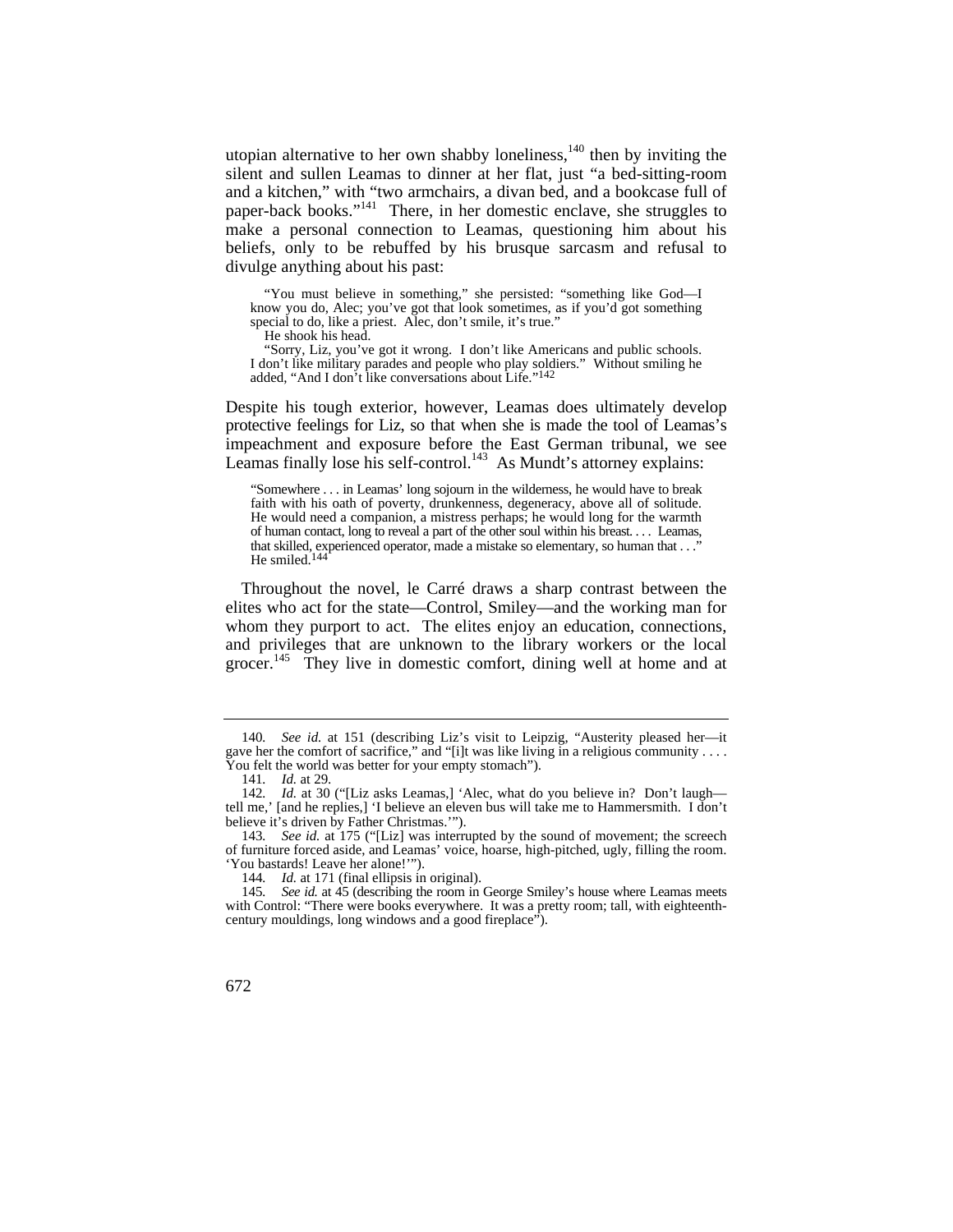their country houses and clubs, while Liz struggles to make ends meet.<sup>146</sup> They appear to be married, with children and families, while the workers are isolated, lonely, divorced, and alienated even from family.<sup>147</sup> Le Carré suggests that it is in the state's interest to perpetuate this schism between the elite and the working classes to facilitate the paternalistic "Control." This is not the benign social hierarchy that is a source of comfort in the upstairs/downstairs country houses of Agatha Christie, where people happily occupy and know the boundaries of their "place" and eagerly enact their roles as servant or benefactor.<sup>148</sup> but a darker vision of a divided and deteriorated society.

If law is designed to order relations among citizens, $149$  then it is, in this of le Carré's England are hierarchical, impersonal, and static. There is no room for mobility between the classes he describes, and there is little incentive for those at the bottom to participate in the social enterprise.<sup>150</sup> As with the phenomenon of identity, this aspect of law promotes respect, a failure because the relations established by the legal order alienation, isolation, and despair.

for excitement and adventure.<sup>151</sup> There is little in Fleming's novel to tell us how the rest of the world lives, but for Bond, surrounded by luxury goods and beautiful women, the social order cannot be improved. broad discretion in the completion of his missions, and to enjoy long Again, Fleming's Bond appears as a counterpoint to le Carré, offering a fantastic society of hedonistic pleasure and ever-changing opportunities Bond is permitted to be occasionally flippant with his boss, to exercise

Elizabeth?' 'Six pounds a week.' 'Have you any savings?' 'A little. A few pounds.'"). 146*. See id.* at 29 (describing Liz's flat as "a bed-sitting-room and a kitchen"); *id.* at 180 ("[During the trial, Karden questions Liz:] 'How much money do you earn,

<sup>147</sup>*. See id.* at 10 ("Somewhere long ago there had been a divorce; somewhere there were children, now in their teens, who received their allowance from a rather odd private bank in the City.").

<sup>148</sup>*. See, e.g.*, CHRISTIE, *supra* note 37, at 203–07 (discussing the solution to the crime, Hercule Poirot explains that "'the company assembled [on the train] was interesting because it was so varied—representing as it did all classes and nationalities,'" which helped Poirot reach the conclusion that all of them, including the servants of the victim's family, conspired to avenge the death of a kidnapped child).

<sup>149</sup>*. See* Wetlaufer, *supra* note 128.

<sup>150</sup>*. See* LE CARRÉ, *supra* note 14, at 28 (describing Leamas's return home from work to a flat where the electricity has been cut off for nonpayment).

<sup>151</sup>*. See, e.g.*, CAWELTI & ROSENBERG, *supra* note 12, at 126 ("[Fleming's Bond is] a heroic spy interested in sex and good living, presented with a strong dose of wit and a large tongue in the cheek. One could enjoy this hero's adventures and affairs without being burdened with a heavy load of political and moral seriousness.").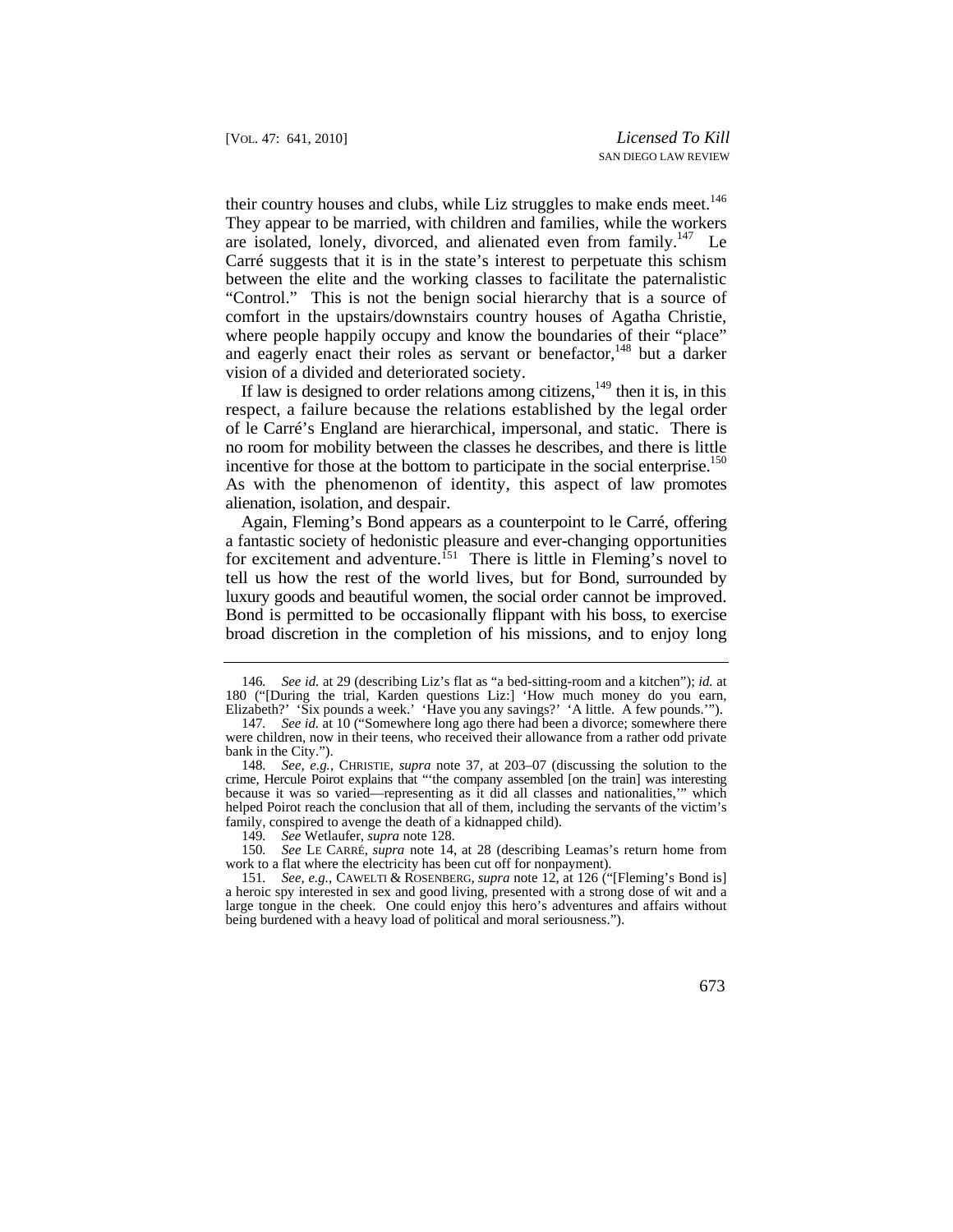glamour dovetails with the experience of the typical reader or worker in the England of Fleming's generation. Instead, the novels act as an pleasures.153 In this respect, too, Fleming affirms le Carré's vision of restful breaks between assignments.<sup>152</sup> Very little of this autonomy and escapist antidote to a postwar society of limiting divisions and scant a dispiriting set of social relations constructed by law.

# IV. LAW AS THE POSITIVE EXPRESSION OF MORAL NORMS

norms.<sup>154</sup> We understand law as an instantiation of those norms within a particular culture or legal order. The classic detective story you shall not commit adultery, and you shall not murder are the taboos that form the essence of classic or golden age mysteries. Similarly, in the A third aspect of the function of law is as an expression of moral reinforces law as hierarchy, while also affirming norms whose source is essentially the Ten Commandments: the edicts that you shall not steal, hard-boiled detective story, these biblical norms are still well established, although their violators are more flagrant and their number has grown, so that their misconduct is unsurprising, almost acceptable, to all but the

<sup>152</sup>*. See, e.g.*, FLEMING, *supra* note 14, at 003–09 (beginning with Bond returning from one such recuperative break).

<sup>153.</sup> For a description of the postwar hardships of England, see *History of England, The 20th Century*, <http://www.britannia.com/history/nar20hist5.html> (last visited July 22, 2010) ("Stringent financial measures, imposed to meet the enormous war debt, caused undue hardship that was only made worse by one of the worst winters on record, monstrous gales and floods wiped out farms and destroyed agricultural products. A fuel shortage severely curtailed exports, food was still severely rationed, and in 1948 even bread and potatoes were rationed . . . .") .

 *and Freud's Theory of the Rule of Law*, 134 U. PA. L. REV. 817, 817, 826 (1986) (observing that legal liberals posit "that law is both autonomous from politics and essential to the moral progress of civilization," and that "[i]n secular, Blackstonian terms, the law prohibits West also contends that "[t]he legal positivist insists that the morality of a norm is neither a sufficient nor a necessary condition of its legality. The legality of a norm is solely a function of social facts and carries with it no moral implications." *Id.* at 817 n.3. *But see*  matter of the correct or best theory of moral and political rights, and anyone's conception of withholding the collective force of the state because they are included in or implied by *Logical Space Between Legal Positivism and Natural Law Theory*, 27 OKLA. CITY U. L. (1961) (describing the so-called separability thesis as the "simple contention that it is in no sense a necessary truth that laws reproduce or satisfy certain demands of morality, though in fact they have often done so"). 154*. See, e.g.*, Robin West, *Law, Rights, and Other Totemic Illusions: Legal Liberalism*  not what ought rationally to be deterred or what is inefficient, but what is morally wrong"). RONALD DWORKIN, LAW'S EMPIRE 97 (1986) ("Law is . . . different from justice. Justice is a justice is his theory, imposed by his own personal convictions, of what these rights actually are. Law is a matter of which supposed rights supply a justification for using or actual political decisions . . . ."), *cited in* Kenneth Einar Himma, *Situating Dworkin: The*  REV. 41 (2002); H.L.A. HART, THE CONCEPT OF LAW 181–82 (Oxford Univ. Press 1982)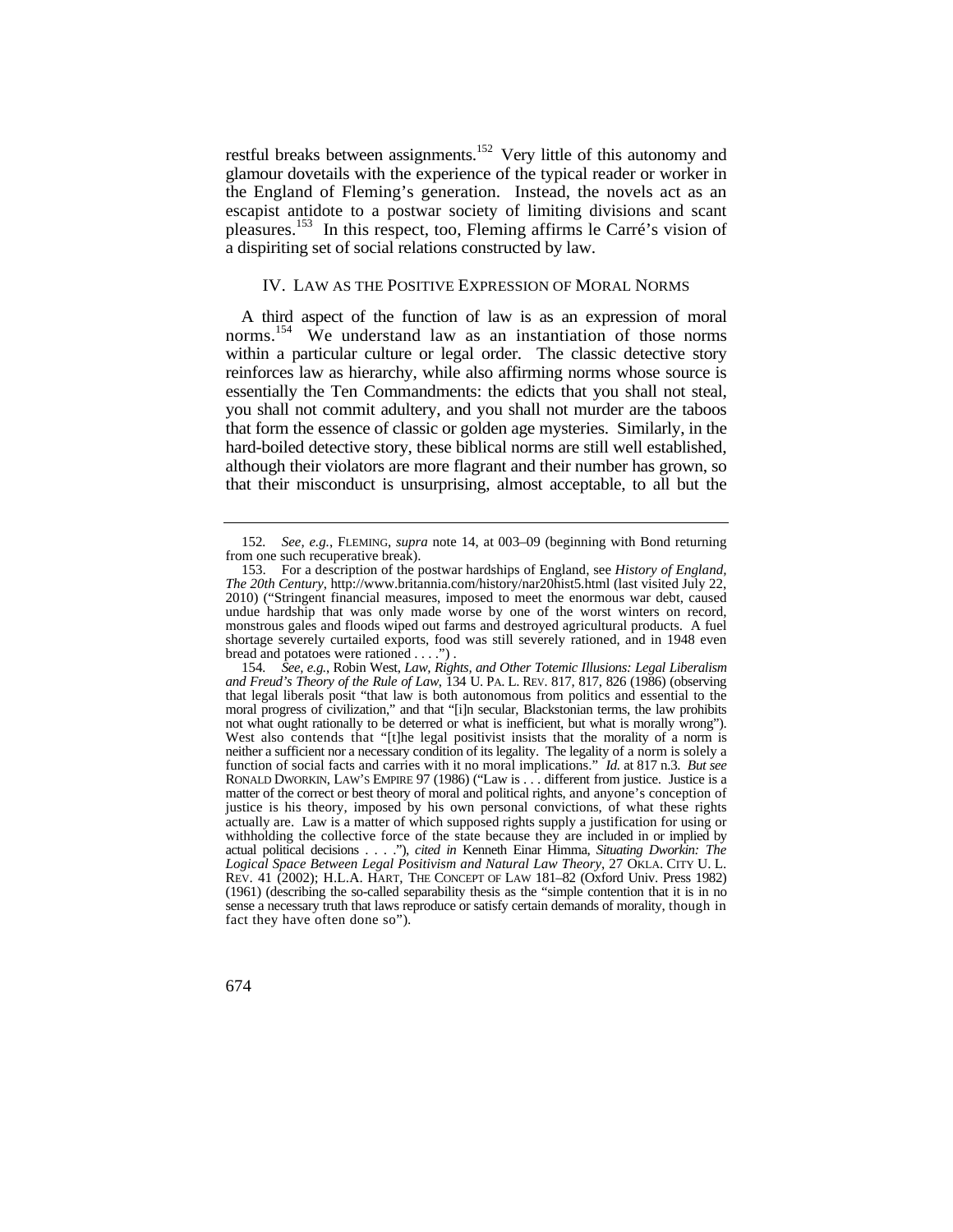detective hero.<sup>155</sup> It is through the hard-boiled hero that these norms are affirmed.156

 As with other aspects of law dealt with above, spy fiction expresses a deep cynicism about this aspect of law, a cynicism succinctly captured in the iconic epithet "licensed to kill" that is associated with James Bond.<sup>157</sup> The oxymoronic juxtaposition of a term signifying formal legality or validity—*licensed*—with the clearest cross-cultural moral prohibition—*to kill*—offers a jarring satire of this critical function of law.<sup>158</sup>

With this sobriquet, Fleming's Bond represents a fantasy of the individual freed from the constraints of law, the "spy" who has extraordinary

Grella, *supra* note 117, at 106 (footnote omitted).

156*. See, e.g.*, Grella, *supra* note 117, at 108 (quoting Philip Marlowe, Raymond Chandler's character in *The Long Goodbye*, as saying, "I've got a five-thousand dollar bill in my safe but I'll never spend a nickel of it. Because there was something wrong with the way I got it".

157*. See* FLEMING, *supra* note 14, at 003 ("As a secret agent who held the rare double-O prefix—the license to kill in the Secret Service—it was his duty to be as cool about death as a surgeon.").

 Commandments. *See Exodus* 20:13 ("You shall not murder."). It has also been a taboo in every culture of every age. *See, e.g.*, West, *supra* note 154, at 825 n.32 ("When life, which is an equal danger for everyone, now unites men into a society which 158. The moral prohibition "thou shalt not kill" is the substance of one of the Ten civilization laid down the commandment that a man shall not kill the neighbour whom he hates . . . this was clearly done in the interest of man's communal existence, which would not otherwise be practicable. For the murderer would draw down on himself the vengeance of the murdered man's kinsmen and the secret envy of others, who within themselves feel as much inclined as he does for such acts of violence. . . . Insecurity of prohibits the individual from killing and reserves to itself the right to communal killing of anyone who violates the prohibition. Here, then, we have justice and punishment." (quoting SIGMUND FREUD, THE FUTURE OF AN ILLUSION 51–52 (James Strachey ed. & trans., 1961)).

<sup>155</sup>*. See, e.g.*, KNIGHT*, supra* note 9, at 113 (describing the private eye of this era as one who "always decides to continue with his inquiries, to satisfy himself and some personal sense of justice," and who "is not, in the crucial part of the story, an employee: his time, his courage, above all his values, are controlled by himself"). As George Grella explains:

 social contract vicious and debilitating, he generally isolates himself from normal or Huckleberry Finn, to flee the society which menaces his personal integrity Like the lonely man of the forests, [the hard-boiled detective] works outside the established social code, preferring his own instinctive justice to the often tarnished justice of civilization. The private detective always finds the police incompetent, brutal, or corrupt, and therefore works alone. . . . Finding the human relationships. His characteristic toughness and his redeeming moral strength conflict with the values of his civilization and cause him, like Natty Bumppo and spiritual freedom.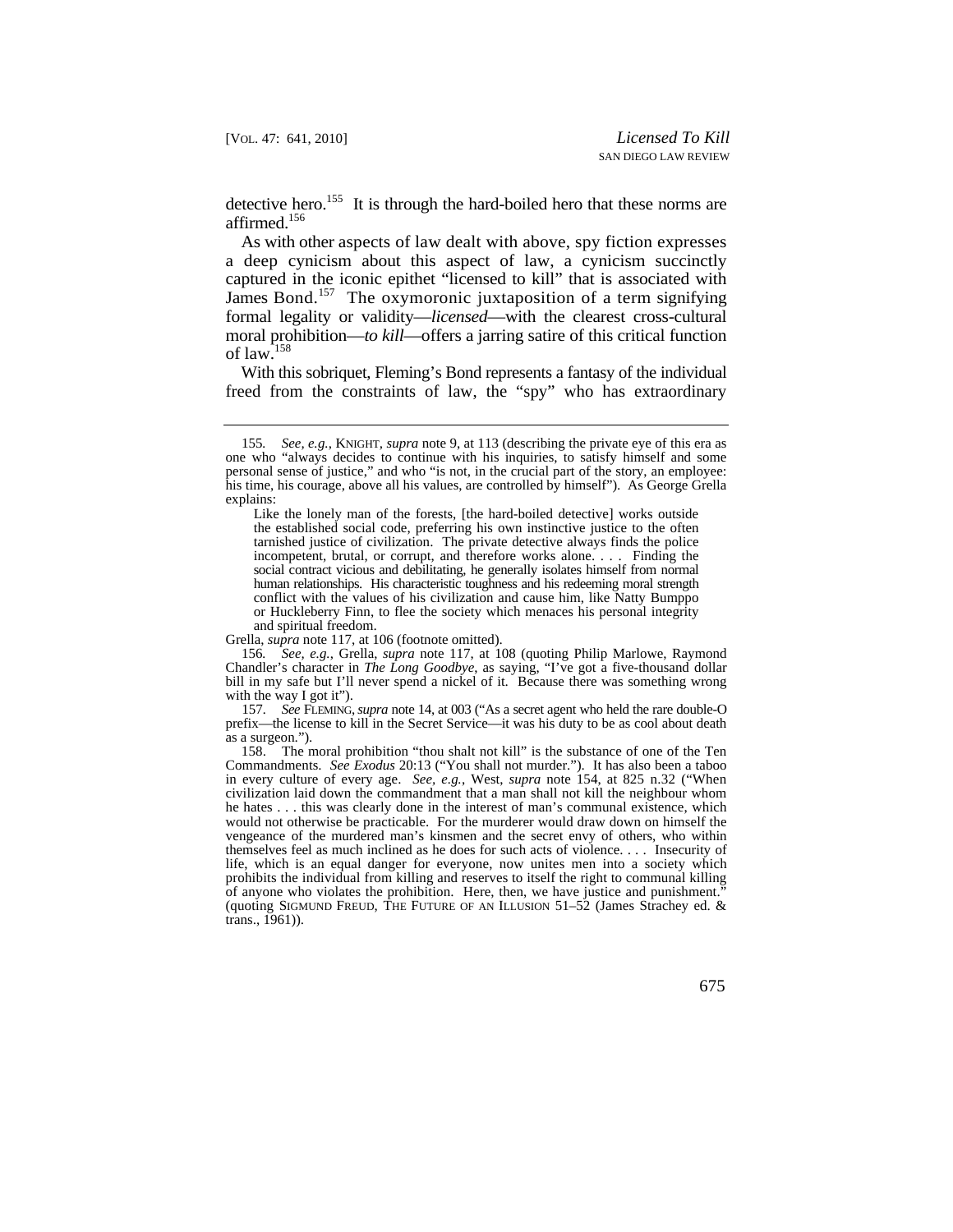access to hedonistic and consumerist pleasures as a corollary of his liberation. But this figure must operate in the realm of fantasy because no individual can actually be "licensed to kill." The idea of such a lawless privilege is both destabilizing and terrifying, implying as it does that there might well be others acting lawlessly, even murderously, to achieve their own political or corrupt aims.159 When a James Bond is "licensed to kill," law has thereby been severed from morality and ceases to have any moral authority.

Similarly, le Carré's novel,*The Spy Who Came in from the Cold*, presents a moral and legal world so topsy-turvy that his protagonist chooses death rather than a return to its confines and betrayals.<sup>160</sup> Executions, of both the guilty and the innocent, are allowed. Lies are acceptable because they advance the political agenda of the home state. In both writers' imaginations, it appears that law has lost any moral authority and become, at best, a joke and, at worst, a nightmare.

 In the course of his narrative, le Carré paints a picture of the clarity—East Germany's intelligence agents, the "bad guys," have killed all the British agents in East Berlin, the "good guys," and the good guys must avenge the wrong—le Carré sets the reader upon a path of increasing confusion and accompanying uncertainty. In the novel's them killed, and he is sure that Control wishes to punish Mundt by moral inversion that law facilitates. Beginning with a stark moral opening pages, Leamas is sure that Mundt has killed his agents or had

 Intelligence Agency Leon Panetta cancelled a program "to dispatch small teams overseas and that questions had arisen throughout the program's existence under President Bush, 159. The occasional scandal involving American or other governmentally sanctioned killings is generally fueled by public horror at such lawlessness. *See, e.g.*, *Former Argentine Navy Officer To Be Tried in Torture Deaths*, N.Y. TIMES, Dec. 11, 2010, at A13 (reporting on the trial of a Navy captain "accused of playing a crucial role in the efforts of the 1976-83 military junta to eliminate leftist dissidents and suspected sympathizers"); Mark Mazzetti & Scott Shane, *After 9/11, C.I.A. Had Plan To Kill Qaeda's Leaders*, N.Y. TIMES, July 14, 2009, at A1 (reporting that Secretary of the Central to kill senior Qaeda terrorists, according to current and former government officials," including whether "such activities violate international law or American restrictions on assassinations overseas"); Mark Mazzetti, *Outsiders Hired as C.I.A. Planned To Kill Jihadists*, N.Y. TIMES, Aug. 20, 2009, at A1 ("The Central Intelligence Agency in 2004 hired outside contractors from the private security contractor Blackwater USA as part of a secret program to locate and assassinate top operatives of Al Qaeda, according to current and former government officials."); Michael Slackman, *Experts Say Iran Uses Death Penalty as a Way To Intimidate the Opposition*, N.Y. TIMES, Nov. 23, 2009, at A6 ("A flurry of executions and death sentences in Iran has raised concern that the government is using judicially sanctioned killing to intimidate the political opposition and quell pockets of ethnic unrest around the nation, human rights groups and Iran experts said.").

<sup>160</sup>*. See* LE CARRÉ, *supra* note 14, at 212.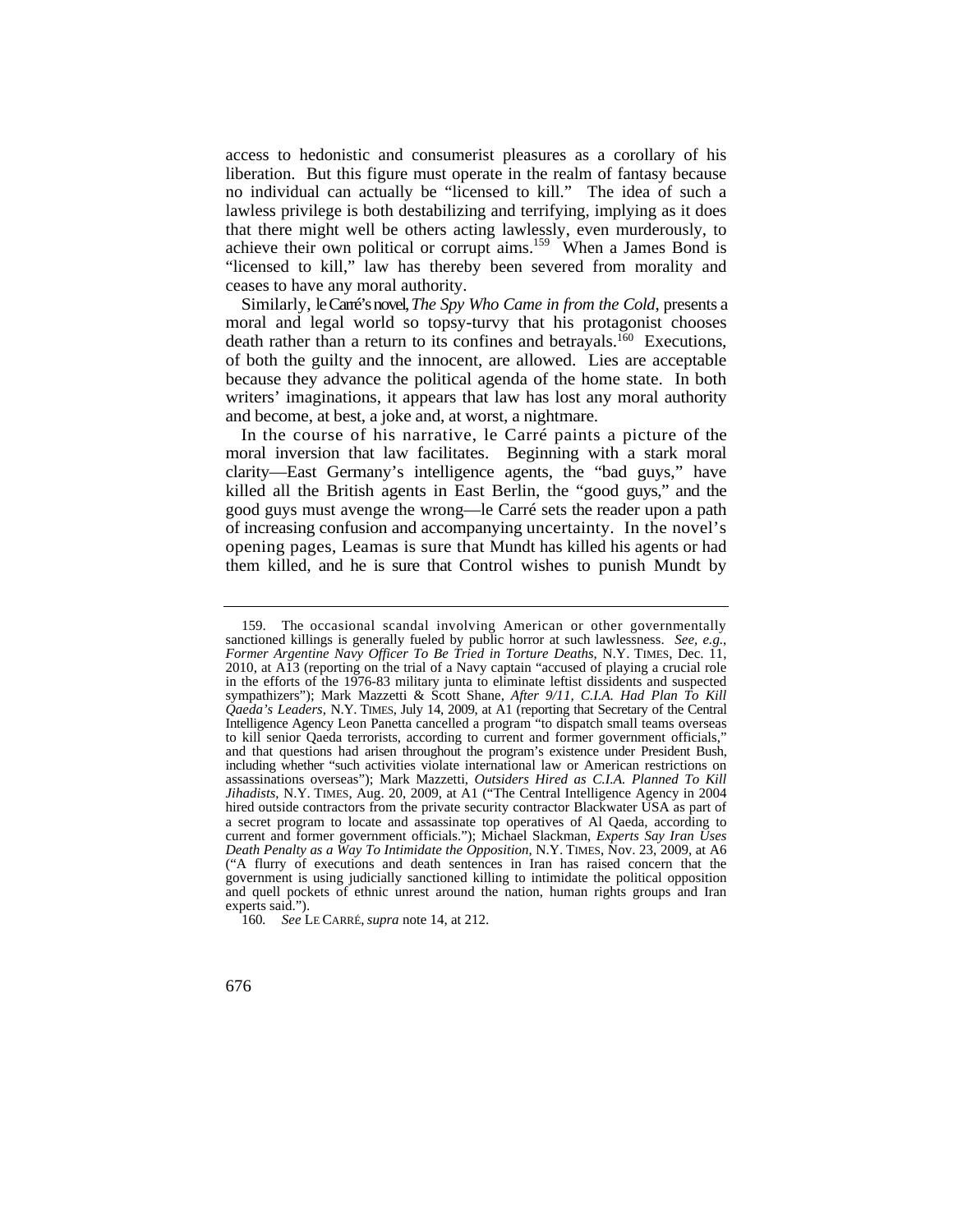assigning Leamas the task of killing him. $161$  He takes on the mission with all its dangers and personal costs, only to find that Control has used and betrayed him, and that the real object of the mission is to provide Mundt with an impenetrable cover so that he can continue to act as a double agent, feeding intelligence to Control.<sup>162</sup>

 German, and concluding that the loss of Mundt as a data source intellectual kind of Communist. A practitioner of the cold war."164 The British, not the East Germans, then, are the ultimate utilitarians, calculating the value of the lives of several people, both British and East outweighs them all.<sup>163</sup> By Control's own measure, Mundt is "a very distasteful man. Ex-Hitler-Youth and all that kind of thing. Not at all an Nevertheless, Control privileges Mundt's life against that of Fiedler, whose only moral flaw, if any, is to resent Mundt's brutality, duplicity, and flagrant anti-Semitism.

 Leamas is forced to realize this calculus in the course of the trial of Mundt, and it is he who, in response to Liz's baffled questions, explains just how completely the roles of good and evil have been interpolated:

 skin. To save him from a clever little Jew in his own department who had begun to suspect the truth. They made us kill him, d'you see, kill the Jew. Now you know, We are witnessing the lousy end to a filthy, lousy operation to save Mundt's and God help us both.<sup>165</sup>

acknowledge at the start of the mission.<sup>166</sup> Along the way, law's capacity This realization represents a significant extension beyond the premise of moral equivalence that Control had asked Leamas to accept and

 161. As Control puts it, "[Mundt is] a killer. . . . He tried to kill George Smiley. And of course he shot the woman's husband [in an earlier novel, *A Call for the Dead*]. He is a very distasteful man. Ex Hitler-Youth and all that kind of thing. Not at all an intellectual kind of Communist. A practitioner of the cold war." *Id.* at 16.

<sup>162.</sup> On the eve of what he understands will be a show trial of Mundt, Leamas falls asleep "content in the knowledge Fiedler was his ally and that they would shortly send Mundt to his death." *Id.* at 150.

<sup>163</sup>*. See id.* at 203 ("Mundt is their man; he gives them what they need."); *see also*  Most, *supra* note 13, at 362 ("Le Carré's novel implicitly asks the question whether English society has not reached the point at which truth must be suppressed and justice thwarted if the society is to be preserved.").

 <sup>164.</sup> LE CARRÉ, *supra* note 14, at 16.

<sup>165</sup>*. Id.* at 199.

<sup>166</sup>*. See id.* at 15 ("'I would say that since the war, our methods—ours and those of the opposition—have become much the same. I mean you can't be less ruthless than the opposition simply because your government's *policy* is benevolent, can you now?' He laughed quietly to himself: 'That would *never* do,' he said.").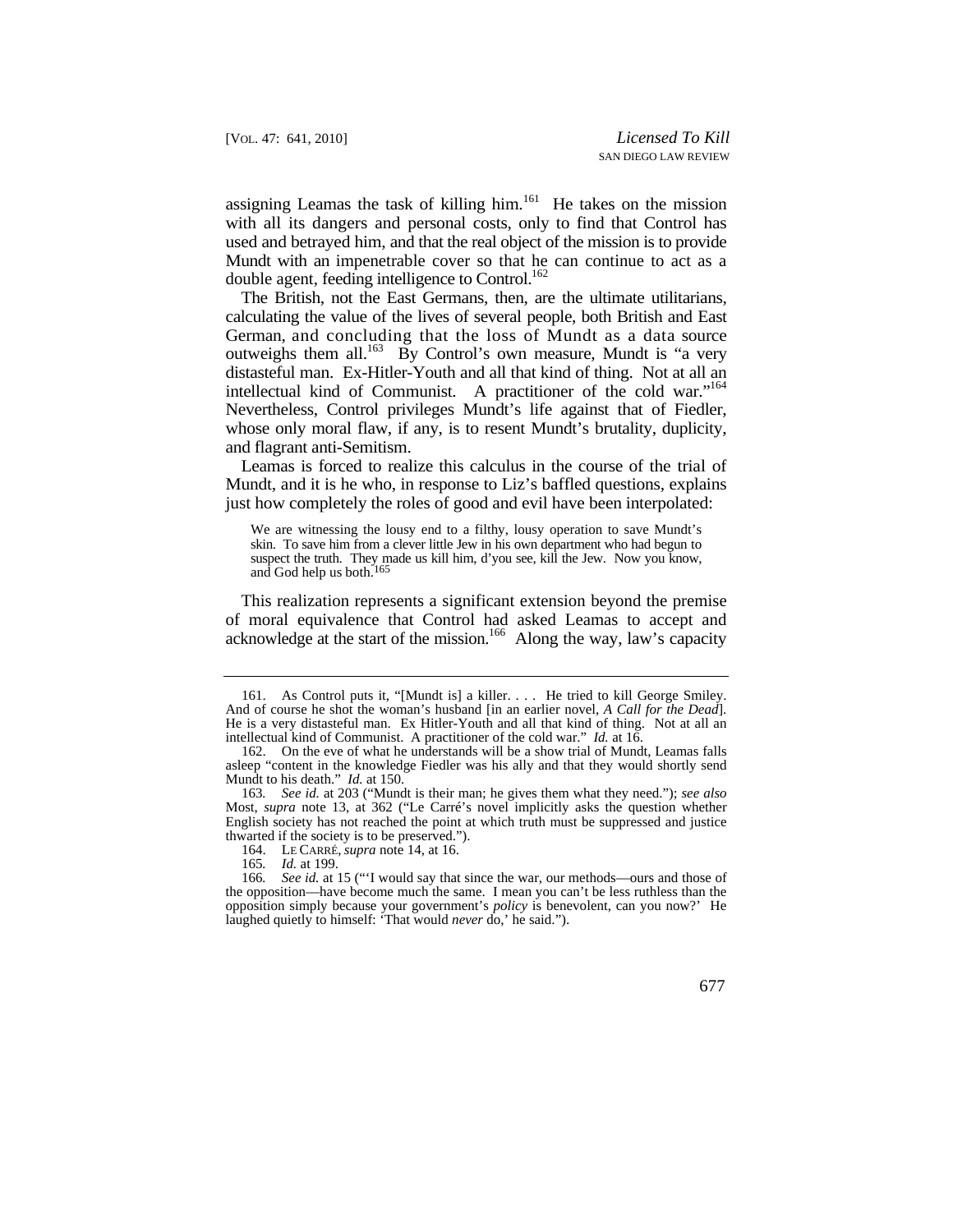to express moral norms has itself suffered a mortal blow. Liz—who stands for the reader in her innocence and optimism—witnesses its demise and expresses naïve astonishment that law does not appear to stand for something immutable and good, shouting at Leamas:

 "How can you turn the world upside down? . . . Fiedler was kind and decent; he and you protect him. Mundt is a Nazi, do you know that? He hates Jews . . . was only doing his job, and now you've killed him. Mundt is a spy and a traitor what side are you on? How can you . . . ?"167

Leamas's unsatisfying rejoinder, a programmatic explication of the necessary immorality of espionage, convinces no one, including Leamas himself:

 "There's only one law in this game," Leamas retorted. "Mundt is their man; he gives them what they need. That's easy enough to understand, isn't it? Leninism—the expediency of temporary alliances. What do you think spies are: but not now. It so happens that they need him. They need him so that the great moronic mass that you admire can sleep soundly in their beds at night. They priests, saints and martyrs? They're a squalid procession of vain fools, traitors too, yes; pansies, sadists and drunkards, people who play cowboys and Indians to brighten their rotten lives. Do you think they sit like monks in London balancing the rights and wrongs? I'd have killed Mundt if I could, I hate his guts; need him for the safety of ordinary, crummy people like you and me."168

 Questions about identity and knowledge that are set out in Part II of inextricably linked to the capacity of law to function as a meaningful embodiment of moral norms. When an individual, like this paper surface again in considering this aspect of law, and they are Leamas or Bond, is asked to abandon his true identity and to perform a false one, as Leamas does in his mission, acting the role of a drunk and dissolute loner who is disaffected from his British masters, le Carré suggests that he might thereby lose his own moral agency and the capacity to judge and implement a satisfying morality.169 This depiction of identity as performance reveals the subjectivity of morality, and the risk of loss of moral agency when an individual willingly becomes subsumed by his performed identity. The ethical ambiguities that might be insignificant to the removed or transcendent self prove to be both real and problematic to the performed self in particular situations. So

<sup>167</sup>*. Id.* at 203. Liz's aposiopeses themselves underscore her profound confusion and inability to comprehend the moral world in which she finds herself.

<sup>168</sup>*. Id.* at 203–04.

<sup>169</sup>*. See* MONAGHAN*, supra* note 108, at 81–82 (speaking of the spy Verloc in Conrad's *The Secret Agent*, he says, "With the sacrifice of his ability to feel, a man such as Verloc also loses his sense of identity," especially when contrasted with the idiot Stevie, recruited by Verloc to wear the destructive device, who "signifies pure feeling"; "through Stevie . . . Conrad asserts that feeling is the basis of all knowledge").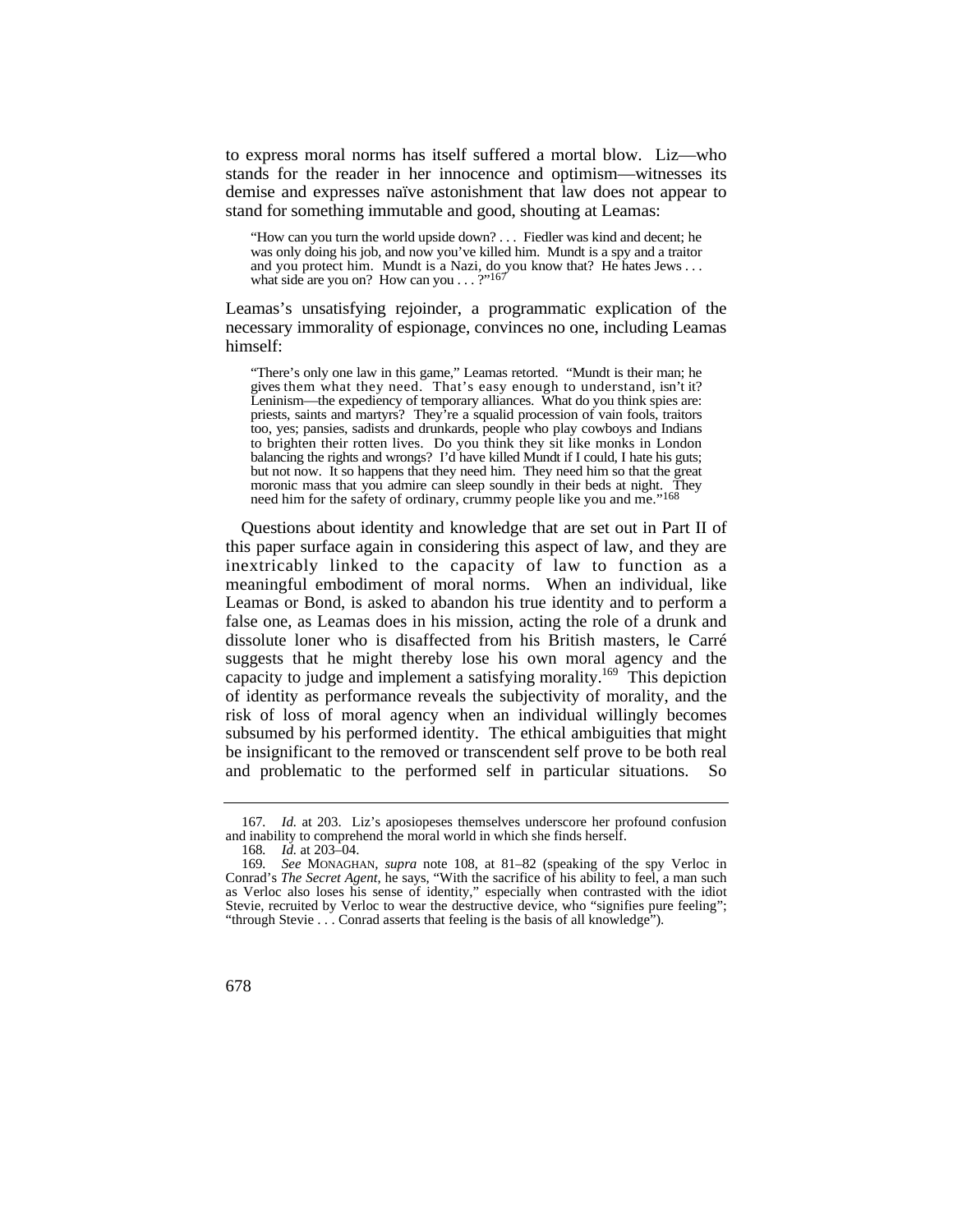Leamas finds himself detachedly acting the part of the defector, only to be confronted by Liz and her love for him, whereupon he is forced to abandon his role.170 But by then it is too late: Leamas's prolonged performance has stripped him of the power to control the outcome or even to protect Liz:

 Suddenly the whole world seemed to break into flame; from everywhere, from above and beside them, massive lights converged, bursting upon them with savage accuracy.

Leamas was blinded, he turned his head away, wrenching wildly at Liz's arm. Now she was swinging free; he thought she had slipped and he called frantically, still drawing her upwards. He could see nothing—only a mad confusion of colour dancing in his eyes.

Then came the hysterical wail of sirens, orders frantically shouted. Half kneeling astride the wall he grasped both her arms in his, and began dragging her to him inch by inch, himself on the verge of falling.

Then they fired—single rounds, three or four, and he felt her shudder. Her thin arms slipped from his hands.<sup>171</sup>

 identity cannot be reliably known, then the utility of law as an expression of the moral attitudes of a community is greatly diminished. The instability In this way, errors about identity spill into other areas of law's concern; if of identity is thereby equated with amorality.<sup>172</sup>

 stripped of his own autonomy and used as an instrument in an The ultimate act of illegality, in moral ethical terms, is that Leamas is assassination that is the inverse of his own freely chosen end.<sup>173</sup> Leamas is used by Control to assassinate Fiedler because Fiedler is "just" in two respects: he is accurate in his suspicions of Mundt's disloyalty, and he is also steadfastly loyal to his own state and its values as against the West.<sup>174</sup> Mundt is permitted to kill Fiedler as a state-sponsored act by a state to which he himself is a traitor and to do so through the agency of Leamas, a now fully dehumanized actor, because it serves Control's interest. In this way, le Carré underscores the degradation of morality,

<sup>170</sup>*. See* LE CARRÉ, *supra* note 14, at 175 (describing Leamas's outburst when Liz is brought before the Tribunal).

<sup>171</sup>*. Id.* at 211.

<sup>172</sup>*. See, e.g.*, LUDLUM, *supra* note 48 (establishing the fictional premise that the C.I.A. has chosen to erase the identity of its agent in order to free him of moral accountability or remorse, so that he can act as an assassin).

<sup>173.</sup> That end had been to kill Mundt and thereby to save Fiedler from Mundt's anti-Semitic brutality, based upon Leamas's understanding of Mundt's moral worth.

<sup>174.</sup> In his Jewish identity, Fiedler also represents the other/outsider/vulnerable victim as against the abuse of power by Mundt.